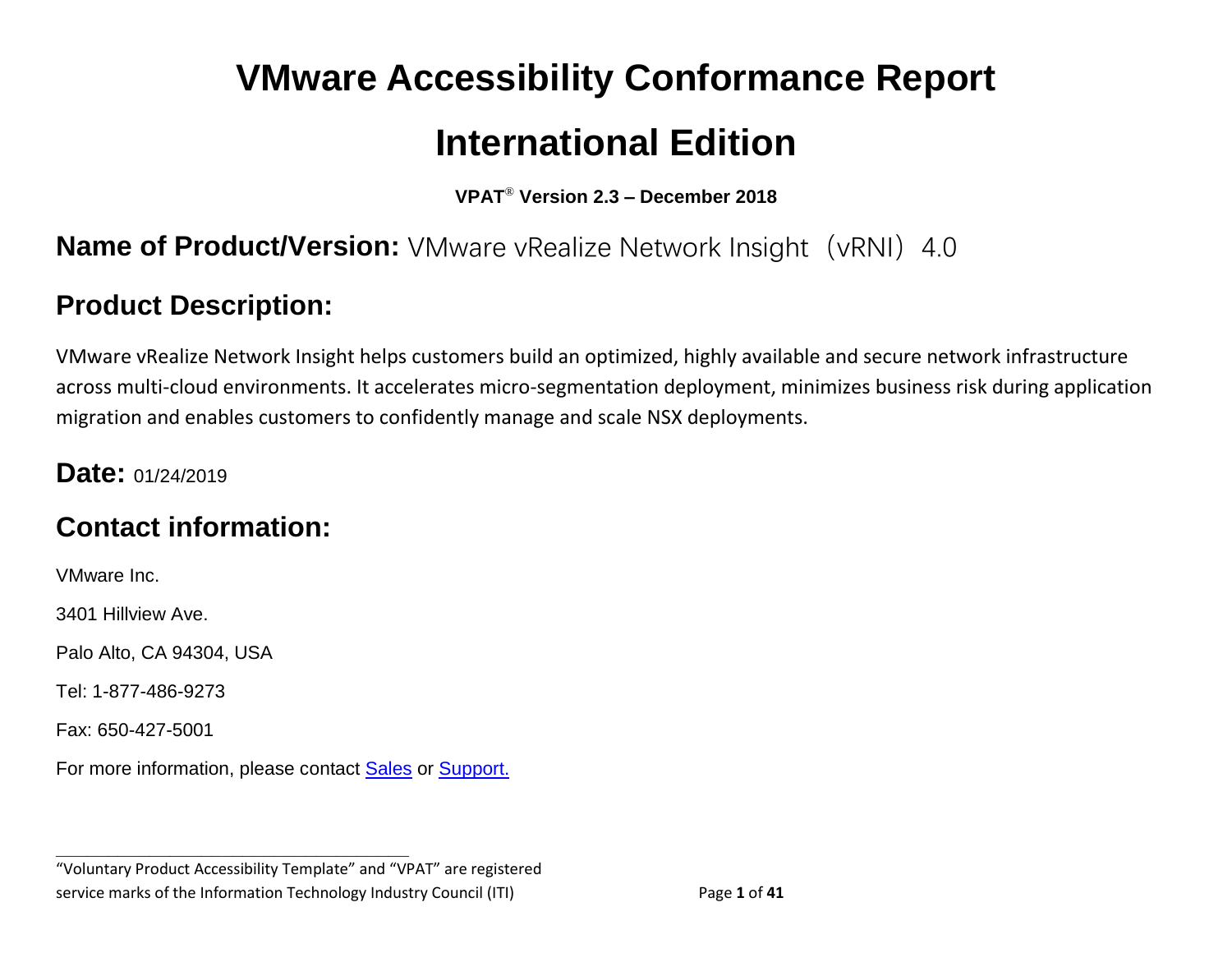# **Notes:**

Beyondsoft, based on their independent testing of the generally available product version noted, has created this VPAT Report.

# **Evaluation Methods Used:**

Using the combination methods of third-party automation tools and manual test.

# **Applicable Standards/Guidelines**

This report covers the degree of conformance for the following accessibility standard/guidelines:

| <b>Standard/Guideline</b>                                                                             | <b>Included In Report</b> |
|-------------------------------------------------------------------------------------------------------|---------------------------|
| Web Content Accessibility Guidelines 2.0, at http://www.w3.org/TR/2008/REC-WCAG20-20081211/           | Level A - No              |
|                                                                                                       | Level AA - No             |
|                                                                                                       | Level AAA - No            |
| Web Content Accessibility Guidelines 2.1 at https://www.w3.org/TR/WCAG21/                             | Level A - Yes             |
|                                                                                                       | Level AA - Yes            |
|                                                                                                       | Level AAA - Yes           |
| Revised Section 508 standards as published by the U.S. Access Board in the Federal Register on        |                           |
| January 18, 2017                                                                                      | <b>Yes</b>                |
| Corrections to the ICT Final Rule as published by the US Access Board in the Federal Register on      |                           |
| January 22, 2018                                                                                      |                           |
| EN 301 549 Accessibility requirements suitable for public procurement of ICT products and services in |                           |
| Europe, - V2.1.2 (2018-08) at                                                                         | Yes                       |
| https://www.etsi.org/deliver/etsi_en//301500_301599/301549/02.01.02_60/en_301549v020102p.pdf          |                           |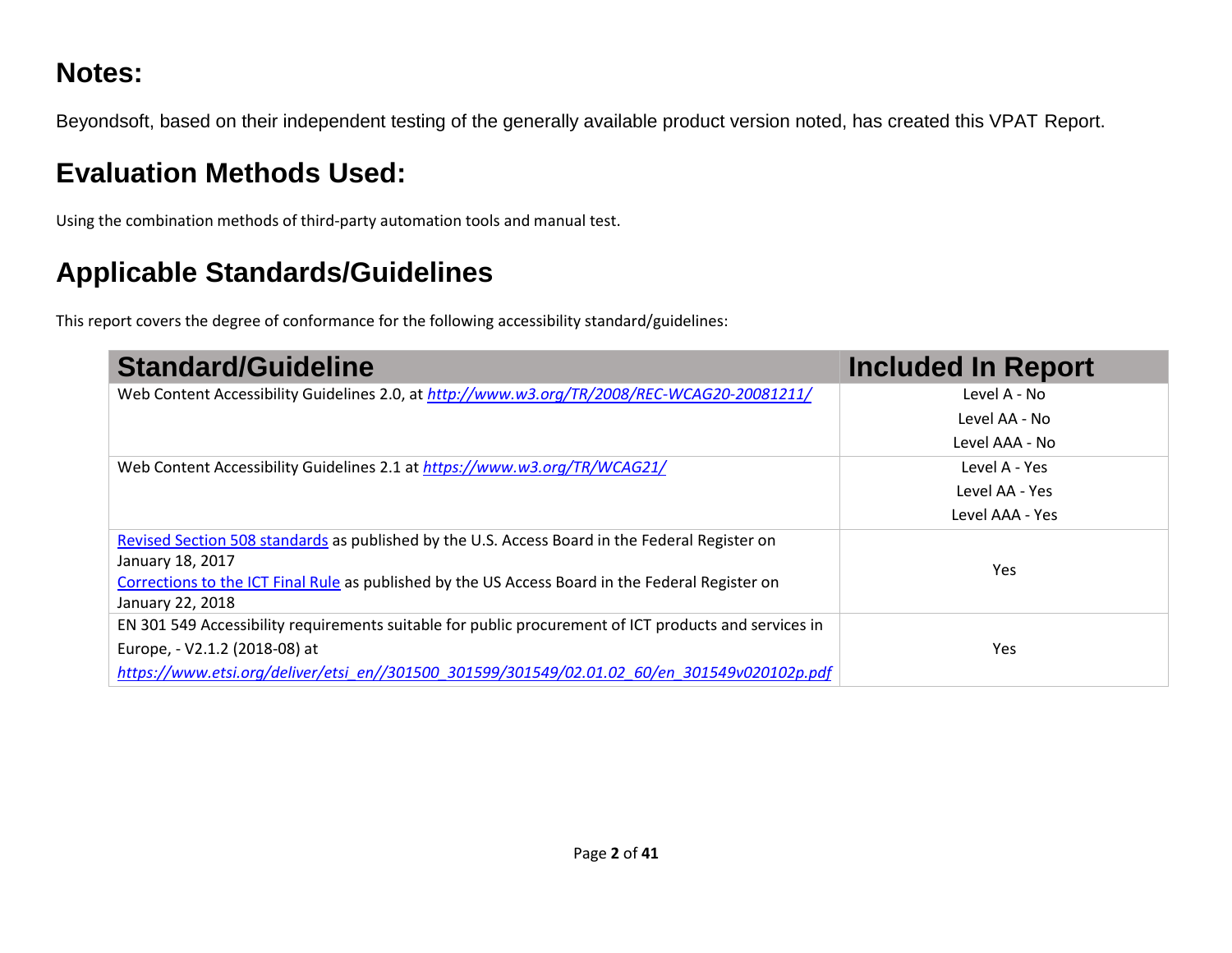# **Terms**

The terms used in the Conformance Level information are defined as follows:

- **Supports**: The functionality of the product has at least one method that meets the criterion without known defects or meets with equivalent facilitation.
- **Partially Supports**: Some functionality of the product does not meet the criterion.
- **Does Not Support**: The majority of product functionality does not meet the criterion.
- **Not Applicable**: The criterion is not relevant to the product.
- **Not Evaluated**: The product has not been evaluated against the criterion. This can be used only in WCAG 2.0 Level AAA.

# **WCAG 2.1 Report**

Tables 1 and 2 also document conformance with:

- EN 301 549: Chapter 9 Web, Chapter 10 Non-Web documents, Section 11.2.1- Non-Web Software (excluding closed functionality), and Section 11.2.2 - Non-Web Software (closed functionality).
- Revised Section 508: Chapter 5 501.1 Scope, 504.2 Content Creation or Editing, and Chapter 6 602.3 Electronic Support Documentation.

Note: When reporting on conformance with the WCAG 2.1 Success Criteria, they are scoped for full pages, complete processes, and accessibility-supported ways of using technology as documented in the [WCAG 2.0 Conformance Requirements](https://www.w3.org/TR/WCAG20/#conformance-reqs).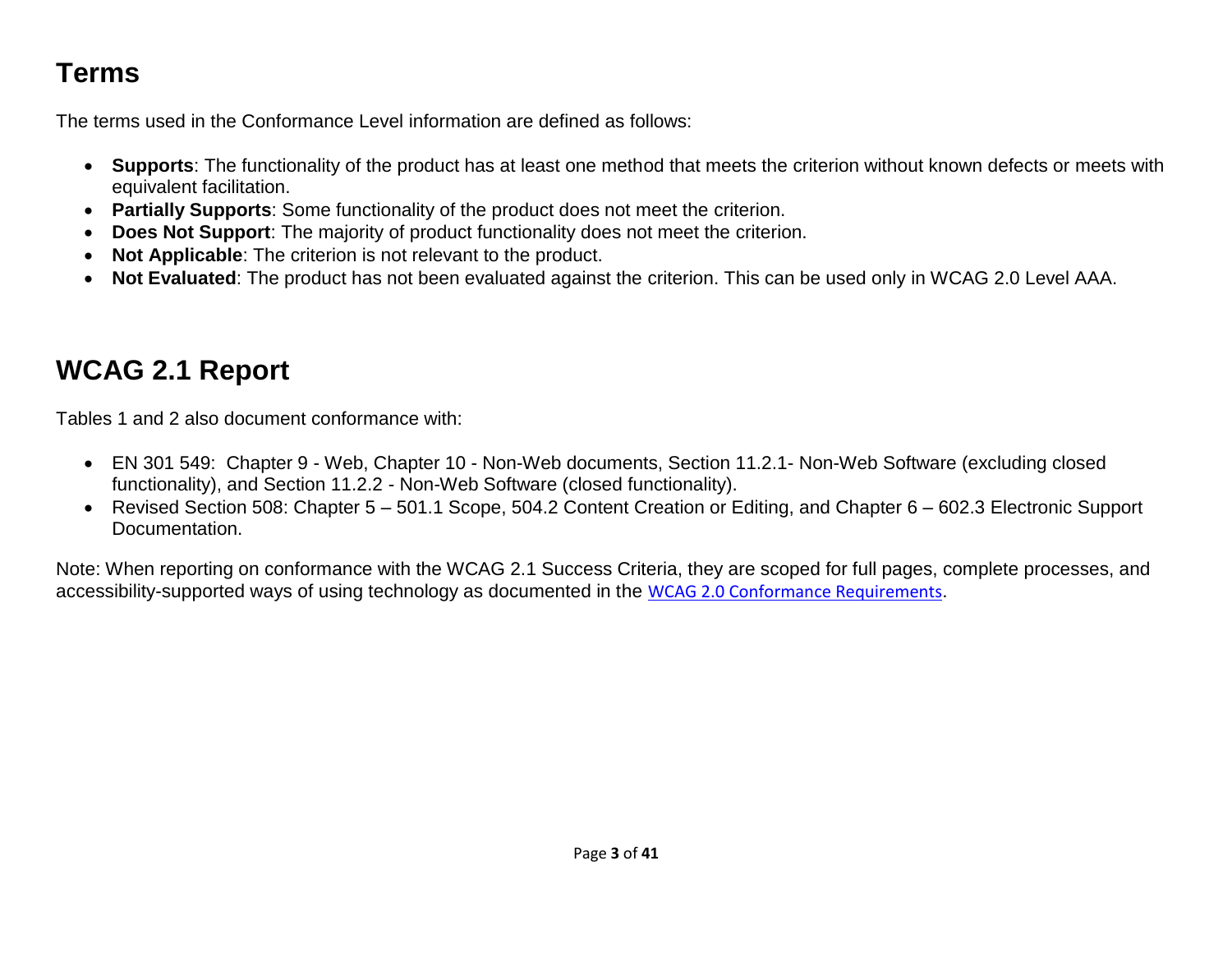# **Table 1: Success Criteria, Level A**

| <b>Criteria</b>                                         | <b>Conformance Level</b>  | <b>Remarks and Explanations</b>                                                         |
|---------------------------------------------------------|---------------------------|-----------------------------------------------------------------------------------------|
| 1.1.1 Non-text Content (Level A)                        |                           |                                                                                         |
| Also applies to:                                        |                           |                                                                                         |
| EN 301 549 Criteria                                     |                           |                                                                                         |
| 9.1.1.1 (Web)<br>$\bullet$                              |                           |                                                                                         |
| 10.1.1.1 (Non-web document)<br>$\bullet$                |                           |                                                                                         |
| 11.1.1.1.1 (Open Functionality Software)                |                           | Most of the non-text content has text alternative that                                  |
| 11.1.1.1.2 (Closed Functionality Software)              |                           | serves equivalent purpose.                                                              |
| 11.8.2 (Authoring Tool)<br>$\bullet$                    | <b>Partially Supports</b> | However, some images and controls, such as the search                                   |
| 12.1.2 (Product Docs)                                   |                           | and pin button, does not provide text alternative.                                      |
| 12.2.4 (Support Docs)                                   |                           |                                                                                         |
| <b>Revised Section 508</b>                              |                           |                                                                                         |
| 501 (Web)(Software)<br>$\bullet$                        |                           |                                                                                         |
| 504.2 (Authoring Tool)                                  |                           |                                                                                         |
| 602.3 (Support Docs)                                    |                           |                                                                                         |
| 1.2.1 Audio-only and Video-only (Prerecorded) (Level A) |                           |                                                                                         |
| Also applies to:                                        |                           |                                                                                         |
| EN 301 549 Criteria                                     |                           |                                                                                         |
| 9.1.2.1 (Web)<br>٠                                      |                           |                                                                                         |
| 10.1.2.1 (Non-web document)                             |                           |                                                                                         |
| 11.1.2.1.1 (Open Functionality Software)<br>$\bullet$   |                           |                                                                                         |
| 11.1.2.1.2.1 and 11.1.2.1.2.2 (Closed Software)<br>٠    | Not Applicable            | The VMware vRealize Network Insight does not contain<br>Audio-only or Video-only media. |
| 11.8.2 (Authoring Tool)                                 |                           |                                                                                         |
| 12.1.2 (Product Docs)                                   |                           |                                                                                         |
| 12.2.4 (Support Docs)<br>$\bullet$                      |                           |                                                                                         |
| <b>Revised Section 508</b>                              |                           |                                                                                         |
| 501 (Web)(Software)<br>$\bullet$                        |                           |                                                                                         |
| 504.2 (Authoring Tool)                                  |                           |                                                                                         |
| 602.3 (Support Docs)<br>$\bullet$                       |                           |                                                                                         |
| 1.2.2 Captions (Prerecorded) (Level A)                  |                           |                                                                                         |
| Also applies to:                                        | Not Applicable            | The VMware vRealize Network Insight does not contain                                    |
| EN 301 549 Criteria                                     |                           | Audio or Video media.                                                                   |
| 9.1.2.2 (Web)<br>$\bullet$                              |                           |                                                                                         |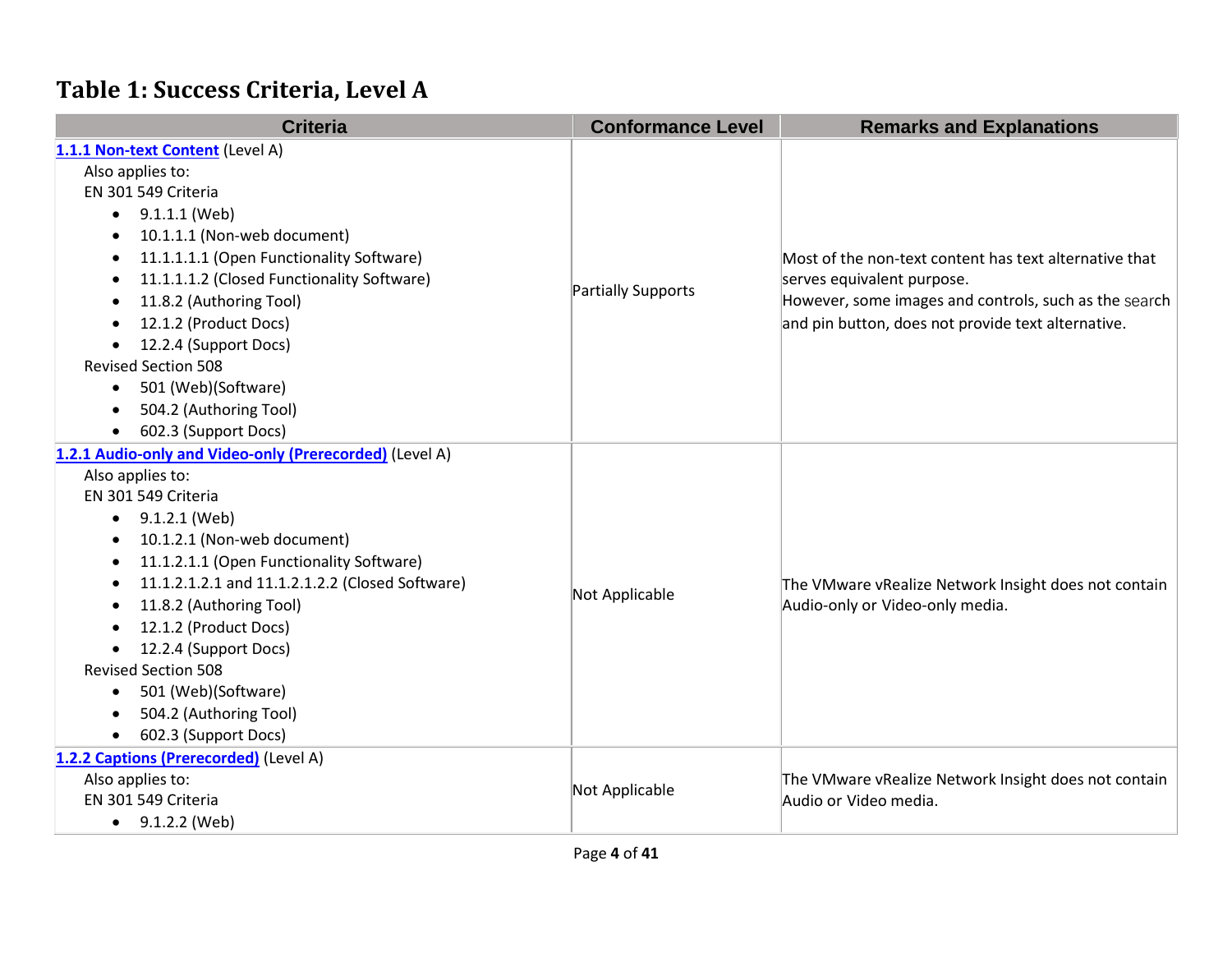| <b>Criteria</b>                                                                                                      | <b>Conformance Level</b> | <b>Remarks and Explanations</b>                        |
|----------------------------------------------------------------------------------------------------------------------|--------------------------|--------------------------------------------------------|
| 10.1.2.2 (Non-web document)<br>11.1.2.2 (Open Functionality Software)<br>11.1.2.2 (Closed Software) - Does not apply |                          |                                                        |
| 11.8.2 (Authoring Tool)                                                                                              |                          |                                                        |
| 12.1.2 (Product Docs)                                                                                                |                          |                                                        |
| 12.2.4 (Support Docs)                                                                                                |                          |                                                        |
| <b>Revised Section 508</b>                                                                                           |                          |                                                        |
| 501 (Web)(Software)<br>$\bullet$                                                                                     |                          |                                                        |
| 504.2 (Authoring Tool)                                                                                               |                          |                                                        |
| 602.3 (Support Docs)<br>$\bullet$                                                                                    |                          |                                                        |
| 1.2.3 Audio Description or Media Alternative (Prerecorded) (Level A)                                                 |                          |                                                        |
| Also applies to:                                                                                                     |                          |                                                        |
| EN 301 549 Criteria                                                                                                  |                          |                                                        |
| $\bullet$ 9.1.2.3 (Web)                                                                                              |                          |                                                        |
| 10.1.2.3 (Non-web document)<br>$\bullet$                                                                             |                          |                                                        |
| 11.1.2.3.1 (Open Functionality Software)<br>$\bullet$                                                                |                          |                                                        |
| 11.1.2.3.2 (Closed Software)                                                                                         | Not Applicable           | The VMware vRealize Network Insight does not contain   |
| 11.8.2 (Authoring Tool)                                                                                              |                          | Audio or Video media.                                  |
| 12.1.2 (Product Docs)                                                                                                |                          |                                                        |
| 12.2.4 (Support Docs)                                                                                                |                          |                                                        |
| <b>Revised Section 508</b>                                                                                           |                          |                                                        |
| 501 (Web)(Software)<br>$\bullet$                                                                                     |                          |                                                        |
| 504.2 (Authoring Tool)<br>$\bullet$                                                                                  |                          |                                                        |
| 602.3 (Support Docs)<br>$\bullet$                                                                                    |                          |                                                        |
| 1.3.1 Info and Relationships (Level A)                                                                               |                          |                                                        |
| Also applies to:<br>EN 301 549 Criteria                                                                              |                          |                                                        |
| 9.1.3.1 (Web)                                                                                                        |                          | For most components in VMware vRealize Network         |
| 10.1.3.1 (Non-web document)                                                                                          |                          | Insight, the Information, structure, and relationships |
| 11.1.3.1.1 (Open Functionality Software)                                                                             | Partially Supports       | conveyed through presentation is available in text.    |
| 11.1.3.1.2 (Closed Software)<br>$\bullet$                                                                            |                          | However, some redundant "blank" are read by screen     |
| 11.8.2 (Authoring Tool)                                                                                              |                          | reader when view the page with screen reader.          |
| 12.1.2 (Product Docs)                                                                                                |                          |                                                        |
| 12.2.4 (Support Docs)                                                                                                |                          |                                                        |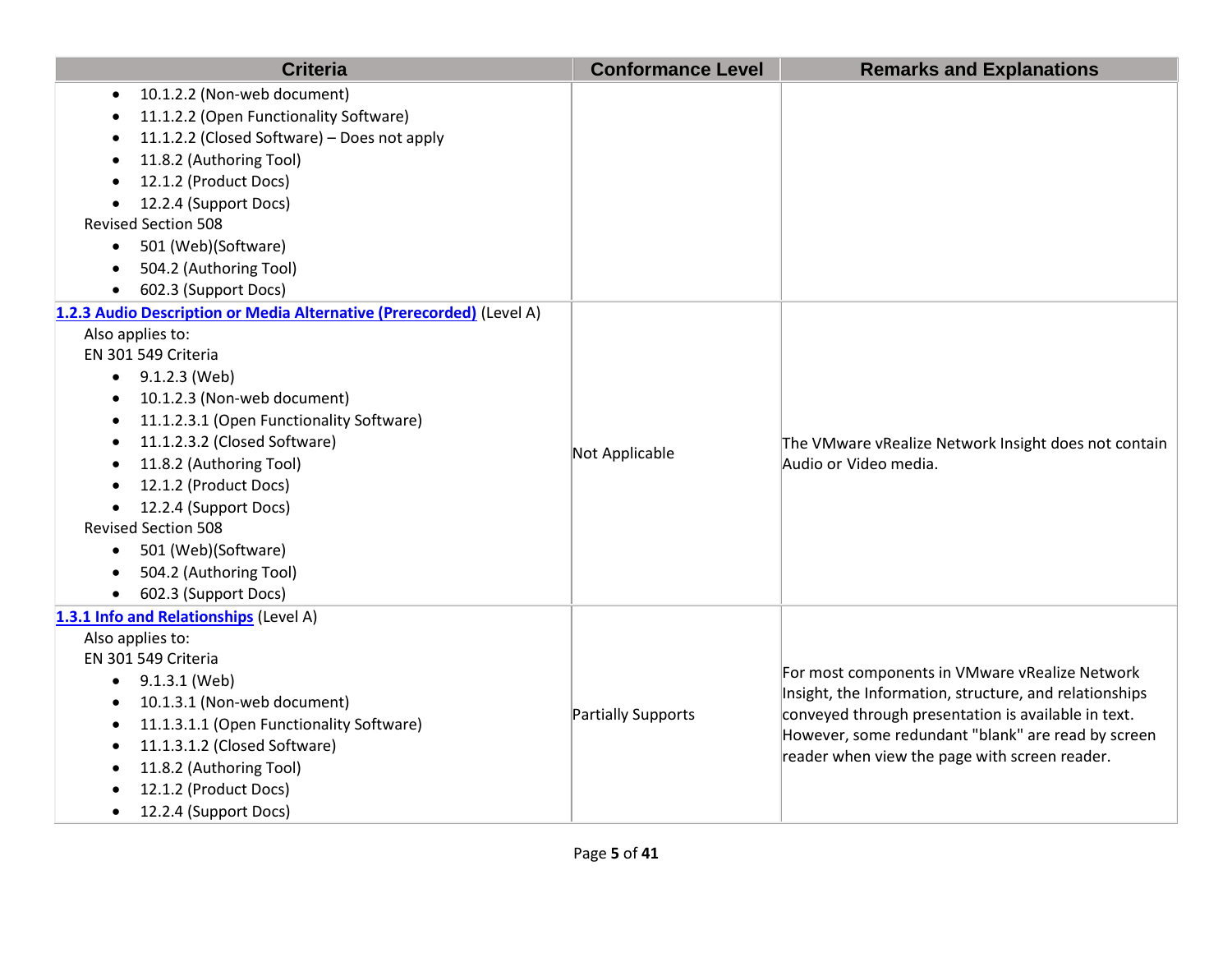| <b>Criteria</b>                          | <b>Conformance Level</b> | <b>Remarks and Explanations</b>                           |
|------------------------------------------|--------------------------|-----------------------------------------------------------|
| <b>Revised Section 508</b>               |                          |                                                           |
| 501 (Web)(Software)<br>$\bullet$         |                          |                                                           |
| 504.2 (Authoring Tool)                   |                          |                                                           |
| 602.3 (Support Docs)                     |                          |                                                           |
| 1.3.2 Meaningful Sequence (Level A)      |                          |                                                           |
| Also applies to:                         |                          |                                                           |
| EN 301 549 Criteria                      |                          |                                                           |
| $\bullet$ 9.1.3.2 (Web)                  |                          |                                                           |
| 10.1.3.2 (Non-web document)              |                          |                                                           |
| 11.1.3.2.1 (Open Functionality Software) |                          |                                                           |
| 11.1.3.2.2 (Closed Software)             | Supports                 | In VMware vRealize Network Insight the reading            |
| 11.8.2 (Authoring Tool)                  |                          | sequence can be correctly determined by screen reader.    |
| 12.1.2 (Product Docs)                    |                          |                                                           |
| 12.2.4 (Support Docs)                    |                          |                                                           |
| <b>Revised Section 508</b>               |                          |                                                           |
| 501 (Web)(Software)<br>$\bullet$         |                          |                                                           |
| 504.2 (Authoring Tool)<br>$\bullet$      |                          |                                                           |
| 602.3 (Support Docs)                     |                          |                                                           |
| 1.3.3 Sensory Characteristics (Level A)  |                          |                                                           |
| Also applies to:                         |                          |                                                           |
| EN 301 549 Criteria                      |                          |                                                           |
| 9.1.3.3 (Web)                            |                          | For most instructions in VMware vRealize Network          |
| 10.1.3.3 (Non-web document)              |                          | Insight, the content does not rely solely on sensory      |
| 11.1.3.3 (Open Functionality Software)   |                          | characteristics of components.                            |
| 11.1.3.3 (Closed Software)               | Partially Supports       | However, for the Customer Experience Improvement          |
| 11.8.2 (Authoring Tool)                  |                          | Program dialog, the instruction for participation         |
| 12.1.2 (Product Docs)                    |                          | preferences only says, "You can select your participation |
| 12.2.4 (Support Docs)                    |                          | preference below", which only contains visual location    |
| <b>Revised Section 508</b>               |                          | in the instruction.                                       |
| 501 (Web)(Software)<br>$\bullet$         |                          |                                                           |
| 504.2 (Authoring Tool)                   |                          |                                                           |
| 602.3 (Support Docs)                     |                          |                                                           |
| 1.4.1 Use of Color (Level A)             | Supports                 | Color is not the only visual means of conveying           |
| Also applies to:                         |                          | information in VMware vRealize Network Insight.           |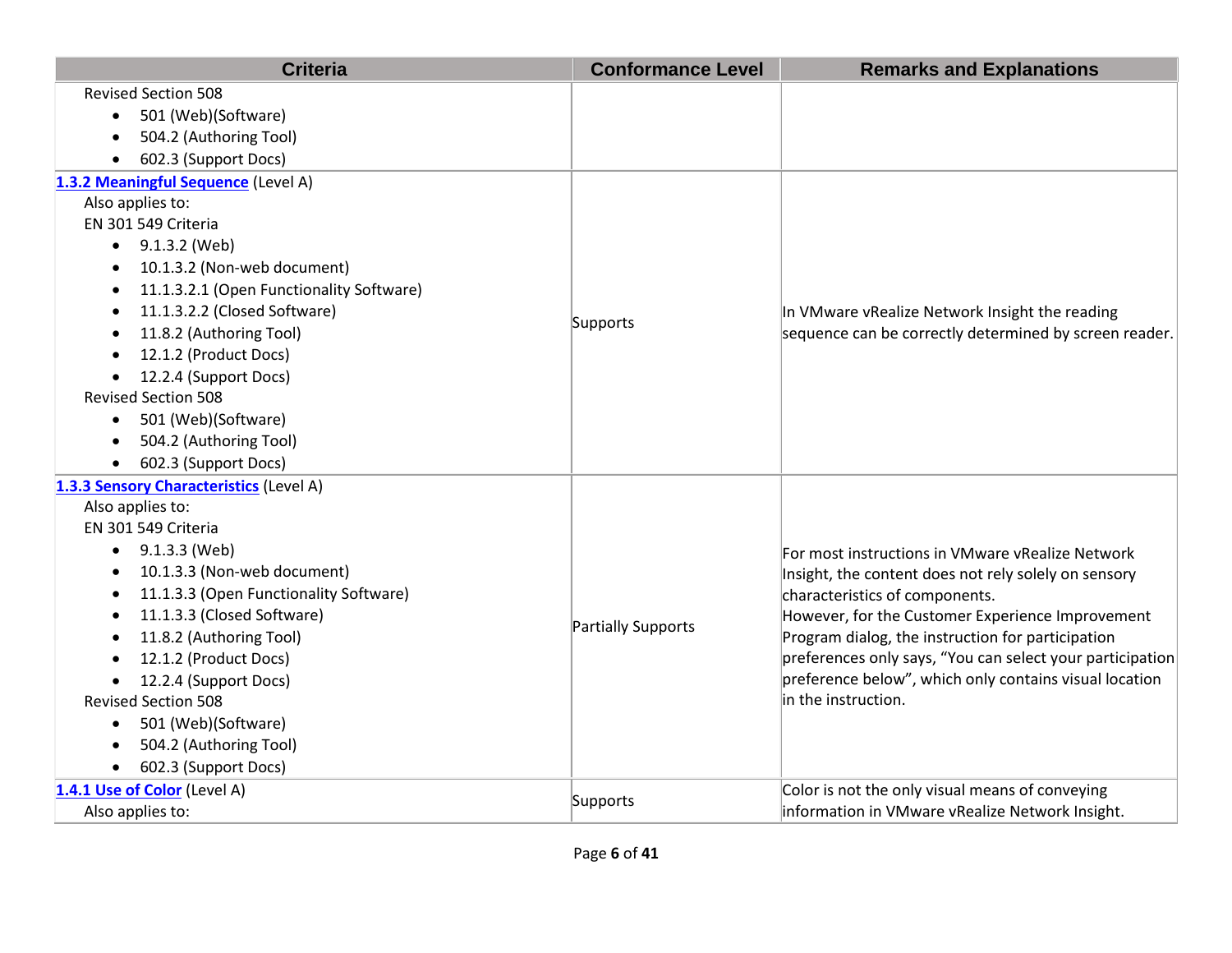| <b>Criteria</b>                                       | <b>Conformance Level</b> | <b>Remarks and Explanations</b>                         |
|-------------------------------------------------------|--------------------------|---------------------------------------------------------|
| EN 301 549 Criteria                                   |                          |                                                         |
| 9.1.4.1 (Web)                                         |                          |                                                         |
| 10.1.4.1 (Non-web document)                           |                          |                                                         |
| 11.1.4.1 (Open Functionality Software)                |                          |                                                         |
| 11.1.4.1 (Closed Software)<br>$\bullet$               |                          |                                                         |
| 11.8.2 (Authoring Tool)<br>$\bullet$                  |                          |                                                         |
| 12.1.2 (Product Docs)                                 |                          |                                                         |
| 12.2.4 (Support Docs)                                 |                          |                                                         |
| <b>Revised Section 508</b>                            |                          |                                                         |
| 501 (Web)(Software)                                   |                          |                                                         |
| 504.2 (Authoring Tool)                                |                          |                                                         |
| 602.3 (Support Docs)                                  |                          |                                                         |
| 1.4.2 Audio Control (Level A)                         |                          |                                                         |
| Also applies to:                                      |                          |                                                         |
| EN 301 549 Criteria                                   |                          |                                                         |
| $\bullet$ 9.1.4.2 (Web)                               |                          |                                                         |
| 10.1.4.2 (Non-web document)<br>$\bullet$              |                          |                                                         |
| 11.1.4.2 (Open Functionality Software)<br>$\bullet$   |                          | The VMware vRealize Network Insight does not contain    |
| 11.1.4.2 (Closed Software)                            | Not Applicable           | audio content which plays automatically for more than 3 |
| 11.8.2 (Authoring Tool)                               |                          | seconds                                                 |
| 12.1.2 (Product Docs)                                 |                          |                                                         |
| 12.2.4 (Support Docs)                                 |                          |                                                         |
| <b>Revised Section 508</b>                            |                          |                                                         |
| 501 (Web)(Software)<br>$\bullet$                      |                          |                                                         |
| 504.2 (Authoring Tool)                                |                          |                                                         |
| 602.3 (Support Docs)<br>$\bullet$                     |                          |                                                         |
| 2.1.1 Keyboard (Level A)                              |                          |                                                         |
| Also applies to:                                      |                          |                                                         |
| EN 301 549 Criteria                                   |                          | Most content in VMware vRealize Network Insight         |
| $\bullet$ 9.2.1.1 (Web)                               | Partially Supports       | supports keyboard operate. However, some user           |
| 10.2.1.1 (Non-web document)<br>$\bullet$              |                          | interface component, such as the enable/disable switch  |
| 11.2.1.1.1 (Open Functionality Software)<br>$\bullet$ |                          | in settings page, cannot be operate via keyboard.       |
| 11.2.1.1.2 (Closed Software)                          |                          |                                                         |
| 11.8.2 (Authoring Tool)                               |                          |                                                         |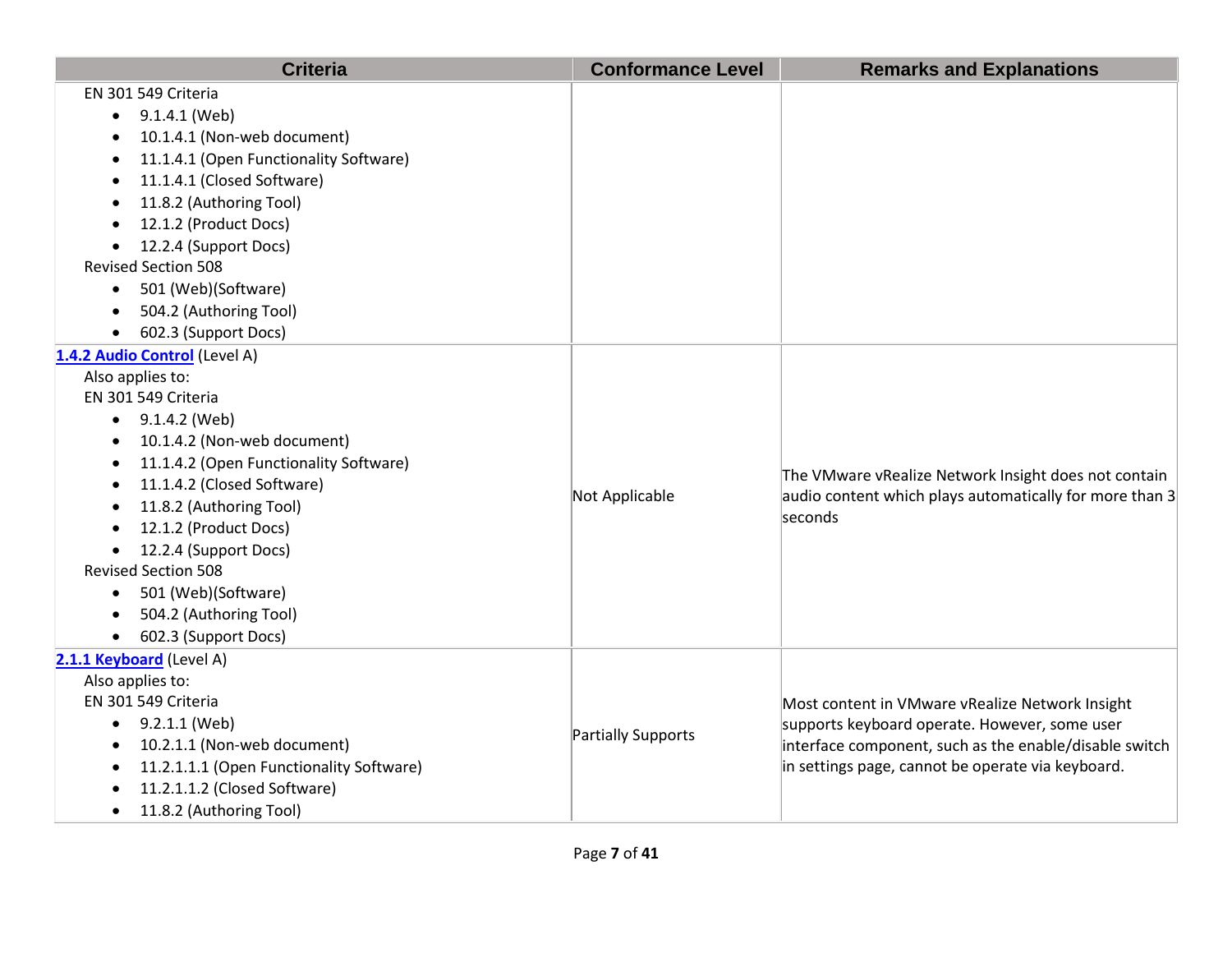|           | <b>Criteria</b>                                  | <b>Conformance Level</b> | <b>Remarks and Explanations</b>                           |
|-----------|--------------------------------------------------|--------------------------|-----------------------------------------------------------|
| $\bullet$ | 12.1.2 (Product Docs)                            |                          |                                                           |
|           | 12.2.4 (Support Docs)                            |                          |                                                           |
|           | <b>Revised Section 508</b>                       |                          |                                                           |
| $\bullet$ | 501 (Web)(Software)                              |                          |                                                           |
| $\bullet$ | 504.2 (Authoring Tool)                           |                          |                                                           |
| $\bullet$ | 602.3 (Support Docs)                             |                          |                                                           |
|           | 2.1.2 No Keyboard Trap (Level A)                 |                          |                                                           |
|           | Also applies to:                                 |                          |                                                           |
|           | EN 301 549 Criteria                              |                          |                                                           |
|           | 9.2.1.2 (Web)                                    |                          |                                                           |
|           | 10.2.1.2 (Non-web document)                      |                          |                                                           |
|           | 11.2.1.2 (Open Functionality Software)           |                          |                                                           |
|           | 11.2.1.2 (Closed Software)                       | Supports                 | There is no keyboard trap in VMware vRealize Network      |
| $\bullet$ | 11.8.2 (Authoring Tool)                          |                          | Insight.                                                  |
| $\bullet$ | 12.1.2 (Product Docs)                            |                          |                                                           |
| $\bullet$ | 12.2.4 (Support Docs)                            |                          |                                                           |
|           | <b>Revised Section 508</b>                       |                          |                                                           |
| $\bullet$ | 501 (Web)(Software)                              |                          |                                                           |
|           | 504.2 (Authoring Tool)                           |                          |                                                           |
|           | 602.3 (Support Docs)                             |                          |                                                           |
|           | 2.1.4 Character Key Shortcuts (Level A 2.1 only) |                          |                                                           |
|           | Also applies to:                                 |                          |                                                           |
|           | EN 301 549 Criteria                              |                          |                                                           |
|           | $\bullet$ 9.2.1.4 (Web)                          |                          |                                                           |
|           | 10.2.1.4 (Non-web document)                      |                          | VMware vRealize Network Insight does not contain          |
|           | 11.2.1.4.1 (Open Functionality Software)         | Not Applicable           | Character Key Shortcuts.                                  |
|           | 11.2.1.4.2 (Closed Software)                     |                          |                                                           |
|           | 11.8.2 (Authoring Tool)                          |                          |                                                           |
|           | 12.1.2 (Product Docs)                            |                          |                                                           |
| $\bullet$ | 12.2.4 (Support Docs)                            |                          |                                                           |
|           | Revised Section 508 - Does not apply             |                          |                                                           |
|           | 2.2.1 Timing Adjustable (Level A)                |                          | The user can adjust the time limit before encountering it |
|           | Also applies to:                                 | Supports                 | over a wide range that is more than ten times the length  |
|           | EN 301 549 Criteria                              |                          | of the default setting (15 min) in VMware vRealize        |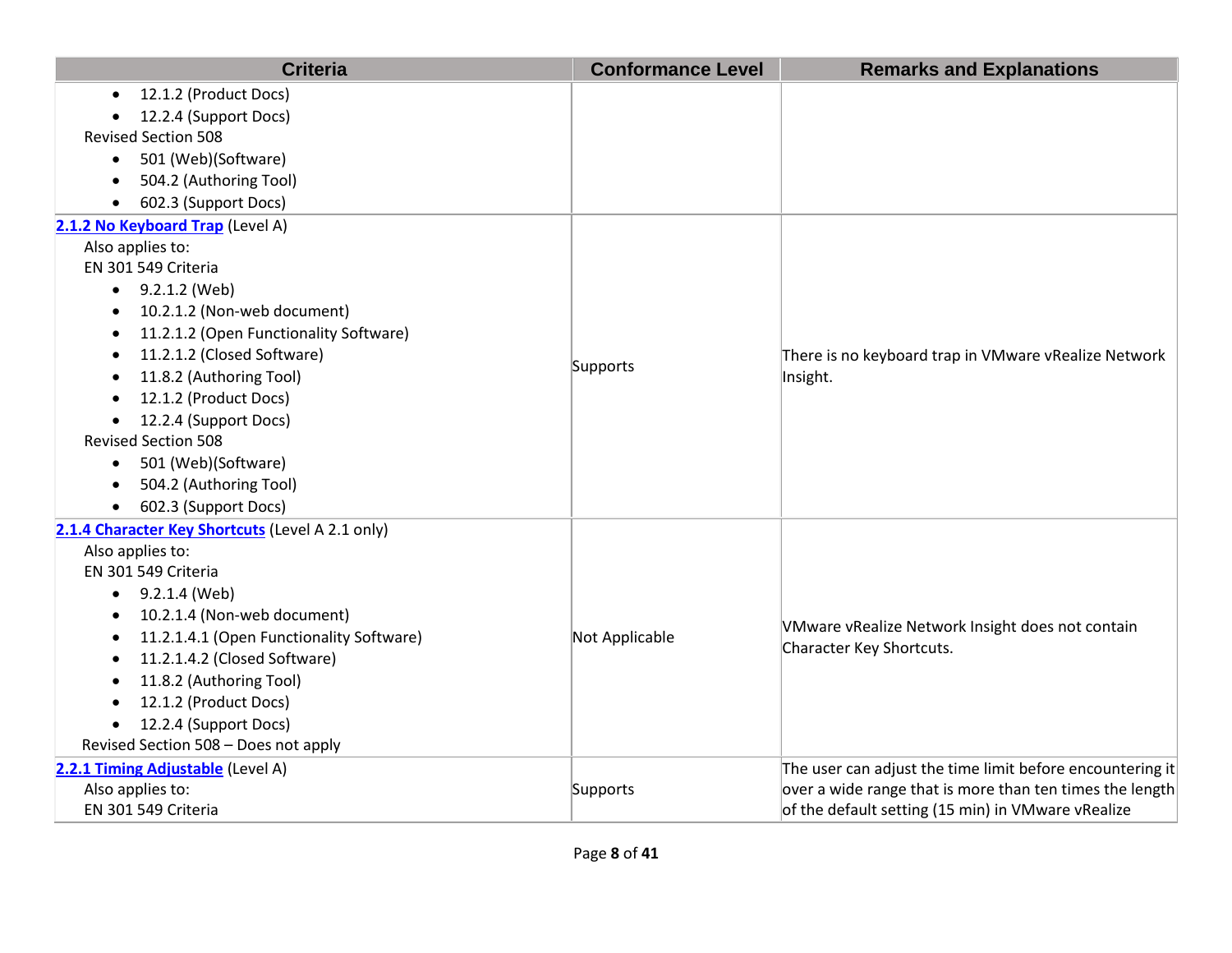| <b>Criteria</b>                                  | <b>Conformance Level</b> | <b>Remarks and Explanations</b>                           |
|--------------------------------------------------|--------------------------|-----------------------------------------------------------|
| 9.2.2.1 (Web)                                    |                          | Network Insight.                                          |
| 10.2.2.1 (Non-web document)                      |                          |                                                           |
| 11.2.2.1 (Open Functionality Software)           |                          |                                                           |
| 11.2.2.1 (Closed Software)                       |                          |                                                           |
| 11.8.2 (Authoring Tool)                          |                          |                                                           |
| 12.1.2 (Product Docs)                            |                          |                                                           |
| 12.2.4 (Support Docs)                            |                          |                                                           |
| <b>Revised Section 508</b>                       |                          |                                                           |
| 501 (Web)(Software)<br>$\bullet$                 |                          |                                                           |
| 504.2 (Authoring Tool)                           |                          |                                                           |
| 602.3 (Support Docs)                             |                          |                                                           |
| 2.2.2 Pause, Stop, Hide (Level A)                |                          |                                                           |
| Also applies to:                                 |                          |                                                           |
| EN 301 549 Criteria                              |                          |                                                           |
| $\bullet$ 9.2.2.2 (Web)                          |                          |                                                           |
| 10.2.2.2 (Non-web document)                      |                          |                                                           |
| 11.2.2.2 (Open Functionality Software)           |                          |                                                           |
| 11.2.2.2 (Closed Software)                       | Not Applicable           | VMware vRealize Network Insight does not contain          |
| 11.8.2 (Authoring Tool)                          |                          | moving, blinking, scrolling or auto-updating information. |
| 12.1.2 (Product Docs)                            |                          |                                                           |
| 12.2.4 (Support Docs)                            |                          |                                                           |
| <b>Revised Section 508</b>                       |                          |                                                           |
| 501 (Web)(Software)<br>$\bullet$                 |                          |                                                           |
| 504.2 (Authoring Tool)                           |                          |                                                           |
| 602.3 (Support Docs)                             |                          |                                                           |
| 2.3.1 Three Flashes or Below Threshold (Level A) |                          |                                                           |
| Also applies to:                                 |                          |                                                           |
| EN 301 549 Criteria                              |                          |                                                           |
| 9.2.3.1 (Web)                                    |                          | VMware vRealize Network Insight does not have             |
| 10.2.3.1 (Non-web document)                      | Supports                 | $ $ content that flashes more than three times in one     |
| 11.2.3.1 (Open Functionality Software)           |                          | second or below thresholds.                               |
| 11.2.3.1(Closed Software)                        |                          |                                                           |
| 11.8.2 (Authoring Tool)                          |                          |                                                           |
| 12.1.2 (Product Docs)                            |                          |                                                           |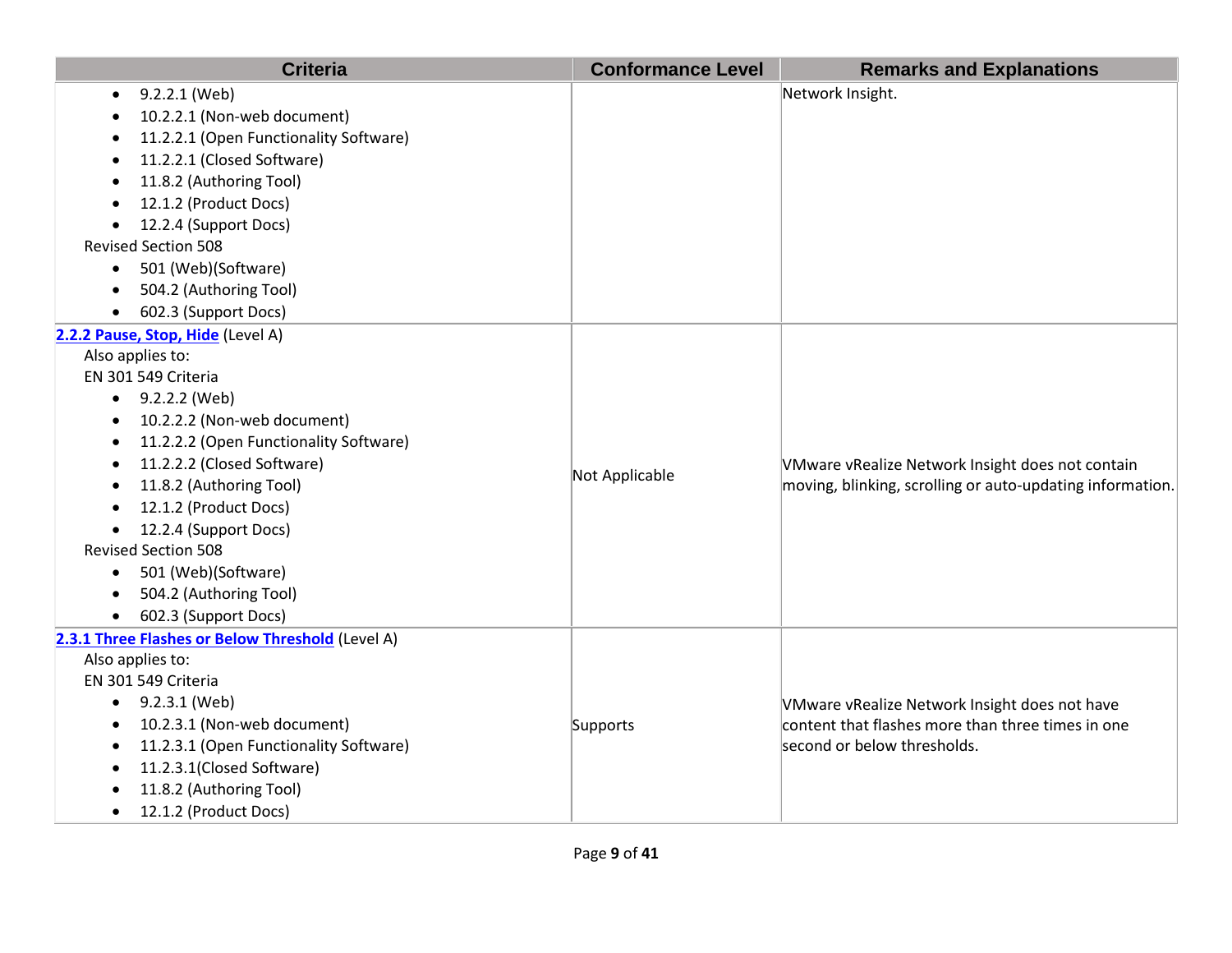| <b>Criteria</b>                                                       | <b>Conformance Level</b> | <b>Remarks and Explanations</b>                        |
|-----------------------------------------------------------------------|--------------------------|--------------------------------------------------------|
| • 12.2.4 (Support Docs)                                               |                          |                                                        |
| <b>Revised Section 508</b>                                            |                          |                                                        |
| 501 (Web)(Software)<br>$\bullet$                                      |                          |                                                        |
| 504.2 (Authoring Tool)                                                |                          |                                                        |
| 602.3 (Support Docs)<br>$\bullet$                                     |                          |                                                        |
| 2.4.1 Bypass Blocks (Level A)                                         |                          |                                                        |
| Also applies to:                                                      |                          |                                                        |
| EN 301 549 Criteria                                                   |                          |                                                        |
| $\bullet$ 9.2.4.1 (Web)                                               |                          |                                                        |
| 10.2.4.1 (Non-web document) - Does not apply                          |                          |                                                        |
| 11.2.4.1 (Open Functionality Software) - Does not apply               |                          |                                                        |
| 11.2.4.1 (Closed Software) - Does not apply                           | Not Applicable           | In VMware vRealize Network Insight, no repeated        |
| 11.8.2 (Authoring Tool)                                               |                          | displays on different windows.                         |
| 12.1.2 (Product Docs)                                                 |                          |                                                        |
| 12.2.4 (Support Docs)<br>$\bullet$                                    |                          |                                                        |
| <b>Revised Section 508</b>                                            |                          |                                                        |
| 501 (Web)(Software) – Does not apply to non-web software<br>$\bullet$ |                          |                                                        |
| 504.2 (Authoring Tool)<br>$\bullet$                                   |                          |                                                        |
| 602.3 (Support Docs) - Does not apply to non-web docs                 |                          |                                                        |
| 2.4.2 Page Titled (Level A)                                           |                          |                                                        |
| Also applies to:                                                      |                          |                                                        |
| EN 301 549 Criteria                                                   |                          |                                                        |
| $\bullet$ 9.2.4.2 (Web)                                               |                          |                                                        |
| 10.2.4.2 (Non-web document)                                           |                          |                                                        |
| 11.2.4.2 (Open Functionality Software) - Does not apply<br>$\bullet$  |                          |                                                        |
| 11.2.4.2 (Closed Software) - Does not apply                           | Supports                 | Each page in VMware vRealize Network Insight has title |
| 11.8.2 (Authoring Tool)                                               |                          | to describe its purpose.                               |
| 12.1.2 (Product Docs)                                                 |                          |                                                        |
| 12.2.4 (Support Docs)                                                 |                          |                                                        |
| <b>Revised Section 508</b>                                            |                          |                                                        |
| 501 (Web)(Software)<br>$\bullet$                                      |                          |                                                        |
| 504.2 (Authoring Tool)                                                |                          |                                                        |
| 602.3 (Support Docs)<br>$\bullet$                                     |                          |                                                        |
| 2.4.3 Focus Order (Level A)                                           | Supports                 | The focusable elements in VMware vRealize Network      |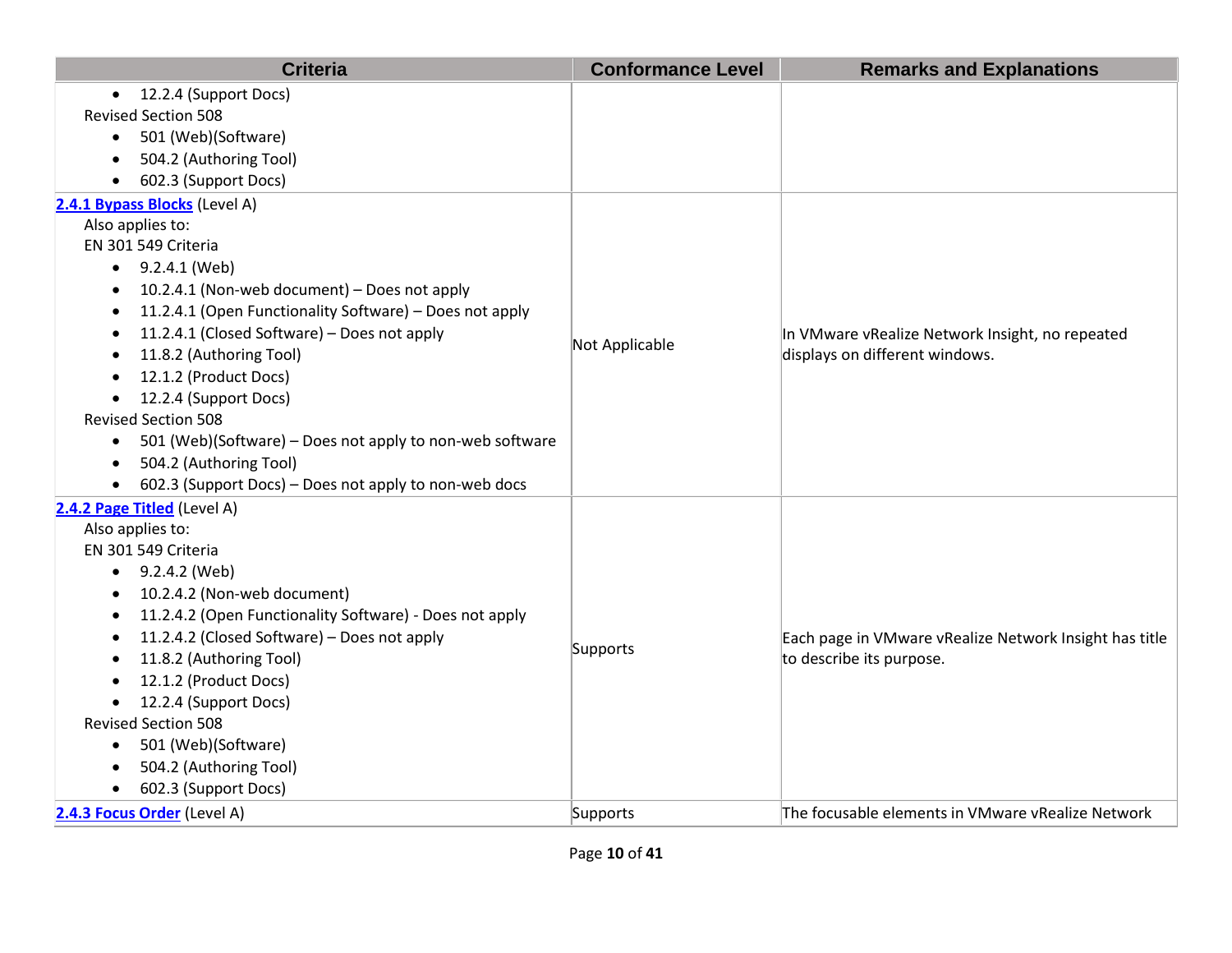| <b>Criteria</b>                                                                                                                                                                                                                                                                                                                                                                                                                                               | <b>Conformance Level</b> | <b>Remarks and Explanations</b>                                                                                                                                                                          |
|---------------------------------------------------------------------------------------------------------------------------------------------------------------------------------------------------------------------------------------------------------------------------------------------------------------------------------------------------------------------------------------------------------------------------------------------------------------|--------------------------|----------------------------------------------------------------------------------------------------------------------------------------------------------------------------------------------------------|
| Also applies to:<br>EN 301 549 Criteria<br>9.2.4.3 (Web)<br>$\bullet$<br>10.2.4.3 (Non-web document)<br>11.2.4.3 (Open Functionality Software)<br>11.2.4.3 (Closed Software)<br>11.8.2 (Authoring Tool)<br>$\bullet$<br>12.1.2 (Product Docs)<br>12.2.4 (Support Docs)<br><b>Revised Section 508</b><br>501 (Web)(Software)<br>504.2 (Authoring Tool)<br>602.3 (Support Docs)                                                                                 |                          | Insight receive focus in the order that preserves<br>meaning and operability.                                                                                                                            |
| 2.4.4 Link Purpose (In Context) (Level A)<br>Also applies to:<br>EN 301 549 Criteria<br>$\bullet$ 9.2.4.4 (Web)<br>10.2.4.4 (Non-web document)<br>$\bullet$<br>11.2.4.4 (Open Functionality Software)<br>11.2.4.4 (Closed Software<br>11.8.2 (Authoring Tool)<br>12.1.2 (Product Docs)<br>12.2.4 (Support Docs)<br>$\bullet$<br><b>Revised Section 508</b><br>501 (Web)(Software)<br>$\bullet$<br>504.2 (Authoring Tool)<br>602.3 (Support Docs)<br>$\bullet$ | Partially Supports       | The purpose of most links in VMware vRealize Network<br>Insight can be determined from the link text together<br>with its context.<br>However, for some link icons, user cannot get the link<br>purpose. |
| 2.5.1 Pointer Gestures (Level A 2.1 only)<br>Also applies to:<br>EN 301 549 Criteria<br>$\bullet$ 9.2.5.1 (Web)<br>10.2.5.1 (Non-web document)<br>$\bullet$<br>11.2.5.1 (Open Functionality Software)<br>11.2.5.1 (Closed Software)<br>$\bullet$                                                                                                                                                                                                              | Not Applicable           | VMware vRealize Network Insight only support single<br>pointer operation. No function in VMware vRealize<br>Network Insight uses multipoint or path-based gestures<br>for operation.                     |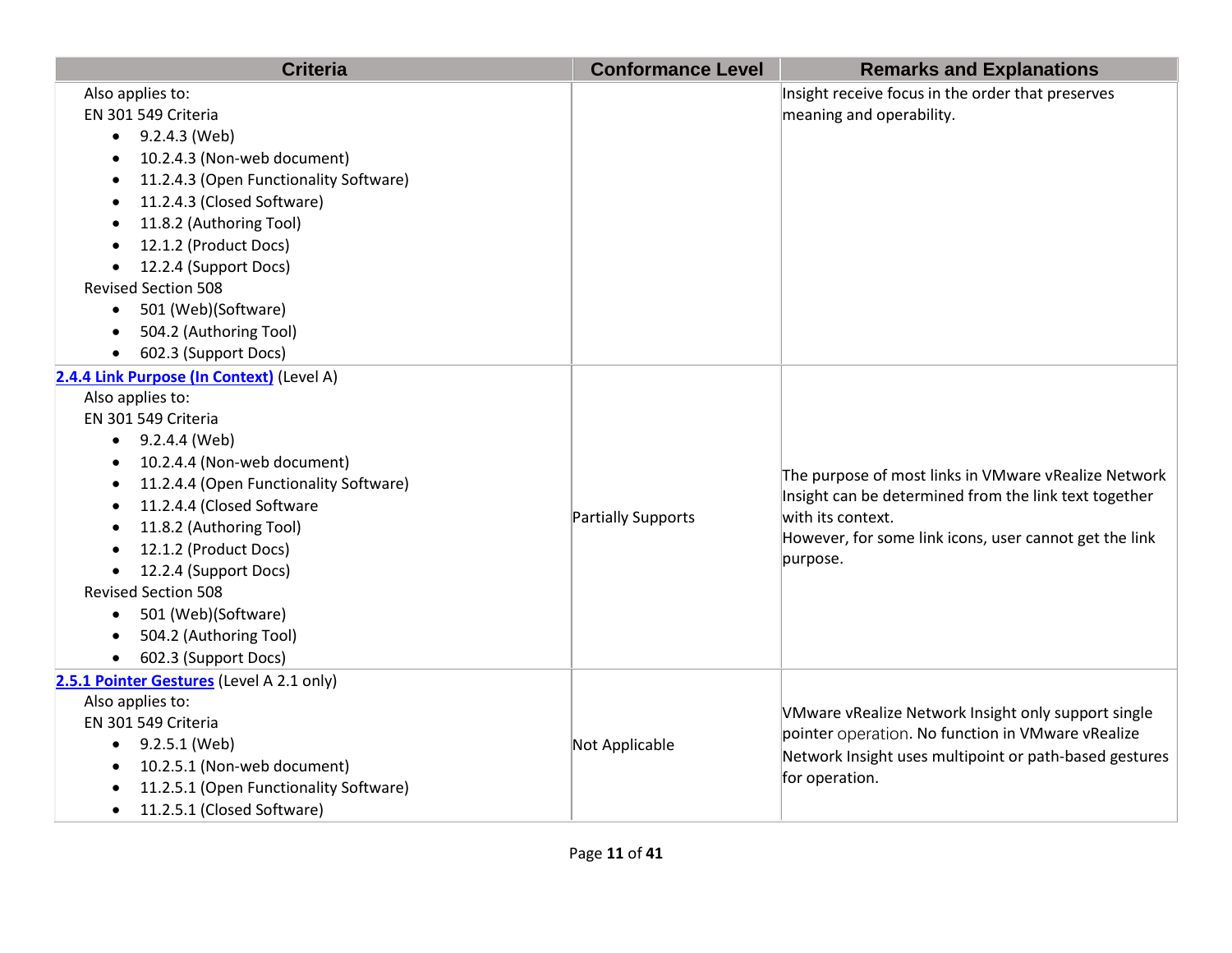| <b>Criteria</b>                               | <b>Conformance Level</b> | <b>Remarks and Explanations</b>                         |
|-----------------------------------------------|--------------------------|---------------------------------------------------------|
| 11.8.2 (Authoring Tool)<br>$\bullet$          |                          |                                                         |
| 12.1.2 (Product Docs)                         |                          |                                                         |
| 12.2.4 (Support Docs)<br>$\bullet$            |                          |                                                         |
| Revised Section 508 - Does not apply          |                          |                                                         |
| 2.5.2 Pointer Cancellation (Level A 2.1 only) |                          |                                                         |
| Also applies to:                              |                          |                                                         |
| EN 301 549 Criteria                           |                          |                                                         |
| $\bullet$ 9.2.5.2 (Web)                       |                          |                                                         |
| 10.2.5.2 (Non-web document)                   |                          | The execution of function in VMware vRealize Network    |
| 11.2.5.2 (Open Functionality Software)        | Supports                 | Insight is not triggered when a button is pressed.      |
| 11.2.5.2 (Closed Software)                    |                          |                                                         |
| 11.8.2 (Authoring Tool)                       |                          |                                                         |
| 12.1.2 (Product Docs)<br>$\bullet$            |                          |                                                         |
| 12.2.4 (Support Docs)<br>$\bullet$            |                          |                                                         |
| Revised Section 508 - Does not apply          |                          |                                                         |
| 2.5.3 Label in Name (Level A 2.1 only)        |                          |                                                         |
| Also applies to:                              |                          |                                                         |
| EN 301 549 Criteria                           |                          |                                                         |
| 9.2.5.3 (Web)                                 |                          |                                                         |
| 10.2.5.3 (Non-web document)                   |                          | For user interface components with labels in VMware     |
| 11.2.5.3 (Open Functionality Software)        | Supports                 | vRealize Network Insight, the name matches the text of  |
| 11.2.5.3 (Closed Software)                    |                          | the label.                                              |
| 11.8.2 (Authoring Tool)<br>$\bullet$          |                          |                                                         |
| 12.1.2 (Product Docs)<br>$\bullet$            |                          |                                                         |
| 12.2.4 (Support Docs)<br>$\bullet$            |                          |                                                         |
| Revised Section 508 - Does not apply          |                          |                                                         |
| 2.5.4 Motion Actuation (Level A 2.1 only)     |                          |                                                         |
| Also applies to:                              |                          |                                                         |
| EN 301 549 Criteria                           | Not Applicable           | There is no user interface component in VMware          |
| 9.2.5.4 (Web)<br>$\bullet$                    |                          | vRealize Network Insight that requires device motion or |
| 10.2.5.4 (Non-web document)                   |                          | user motion to operate.                                 |
| 11.2.5.4 (Open Functionality Software)<br>٠   |                          |                                                         |
| 11.2.5.4 (Closed Software                     |                          |                                                         |
| 11.8.2 (Authoring Tool)<br>$\bullet$          |                          |                                                         |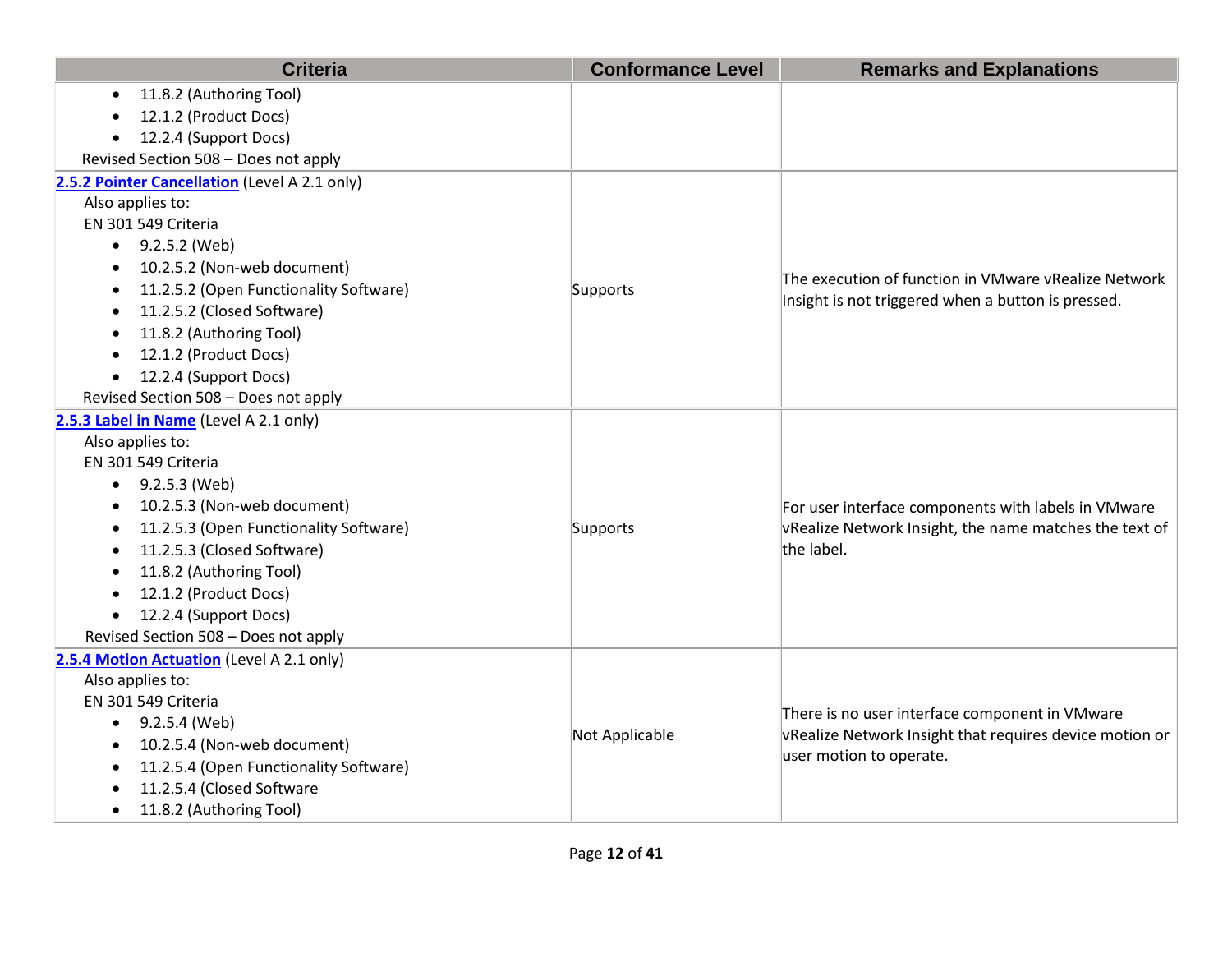| <b>Criteria</b>                          | <b>Conformance Level</b> | <b>Remarks and Explanations</b>                        |
|------------------------------------------|--------------------------|--------------------------------------------------------|
| 12.1.2 (Product Docs)                    |                          |                                                        |
| 12.2.4 (Support Docs)                    |                          |                                                        |
| Revised Section 508 - Does not apply     |                          |                                                        |
| 3.1.1 Language of Page (Level A)         |                          |                                                        |
| Also applies to:                         |                          |                                                        |
| EN 301 549 Criteria                      |                          |                                                        |
| 9.3.1.1 (Web)<br>$\bullet$               |                          |                                                        |
| 10.3.1.1 (Non-web document)<br>$\bullet$ |                          |                                                        |
| 11.3.1.1.1 (Open Functionality Software) |                          | The default language of each Web page can be           |
| 11.3.1.1.2 (Closed Software)             | Supports                 | programmatically determined in VMware vRealize         |
| 11.8.2 (Authoring Tool)                  |                          | Network Insight.                                       |
| 12.1.2 (Product Docs)                    |                          |                                                        |
| 12.2.4 (Support Docs)                    |                          |                                                        |
| <b>Revised Section 508</b>               |                          |                                                        |
| 501 (Web)(Software)<br>$\bullet$         |                          |                                                        |
| 504.2 (Authoring Tool)                   |                          |                                                        |
| 602.3 (Support Docs)                     |                          |                                                        |
| 3.2.1 On Focus (Level A)                 |                          |                                                        |
| Also applies to:                         |                          |                                                        |
| EN 301 549 Criteria                      |                          |                                                        |
| 9.3.2.1 (Web)<br>$\bullet$               |                          |                                                        |
| 10.3.2.1 (Non-web document)              |                          | The context does not change when element receives      |
| 11.3.2.1 (Open Functionality Software)   |                          |                                                        |
| 11.3.2.1 (Closed Software)               | Supports                 |                                                        |
| 11.8.2 (Authoring Tool)                  |                          | focus in VMware vRealize Network Insight.              |
| 12.1.2 (Product Docs)                    |                          |                                                        |
| 12.2.4 (Support Docs)                    |                          |                                                        |
| <b>Revised Section 508</b>               |                          |                                                        |
| 501 (Web)(Software)                      |                          |                                                        |
| 504.2 (Authoring Tool)                   |                          |                                                        |
| 602.3 (Support Docs)                     |                          |                                                        |
| 3.2.2 On Input (Level A)                 |                          | Changing the settings of user interface component does |
| Also applies to:                         | Supports                 | not cause a change of context in VMware vRealize       |
| EN 301 549 Criteria                      |                          | Network Insight.                                       |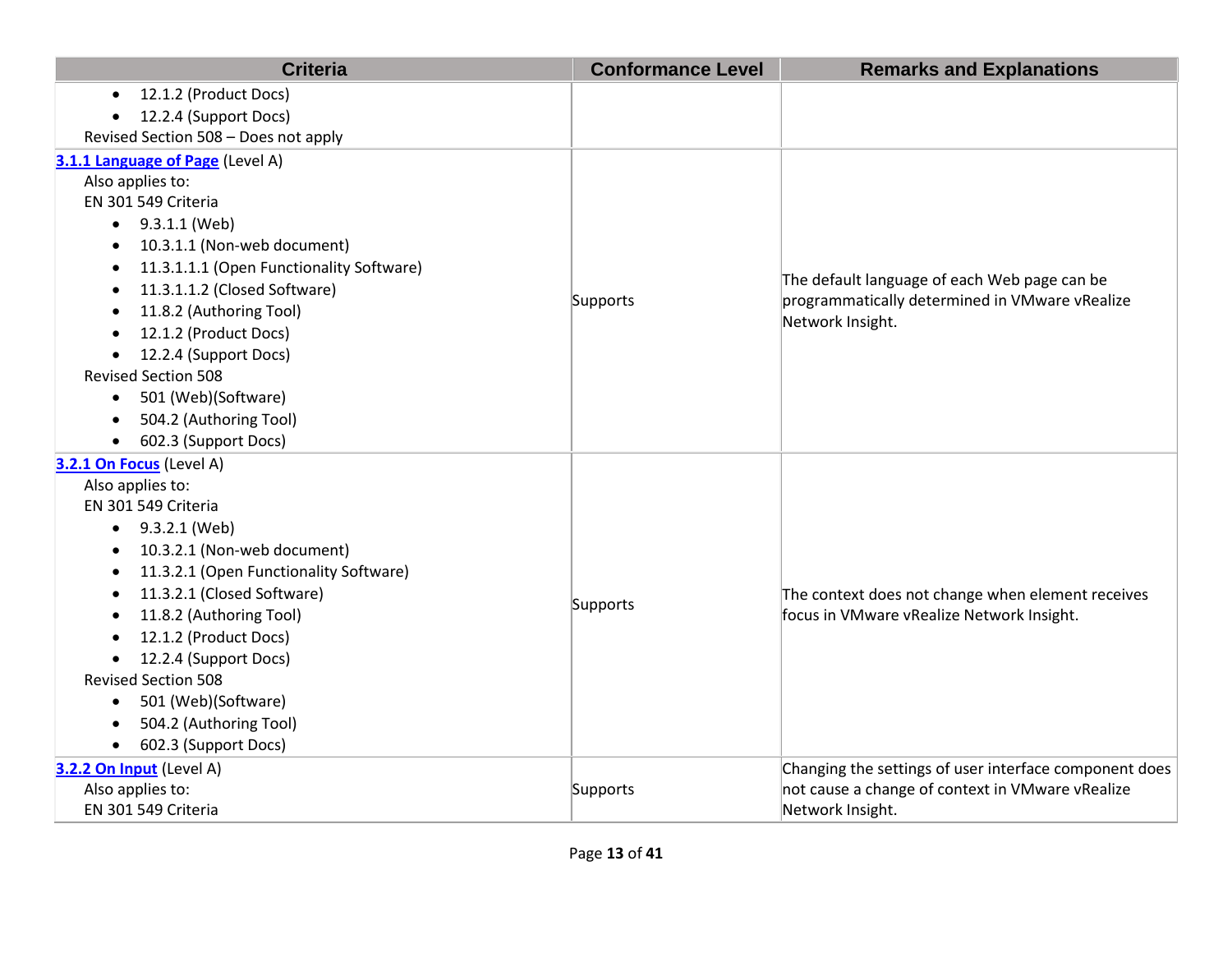| <b>Criteria</b>                          | <b>Conformance Level</b> | <b>Remarks and Explanations</b>                                                                                                                                                                                       |
|------------------------------------------|--------------------------|-----------------------------------------------------------------------------------------------------------------------------------------------------------------------------------------------------------------------|
| 9.3.2.2 (Web)                            |                          |                                                                                                                                                                                                                       |
| 10.3.2.2 (Non-web document)              |                          |                                                                                                                                                                                                                       |
| 11.3.2.2 (Open Functionality Software)   |                          |                                                                                                                                                                                                                       |
| 11.3.2.2 (Closed Software)               |                          |                                                                                                                                                                                                                       |
| 11.8.2 (Authoring Tool)                  |                          |                                                                                                                                                                                                                       |
| 12.1.2 (Product Docs)                    |                          |                                                                                                                                                                                                                       |
| 12.2.4 (Support Docs)                    |                          |                                                                                                                                                                                                                       |
| <b>Revised Section 508</b>               |                          |                                                                                                                                                                                                                       |
| 501 (Web)(Software)<br>$\bullet$         |                          |                                                                                                                                                                                                                       |
| 504.2 (Authoring Tool)                   |                          |                                                                                                                                                                                                                       |
| 602.3 (Support Docs)                     |                          |                                                                                                                                                                                                                       |
| 3.3.1 Error Identification (Level A)     |                          |                                                                                                                                                                                                                       |
| Also applies to:                         |                          |                                                                                                                                                                                                                       |
| EN 301 549 Criteria                      |                          |                                                                                                                                                                                                                       |
| $\bullet$ 9.3.3.1 (Web)                  |                          |                                                                                                                                                                                                                       |
| 10.3.3.1 (Non-web document)              |                          | In VMware vRealize Network Insight, some error<br>messages can be automatically identified by screen<br>reader.<br>However, some error messages only display when the<br>pointer hovers, so they cannot be identified |
| 11.3.3.1.1 (Open Functionality Software) |                          |                                                                                                                                                                                                                       |
| 11.3.3.1.2 (Closed Software)             | Partially Supports       |                                                                                                                                                                                                                       |
| 11.8.2 (Authoring Tool)                  |                          |                                                                                                                                                                                                                       |
| 12.1.2 (Product Docs)                    |                          |                                                                                                                                                                                                                       |
| 12.2.4 (Support Docs)                    |                          | automatically by screen reader.                                                                                                                                                                                       |
| <b>Revised Section 508</b>               |                          |                                                                                                                                                                                                                       |
| 501 (Web)(Software)<br>$\bullet$         |                          |                                                                                                                                                                                                                       |
| 504.2 (Authoring Tool)                   |                          |                                                                                                                                                                                                                       |
| 602.3 (Support Docs)                     |                          |                                                                                                                                                                                                                       |
| 3.3.2 Labels or Instructions (Level A)   |                          |                                                                                                                                                                                                                       |
| Also applies to:                         |                          |                                                                                                                                                                                                                       |
| EN 301 549 Criteria                      |                          | For most components in VMware vRealize Network                                                                                                                                                                        |
| 9.3.3.2 (Web)                            |                          | Insight, the label can be identified by screen reader.<br>However, in some pages, the label of some elements<br>cannot be identified.                                                                                 |
| 10.3.3.2 (Non-web document)              | Partially Supports       |                                                                                                                                                                                                                       |
| 11.3.3.2 (Open Functionality Software)   |                          |                                                                                                                                                                                                                       |
| 11.3.3.2 (Closed Software)               |                          |                                                                                                                                                                                                                       |
| 11.8.2 (Authoring Tool)                  |                          |                                                                                                                                                                                                                       |
| 12.1.2 (Product Docs)<br>$\bullet$       |                          |                                                                                                                                                                                                                       |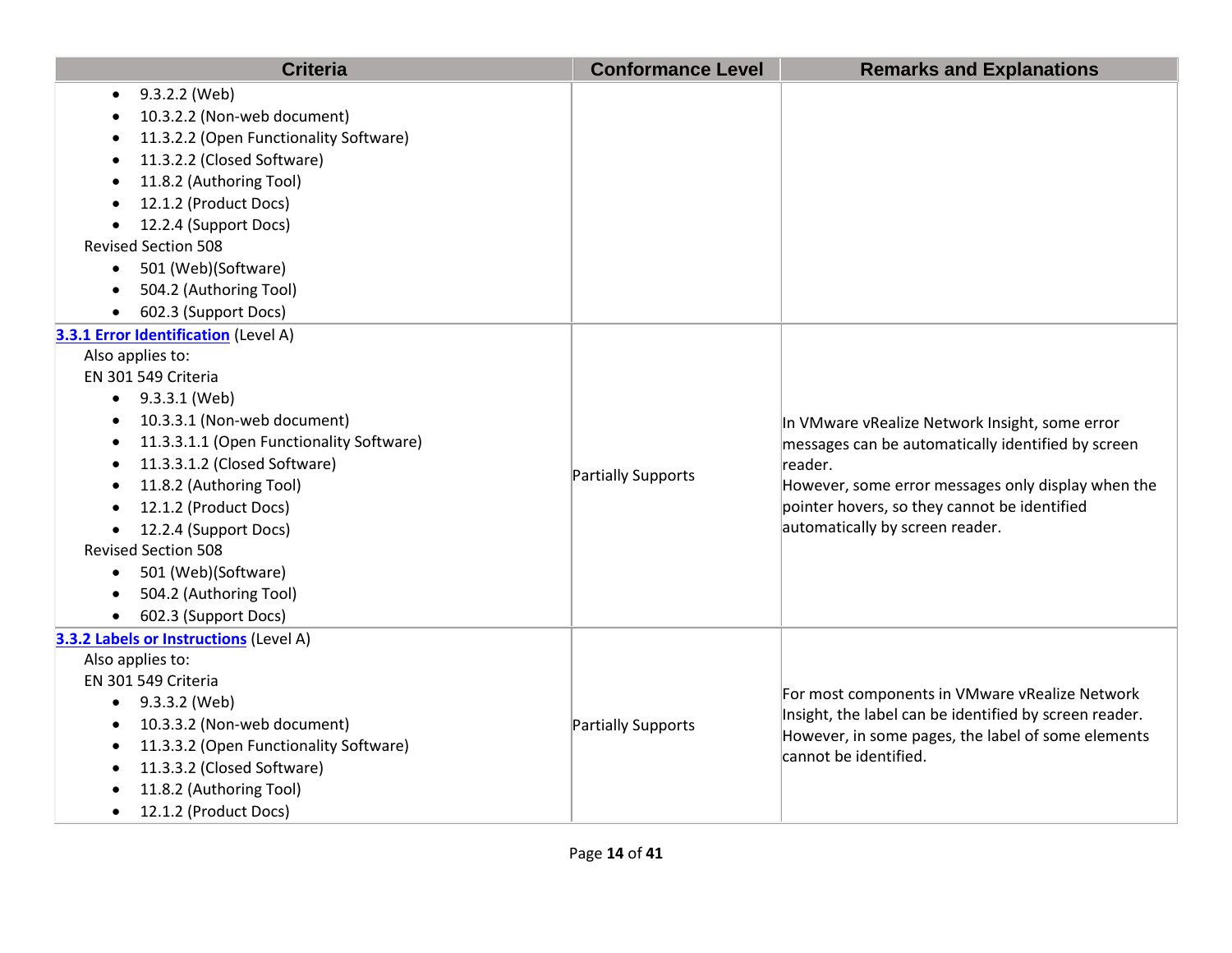| <b>Criteria</b>                          | <b>Conformance Level</b> | <b>Remarks and Explanations</b>                                                                                                           |
|------------------------------------------|--------------------------|-------------------------------------------------------------------------------------------------------------------------------------------|
| 12.2.4 (Support Docs)<br>$\bullet$       |                          |                                                                                                                                           |
| <b>Revised Section 508</b>               |                          |                                                                                                                                           |
| 501 (Web)(Software)<br>$\bullet$         |                          |                                                                                                                                           |
| 504.2 (Authoring Tool)<br>$\bullet$      |                          |                                                                                                                                           |
| 602.3 (Support Docs)                     |                          |                                                                                                                                           |
| 4.1.1 Parsing (Level A)                  |                          |                                                                                                                                           |
| Also applies to:                         |                          |                                                                                                                                           |
| EN 301 549 Criteria                      |                          |                                                                                                                                           |
| $\bullet$ 9.4.1.1 (Web)                  |                          |                                                                                                                                           |
| 10.4.1.1 (Non-web document)              |                          |                                                                                                                                           |
| 11.4.1.1.1 (Open Functionality Software) |                          | For most content in VMware vRealize Network Insight,                                                                                      |
| 11.4.1.1.2 (Closed Software)             |                          | Most HTML elements meet and compile with HTML<br>standard.<br>However, the ID attribute of some elements are not<br>unique in some pages. |
| 11.8.2 (Authoring Tool)                  | Partially Supports       |                                                                                                                                           |
| 12.1.2 (Product Docs)                    |                          |                                                                                                                                           |
| 12.2.4 (Support Docs)<br>$\bullet$       |                          |                                                                                                                                           |
| <b>Revised Section 508</b>               |                          |                                                                                                                                           |
| 501 (Web)(Software)<br>$\bullet$         |                          |                                                                                                                                           |
| 504.2 (Authoring Tool)                   |                          |                                                                                                                                           |
| 602.3 (Support Docs)                     |                          |                                                                                                                                           |
| 4.1.2 Name, Role, Value (Level A)        |                          |                                                                                                                                           |
| Also applies to:                         |                          |                                                                                                                                           |
| EN 301 549 Criteria                      |                          | Screen reader can read most name and value for user<br>interface components.                                                              |
| 9.4.1.2 (Web)                            |                          |                                                                                                                                           |
| 10.4.1.2 (Non-web document)              |                          |                                                                                                                                           |
| 11.4.1.2.1 (Open Functionality Software) |                          |                                                                                                                                           |
| 11.4.1.2.2 (Closed Software)             | Partially Supports       |                                                                                                                                           |
| 11.8.2 (Authoring Tool)                  |                          | However, the role of some element cannot be identified                                                                                    |
| 12.1.2 (Product Docs)                    |                          | by screen reader.                                                                                                                         |
| 12.2.4 (Support Docs)                    |                          |                                                                                                                                           |
| <b>Revised Section 508</b>               |                          |                                                                                                                                           |
| 501 (Web)(Software)<br>$\bullet$         |                          |                                                                                                                                           |
| 504.2 (Authoring Tool)                   |                          |                                                                                                                                           |
| 602.3 (Support Docs)<br>$\bullet$        |                          |                                                                                                                                           |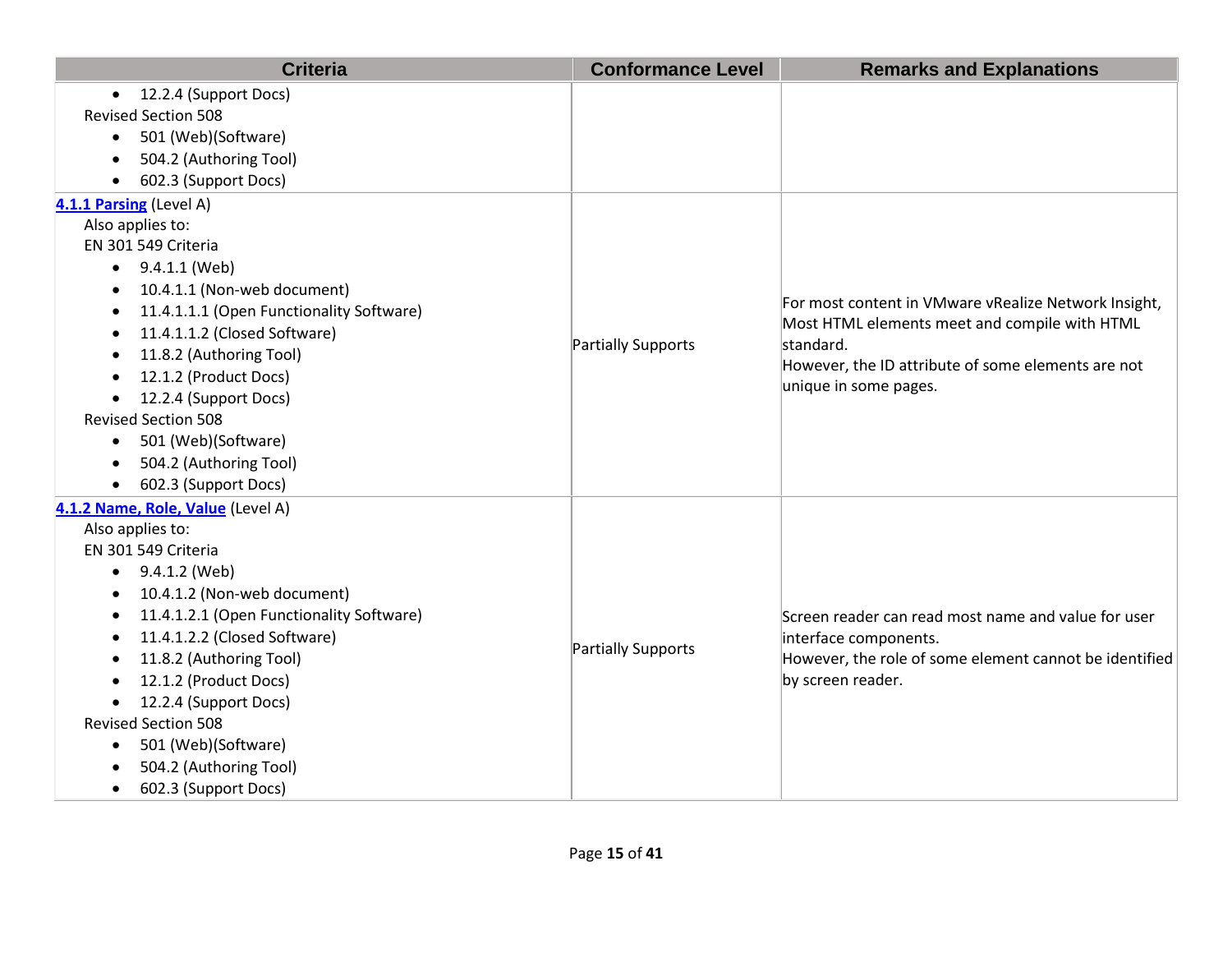## **Table 2: Success Criteria, Level AA**

| <b>Criteria</b>                                     | <b>Conformance Level</b> | <b>Remarks and Explanations</b>                        |
|-----------------------------------------------------|--------------------------|--------------------------------------------------------|
| 1.2.4 Captions (Live) (Level AA)                    |                          |                                                        |
| Also applies to:                                    |                          |                                                        |
| EN 301 549 Criteria                                 |                          |                                                        |
| 9.1.2.4 (Web)<br>$\bullet$                          |                          |                                                        |
| 10.1.2.4 (Non-web document)<br>$\bullet$            |                          |                                                        |
| 11.1.2.4 (Open Functionality Software)<br>$\bullet$ |                          |                                                        |
| 11.1.2.4 (Closed Software)<br>$\bullet$             | Not Applicable           | The VMware vRealize Network Insight does not contain   |
| 11.8.2 (Authoring Tool)<br>$\bullet$                |                          | synchronized media.                                    |
| 12.1.2 (Product Docs)                               |                          |                                                        |
| 12.2.4 (Support Docs)<br>$\bullet$                  |                          |                                                        |
| <b>Revised Section 508</b>                          |                          |                                                        |
| 501 (Web)(Software)<br>$\bullet$                    |                          |                                                        |
| 504.2 (Authoring Tool)<br>$\bullet$                 |                          |                                                        |
| 602.3 (Support Docs)                                |                          |                                                        |
| 1.2.5 Audio Description (Prerecorded) (Level AA)    |                          |                                                        |
| Also applies to:                                    | Not Applicable           |                                                        |
| EN 301 549 Criteria                                 |                          |                                                        |
| 9.1.2.5 (Web)<br>$\bullet$                          |                          |                                                        |
| 10.1.2.5 (Non-web document)<br>$\bullet$            |                          |                                                        |
| 11.1.2.5 (Open Functionality Software)<br>٠         |                          | The VMware vRealize Network Insight does not contain   |
| 11.1.2.5 (Closed Software)<br>$\bullet$             |                          |                                                        |
| 11.8.2 (Authoring Tool)<br>$\bullet$                |                          | synchronized media.                                    |
| 12.1.2 (Product Docs)<br>$\bullet$                  |                          |                                                        |
| 12.2.4 (Support Docs)<br>$\bullet$                  |                          |                                                        |
| <b>Revised Section 508</b>                          |                          |                                                        |
| 501 (Web)(Software)<br>$\bullet$                    |                          |                                                        |
| 504.2 (Authoring Tool)<br>$\bullet$                 |                          |                                                        |
| 602.3 (Support Docs)<br>$\bullet$                   |                          |                                                        |
| 1.3.4 Orientation (Level AA 2.1 only)               |                          |                                                        |
| Also applies to:                                    |                          | The VMware vRealize Network Insight can display in the |
| EN 301 549 Criteria                                 | Supports                 | orientation (portrait or landscape) preferred by the   |
| 9.1.3.4 (Web)<br>$\bullet$                          |                          | user.                                                  |
| 10.1.3.4 (Non-web document)<br>$\bullet$            |                          |                                                        |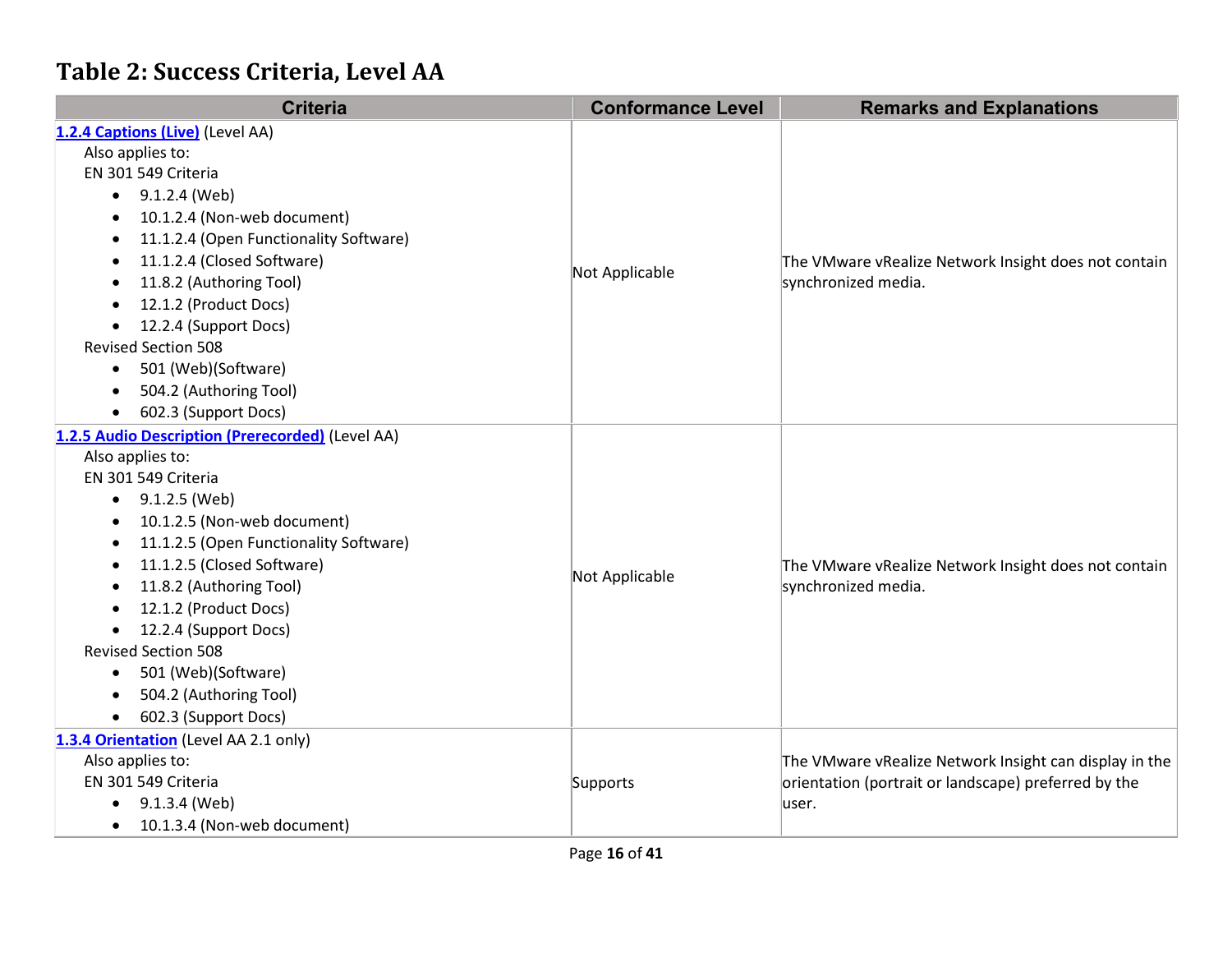| <b>Criteria</b>                                            | <b>Conformance Level</b> | <b>Remarks and Explanations</b>                                                                |
|------------------------------------------------------------|--------------------------|------------------------------------------------------------------------------------------------|
| 11.1.3.4 (Open Functionality Software)                     |                          |                                                                                                |
| 11.1.3.4 (Closed Software)                                 |                          |                                                                                                |
| 11.8.2 (Authoring Tool)                                    |                          |                                                                                                |
| 12.1.2 (Product Docs)                                      |                          |                                                                                                |
| 12.2.4 (Support Docs)<br>$\bullet$                         |                          |                                                                                                |
| Revised Section 508 - Does not apply                       |                          |                                                                                                |
| 1.3.5 Identify Input Purpose (Level AA 2.1 only)           |                          |                                                                                                |
| Also applies to:                                           |                          |                                                                                                |
| EN 301 549 Criteria                                        |                          |                                                                                                |
| 9.1.3.5 (Web)                                              |                          | The VMware vRealize Network Insight, the input                                                 |
| 10.1.3.4 (Non-web document)                                |                          | purpose for some input fields that collect user                                                |
| 11.1.3.5 (Open Functionality Software)                     | Does Not Support         | information, such as name, email address, cannot be                                            |
| 11.1.3.5 (Closed Software)                                 |                          | identified by screen reader.                                                                   |
| 11.8.2 (Authoring Tool)                                    |                          |                                                                                                |
| 12.1.2 (Product Docs)<br>$\bullet$                         |                          |                                                                                                |
| 12.2.4 (Support Docs)<br>$\bullet$                         |                          |                                                                                                |
| Revised Section 508 - Does not apply                       |                          |                                                                                                |
| 1.4.3 Contrast (Minimum) (Level AA)                        |                          |                                                                                                |
| Also applies to:                                           |                          |                                                                                                |
| EN 301 549 Criteria                                        |                          |                                                                                                |
| 9.1.4.3 (Web)<br>٠                                         |                          | Most of the text in VMware vRealize Network Insight<br>has a contrast ratio of at least 4.5:1. |
| 10.1.4.3 (Non-web document)                                |                          |                                                                                                |
| 11.1.4.3 (Open Functionality Software)<br>$\bullet$        |                          |                                                                                                |
| 11.1.4.3 (Closed Software)<br>$\bullet$                    | Partially Supports       |                                                                                                |
| 11.8.2 (Authoring Tool)                                    |                          | However, the contrast ratio for some links/buttons do                                          |
| 12.1.2 (Product Docs)                                      |                          | not meet the minimum requirement of WCAG 2.1.                                                  |
| 12.2.4 (Support Docs)<br><b>Revised Section 508</b>        |                          |                                                                                                |
|                                                            |                          |                                                                                                |
| 501 (Web)(Software)<br>$\bullet$<br>504.2 (Authoring Tool) |                          |                                                                                                |
| 602.3 (Support Docs)<br>$\bullet$                          |                          |                                                                                                |
|                                                            |                          | Most of the text in VMware vRealize Network Insight                                            |
| 1.4.4 Resize text (Level AA)<br>Also applies to:           | Partially Supports       | can be resized without assistive technology up to 200                                          |
| EN 301 549 Criteria                                        |                          | percent without loss of content or functionality.                                              |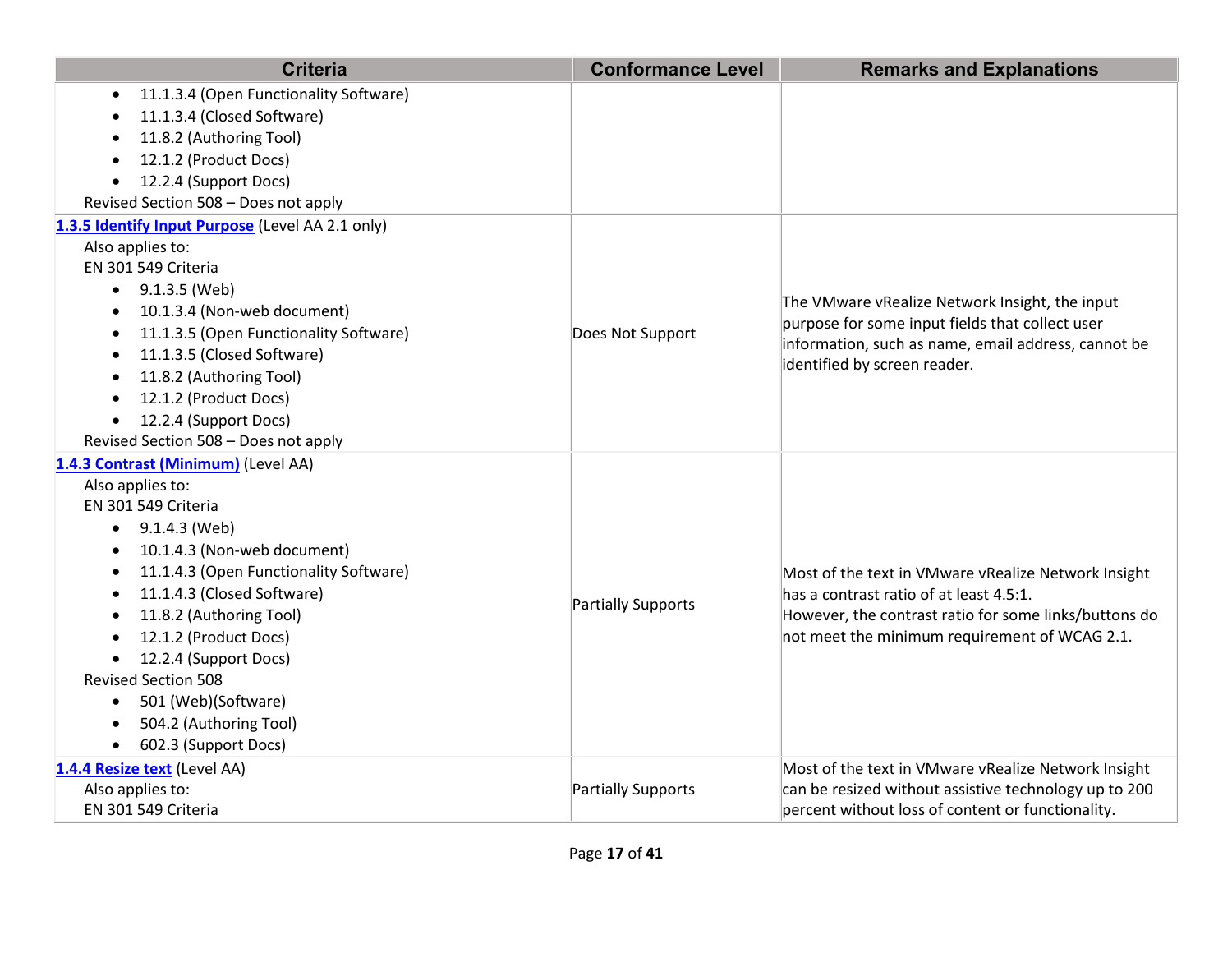| <b>Criteria</b>                                                                                                                                                                                                                                                                                                                                                                                                                             | <b>Conformance Level</b> | <b>Remarks and Explanations</b>                                                                                                          |
|---------------------------------------------------------------------------------------------------------------------------------------------------------------------------------------------------------------------------------------------------------------------------------------------------------------------------------------------------------------------------------------------------------------------------------------------|--------------------------|------------------------------------------------------------------------------------------------------------------------------------------|
| 9.1.4.4 (Web)<br>٠<br>10.1.4.4 (Non-web document)<br>11.1.4.4.1 (Open Functionality Software)<br>11.1.4.4.2 (Closed Software)<br>11.8.2 (Authoring Tool)<br>12.1.2 (Product Docs)<br>$\bullet$<br>12.2.4 (Support Docs)<br><b>Revised Section 508</b><br>501 (Web)(Software)<br>$\bullet$<br>504.2 (Authoring Tool)<br>602.3 (Support Docs)                                                                                                 |                          | However, the left navigation bar cannot display<br>completely after resize web page to 200%.                                             |
| 1.4.5 Images of Text (Level AA)<br>Also applies to:<br>EN 301 549 Criteria<br>$\bullet$ 9.1.4.5 (Web)<br>10.1.4.5 (Non-web document)<br>$\bullet$<br>11.1.4.5.1 (Open Functionality Software)<br>11.1.4.5.2 (Closed Software)<br>11.8.2 (Authoring Tool)<br>12.1.2 (Product Docs)<br>12.2.4 (Support Docs)<br><b>Revised Section 508</b><br>501 (Web)(Software)<br>$\bullet$<br>504.2 (Authoring Tool)<br>602.3 (Support Docs)<br>$\bullet$ | Supports                 | There is no Image of text in VMware vRealize Network<br>Insight.                                                                         |
| 1.4.10 Reflow (Level AA 2.1 only)<br>Also applies to:<br>EN 301 549 Criteria<br>9.1.4.10 (Web)<br>10.1.4.10 (Non-web document)<br>11.1.4.10.1 (Open Functionality Software)<br>11.1.4.10.2 (Closed Software)<br>11.8.2 (Authoring Tool)<br>12.1.2 (Product Docs)<br>$\bullet$                                                                                                                                                               | Does Not Support         | In VMware vRealize Network Insight, we still require<br>scrolling in two dimensions after set the width<br>equivalent to 320 CSS pixels. |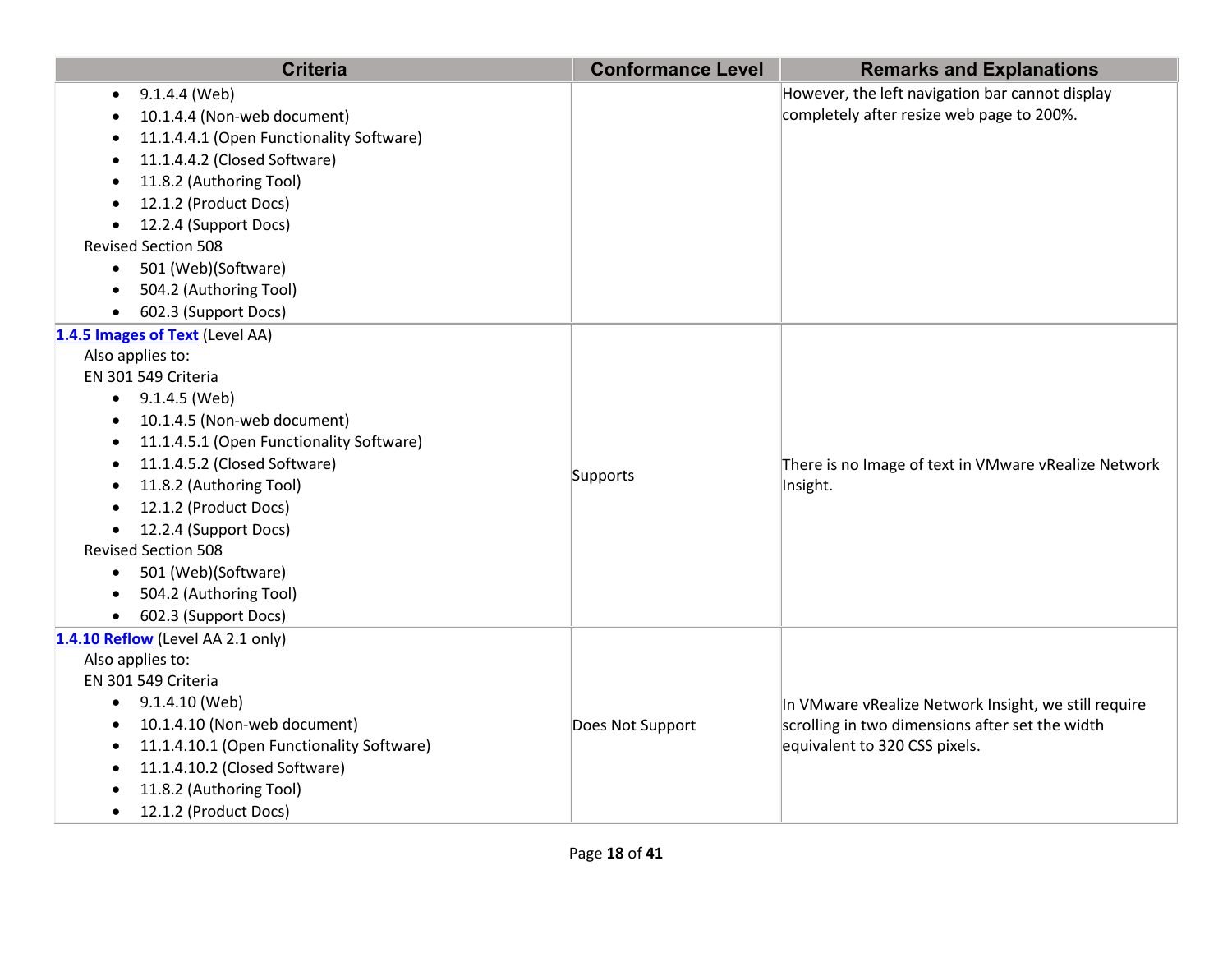| <b>Criteria</b>                                      | <b>Conformance Level</b> | <b>Remarks and Explanations</b>                                                                                                                                                                         |
|------------------------------------------------------|--------------------------|---------------------------------------------------------------------------------------------------------------------------------------------------------------------------------------------------------|
| 12.2.4 (Support Docs)<br>$\bullet$                   |                          |                                                                                                                                                                                                         |
| Revised Section 508 - Does not apply                 |                          |                                                                                                                                                                                                         |
| 1.4.11 Non-text Contrast (Level AA 2.1 only)         |                          |                                                                                                                                                                                                         |
| Also applies to:                                     |                          | Most of the user interface components and graphics in                                                                                                                                                   |
| EN 301 549 Criteria                                  |                          |                                                                                                                                                                                                         |
| 9.1.4.11 (Web)                                       |                          |                                                                                                                                                                                                         |
| 10.1.4.11 (Non-web document)                         |                          | VMware vRealize Network Insight have a contrast ratio                                                                                                                                                   |
| 11.1.4.11 (Open Functionality Software)              | Partially Supports       | of at least 3:1.                                                                                                                                                                                        |
| 11.1.4.11 (Closed Software)                          |                          | However, some tip icons and the text-inputs do not                                                                                                                                                      |
| 11.8.2 (Authoring Tool)                              |                          | meet 3:1 contrast ratio.                                                                                                                                                                                |
| 12.1.2 (Product Docs)                                |                          |                                                                                                                                                                                                         |
| 12.2.4 (Support Docs)                                |                          |                                                                                                                                                                                                         |
| Revised Section 508 - Does not apply                 |                          |                                                                                                                                                                                                         |
| 1.4.12 Text Spacing (Level AA 2.1 only)              |                          |                                                                                                                                                                                                         |
| Also applies to:                                     |                          | In VMware vRealize Network Insight, there is no loss of<br>content or functionality occurs by setting the line<br>height/spacing/letter spacing/word spacing and by<br>changing no other style property |
| EN 301 549 Criteria                                  |                          |                                                                                                                                                                                                         |
| $\bullet$ 9.1.4.12 (Web)                             |                          |                                                                                                                                                                                                         |
| 10.1.4.12 (Non-web document)                         |                          |                                                                                                                                                                                                         |
| 11.1.4.12 (Open Functionality Software)              | Supports                 |                                                                                                                                                                                                         |
| 11.1.4.12 (Closed Software)<br>$\bullet$             |                          |                                                                                                                                                                                                         |
| 11.8.2 (Authoring Tool)<br>$\bullet$                 |                          |                                                                                                                                                                                                         |
| 12.1.2 (Product Docs)<br>$\bullet$                   |                          |                                                                                                                                                                                                         |
| 12.2.4 (Support Docs)<br>$\bullet$                   |                          |                                                                                                                                                                                                         |
| Revised Section 508 - Does not apply                 |                          |                                                                                                                                                                                                         |
| 1.4.13 Content on Hover or Focus (Level AA 2.1 only) |                          |                                                                                                                                                                                                         |
| Also applies to:                                     |                          | In VMware vRealize Network Insight, the additional                                                                                                                                                      |
| EN 301 549 Criteria                                  |                          | content remains visible until the hover or focus trigger is                                                                                                                                             |
| 9.1.4.13 (Web)                                       |                          | removed.                                                                                                                                                                                                |
| 10.1.4.13 (Non-web document)                         |                          | However, there is no a mechanism to dismiss the                                                                                                                                                         |
| 11.1.4.13 (Open Functionality Software)<br>$\bullet$ | Partially Supports       | additional content without moving pointer hover or                                                                                                                                                      |
| 11.1.4.13 (Closed Software)                          |                          | keyboard focus, and the additional content will                                                                                                                                                         |
| 11.8.2 (Authoring Tool)<br>$\bullet$                 |                          | disappear when moved the pointer over the additional                                                                                                                                                    |
| 12.1.2 (Product Docs)                                |                          | content.                                                                                                                                                                                                |
| 12.2.4 (Support Docs)                                |                          |                                                                                                                                                                                                         |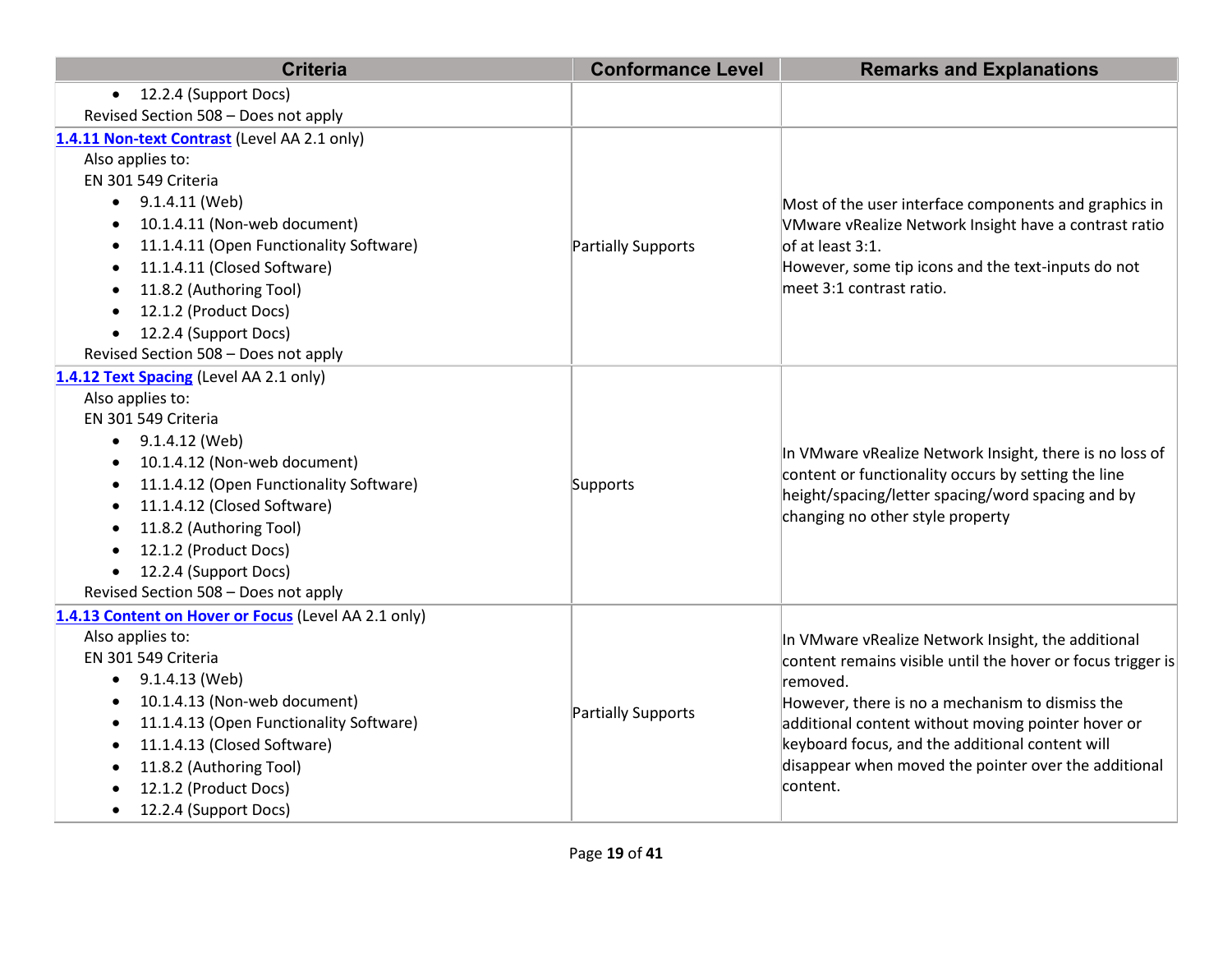| <b>Criteria</b>                                                                                                                                                                                                                                                                                                                                                                                                                                                                                                                                         | <b>Conformance Level</b> | <b>Remarks and Explanations</b>                                                                                                                                                                                  |
|---------------------------------------------------------------------------------------------------------------------------------------------------------------------------------------------------------------------------------------------------------------------------------------------------------------------------------------------------------------------------------------------------------------------------------------------------------------------------------------------------------------------------------------------------------|--------------------------|------------------------------------------------------------------------------------------------------------------------------------------------------------------------------------------------------------------|
| Revised Section 508 - Does not apply                                                                                                                                                                                                                                                                                                                                                                                                                                                                                                                    |                          |                                                                                                                                                                                                                  |
| 2.4.5 Multiple Ways (Level AA)<br>Also applies to:<br>EN 301 549 Criteria<br>$\bullet$ 9.2.4.5 (Web)<br>10.2.4.5 (Non-web document) - Does not apply<br>11.2.4.5 (Open Functionality Software) - Does not apply<br>٠<br>11.2.4.5 (Closed Software) - Does not apply<br>11.8.2 (Authoring Tool)<br>12.1.2 (Product Docs)<br>12.2.4 (Support Docs)<br><b>Revised Section 508</b><br>501 (Web)(Software) - Does not apply to non-web software<br>$\bullet$<br>504.2 (Authoring Tool)<br>$\bullet$<br>602.3 (Support Docs) – Does not apply to non-web docs | Supports                 | In VMware vRealize Network Insight, users can use<br>navigation landmark to locate the menus.                                                                                                                    |
| 2.4.6 Headings and Labels (Level AA)<br>Also applies to:<br>EN 301 549 Criteria<br>9.2.4.6 (Web)<br>$\bullet$<br>10.2.4.6 (Non-web document)<br>11.2.4.6 (Open Functionality Software)<br>11.2.4.6 (Closed Software)<br>$\bullet$<br>11.8.2 (Authoring Tool)<br>12.1.2 (Product Docs)<br>12.2.4 (Support Docs)<br>$\bullet$<br><b>Revised Section 508</b><br>501 (Web)(Software)<br>504.2 (Authoring Tool)<br>602.3 (Support Docs)                                                                                                                      | Partially Supports       | Most label and headings are available for VMware<br>vRealize Network Insight.<br>However, in most web pages, only level 2 heading is<br>presented, no other level of headings in the page.                       |
| 2.4.7 Focus Visible (Level AA)<br>Also applies to:<br>EN 301 549 Criteria<br>9.2.4.7 (Web)<br>$\bullet$<br>10.2.4.7 (Non-web document)<br>$\bullet$                                                                                                                                                                                                                                                                                                                                                                                                     | Partially Supports       | For most user interface components in VMware vRealize<br>Network Insight, the focus is visible when they receive<br>keyboard focus.<br>However, some buttons do not have visible focus when<br>they get focused. |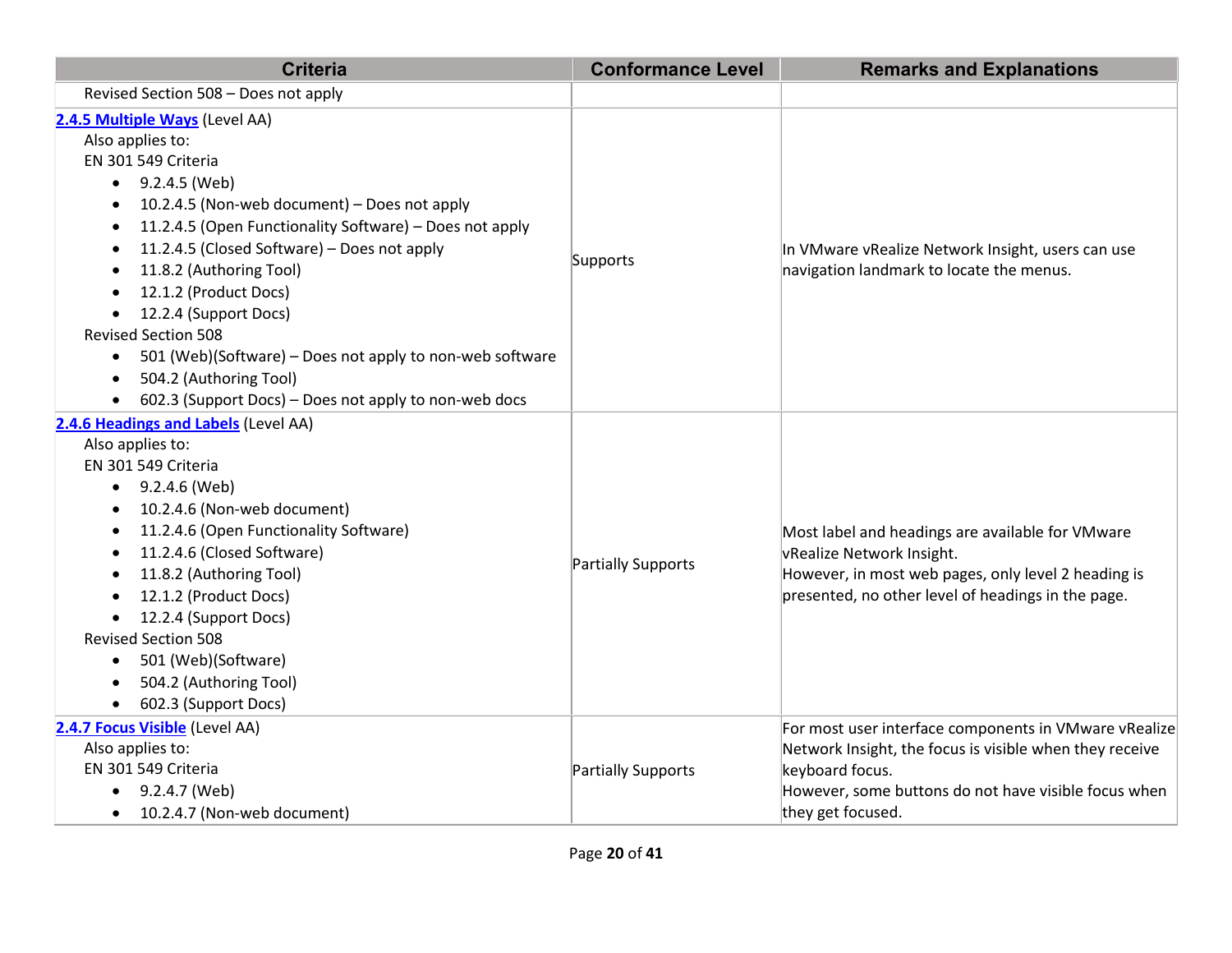| <b>Criteria</b>                                                                                        | <b>Conformance Level</b> | <b>Remarks and Explanations</b>                       |
|--------------------------------------------------------------------------------------------------------|--------------------------|-------------------------------------------------------|
| 11.2.4.7 (Open Functionality Software)                                                                 |                          |                                                       |
| 11.2.4.7 (Closed Software)                                                                             |                          |                                                       |
| 11.8.2 (Authoring Tool)                                                                                |                          |                                                       |
| 12.1.2 (Product Docs)                                                                                  |                          |                                                       |
| 12.2.4 (Support Docs)                                                                                  |                          |                                                       |
| <b>Revised Section 508</b>                                                                             |                          |                                                       |
| 501 (Web)(Software)<br>$\bullet$                                                                       |                          |                                                       |
| 504.2 (Authoring Tool)                                                                                 |                          |                                                       |
| 602.3 (Support Docs)                                                                                   |                          |                                                       |
| 3.1.2 Language of Parts (Level AA)                                                                     |                          |                                                       |
| Also applies to:                                                                                       |                          |                                                       |
| EN 301 549 Criteria                                                                                    |                          |                                                       |
| $\bullet$ 9.3.1.2 (Web)                                                                                |                          |                                                       |
| 10.3.1.2 (Non-web document)                                                                            |                          |                                                       |
| 11.3.1.2 (Open Functionality Software) - Does not apply<br>$\bullet$                                   |                          |                                                       |
| 11.3.1.2 (Closed Software) - Does not apply                                                            | Supports                 | The language in VMware vRealize Network Insight can   |
| 11.8.2 (Authoring Tool)                                                                                |                          | be determined by screen reader.                       |
| 12.1.2 (Product Docs)                                                                                  |                          |                                                       |
| 12.2.4 (Support Docs)                                                                                  |                          |                                                       |
| <b>Revised Section 508</b>                                                                             |                          |                                                       |
| 501 (Web)(Software)<br>$\bullet$                                                                       |                          |                                                       |
| 504.2 (Authoring Tool)<br>$\bullet$                                                                    |                          |                                                       |
| 602.3 (Support Docs)<br>$\bullet$                                                                      |                          |                                                       |
| 3.2.3 Consistent Navigation (Level AA)                                                                 |                          |                                                       |
| Also applies to:                                                                                       |                          |                                                       |
| EN 301 549 Criteria                                                                                    |                          |                                                       |
| 9.3.2.3 (Web)                                                                                          |                          | Navigational mechanisms that are repeated on multiple |
| 10.3.2.3 (Non-web document) - Does not apply                                                           |                          | Web pages within a set of web pages in VMware         |
| 11.3.2.3 (Open Functionality Software) - Does not apply<br>11.3.2.3 (Closed Software) - Does not apply | Supports                 | vRealize Network Insight occur in the same relative   |
| 11.8.2 (Authoring Tool)                                                                                |                          | order each time they are repeated.                    |
| 12.1.2 (Product Docs)                                                                                  |                          |                                                       |
| 12.2.4 (Support Docs)                                                                                  |                          |                                                       |
| <b>Revised Section 508</b>                                                                             |                          |                                                       |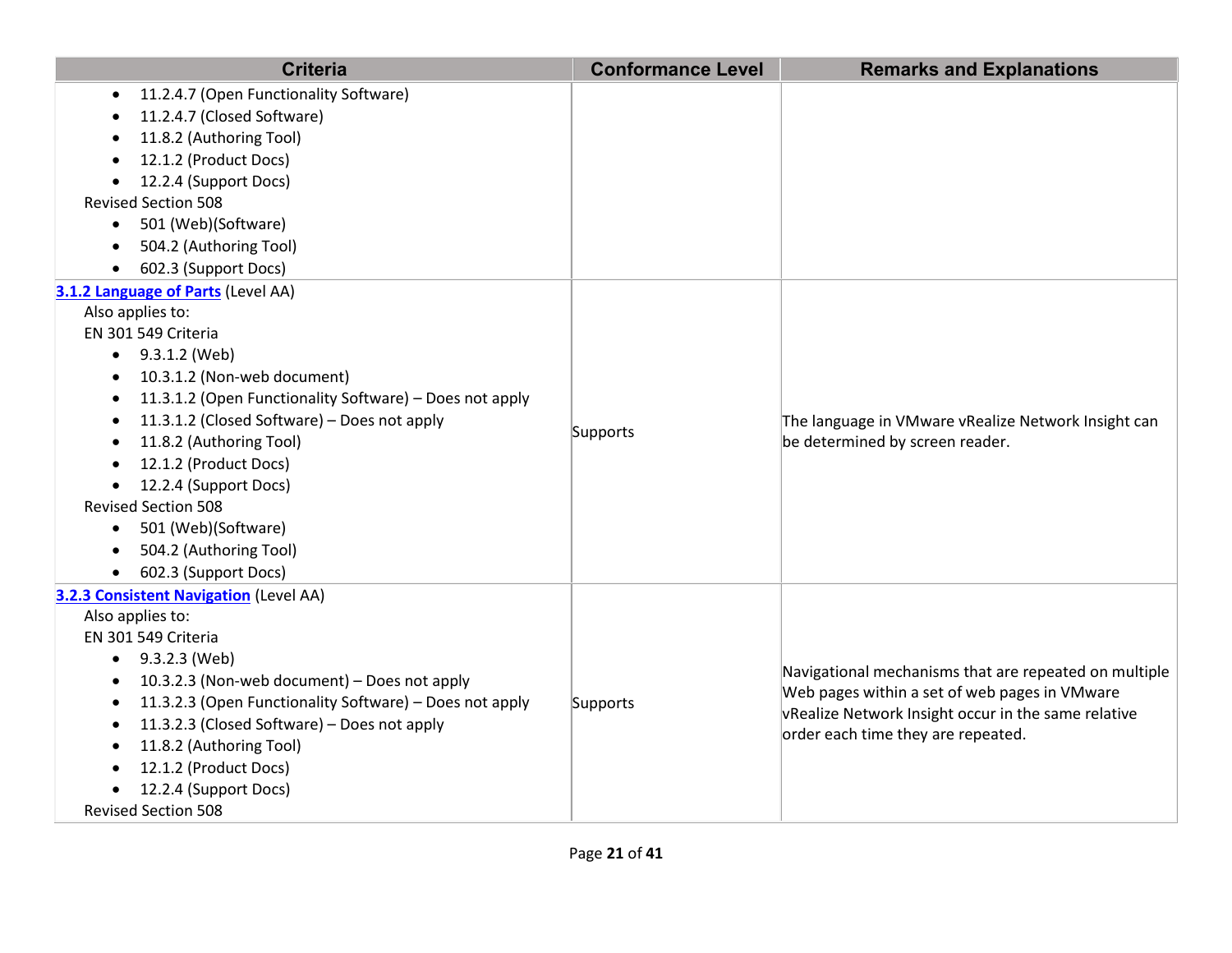| <b>Criteria</b>                                                       | <b>Conformance Level</b> | <b>Remarks and Explanations</b>                                                                           |
|-----------------------------------------------------------------------|--------------------------|-----------------------------------------------------------------------------------------------------------|
| 501 (Web)(Software) - Does not apply to non-web software              |                          |                                                                                                           |
| 504.2 (Authoring Tool)                                                |                          |                                                                                                           |
| 602.3 (Support Docs) - Does not apply to non-web docs                 |                          |                                                                                                           |
| 3.2.4 Consistent Identification (Level AA)                            |                          |                                                                                                           |
| Also applies to:                                                      |                          |                                                                                                           |
| EN 301 549 Criteria                                                   |                          |                                                                                                           |
| $\bullet$ 9.3.2.4 (Web)                                               |                          |                                                                                                           |
| 10.3.2.4 (Non-web document) - Does not apply<br>٠                     |                          |                                                                                                           |
| 11.3.2.4 (Open Functionality Software) - Does not apply               |                          |                                                                                                           |
| 11.3.2.4 (Closed Software) - Does not apply                           | Supports                 | The functional components are identified consistently.                                                    |
| 11.8.2 (Authoring Tool)                                               |                          |                                                                                                           |
| 12.1.2 (Product Docs)                                                 |                          |                                                                                                           |
| 12.2.4 (Support Docs)<br>$\bullet$                                    |                          |                                                                                                           |
| <b>Revised Section 508</b>                                            |                          |                                                                                                           |
| 501 (Web)(Software) - Does not apply to non-web software<br>$\bullet$ |                          |                                                                                                           |
| 504.2 (Authoring Tool)<br>$\bullet$                                   |                          |                                                                                                           |
| 602.3 (Support Docs) - Does not apply to non-web docs                 |                          |                                                                                                           |
| 3.3.3 Error Suggestion (Level AA)                                     |                          |                                                                                                           |
| Also applies to:<br>EN 301 549 Criteria                               |                          |                                                                                                           |
| $\bullet$ 9.3.3.3 (Web)                                               |                          | There are appropriate suggestions for correction of an<br>input error in VMware vRealize Network Insight. |
| 10.3.3.3 (Non-web document)                                           |                          |                                                                                                           |
| 11.3.3.3 (Open Functionality Software)                                |                          |                                                                                                           |
| ٠<br>11.3.3.3 (Closed Software)<br>$\bullet$                          |                          |                                                                                                           |
| 11.8.2 (Authoring Tool)                                               | Supports                 |                                                                                                           |
| 12.1.2 (Product Docs)                                                 |                          |                                                                                                           |
| 12.2.4 (Support Docs)                                                 |                          |                                                                                                           |
| <b>Revised Section 508</b>                                            |                          |                                                                                                           |
| 501 (Web)(Software)<br>$\bullet$                                      |                          |                                                                                                           |
| 504.2 (Authoring Tool)                                                |                          |                                                                                                           |
| 602.3 (Support Docs)<br>$\bullet$                                     |                          |                                                                                                           |
| 3.3.4 Error Prevention (Legal, Financial, Data) (Level AA)            |                          | The VMware vRealize Network Insight does not contain                                                      |
| Also applies to:                                                      | Not Applicable           | web pages that cause legal commitments or financial                                                       |
| EN 301 549 Criteria                                                   |                          | transactions for the user to occur, that modify or delete                                                 |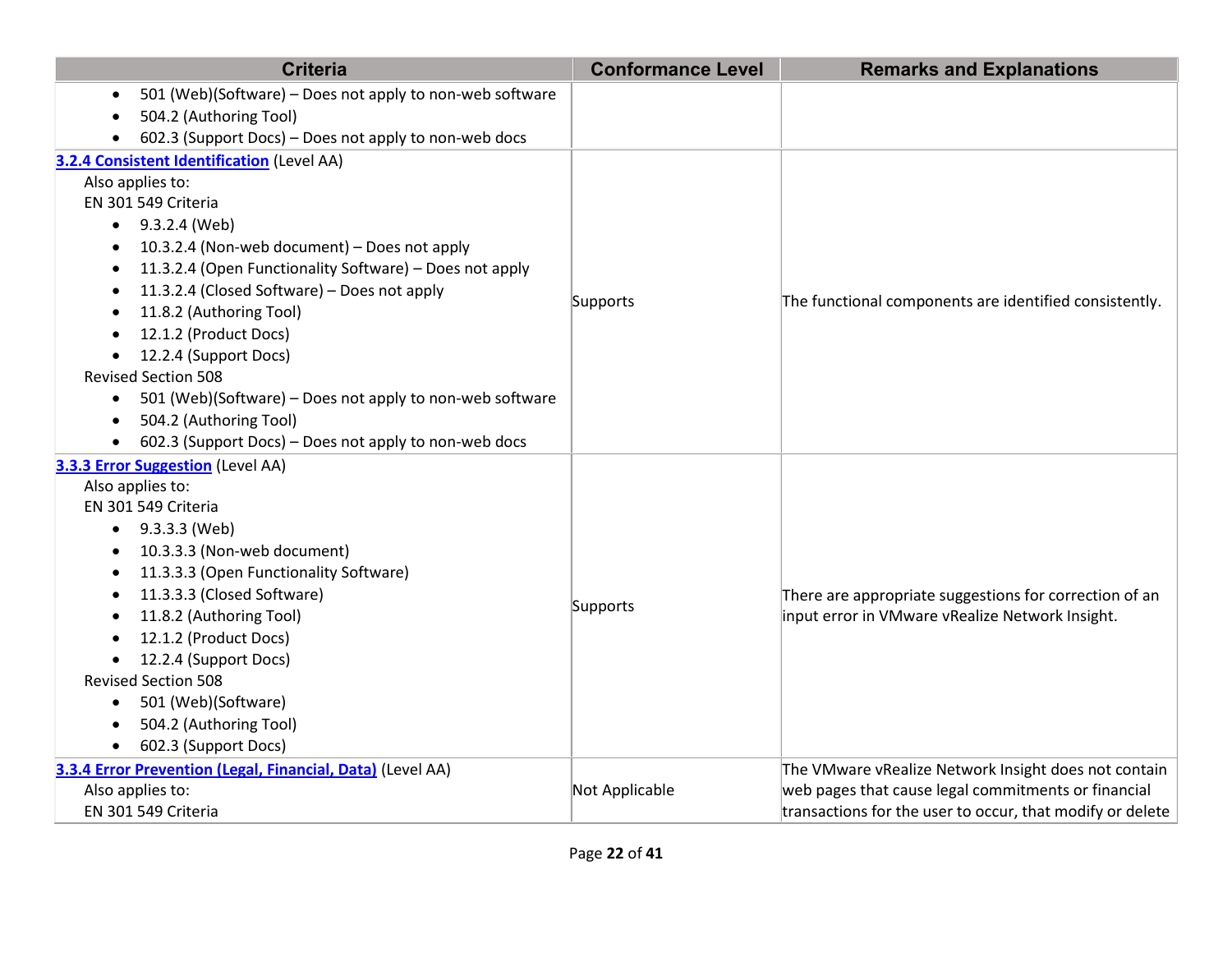| <b>Criteria</b>                                         | <b>Conformance Level</b> | <b>Remarks and Explanations</b>                                                                                   |
|---------------------------------------------------------|--------------------------|-------------------------------------------------------------------------------------------------------------------|
| 9.3.3.4 (Web)                                           |                          | user-controllable data in data storage systems, or that                                                           |
| 10.3.3.4 (Non-web document)                             |                          | submit user test.                                                                                                 |
| 11.3.3.4 (Open Functionality Software)                  |                          |                                                                                                                   |
| 11.3.3.4 (Closed Software)                              |                          |                                                                                                                   |
| 11.8.2 (Authoring Tool)                                 |                          |                                                                                                                   |
| 12.1.2 (Product Docs)                                   |                          |                                                                                                                   |
| 12.2.4 (Support Docs)                                   |                          |                                                                                                                   |
| <b>Revised Section 508</b>                              |                          |                                                                                                                   |
| 501 (Web)(Software)<br>$\bullet$                        |                          |                                                                                                                   |
| 504.2 (Authoring Tool)                                  |                          |                                                                                                                   |
| 602.3 (Support Docs)                                    |                          |                                                                                                                   |
| 4.1.3 Status Messages (Level AA 2.1 only)               |                          |                                                                                                                   |
| Also applies to:                                        |                          |                                                                                                                   |
| EN 301 549 Criteria                                     |                          |                                                                                                                   |
| 9.4.1.3 (Web)<br>$\bullet$                              |                          | In VMware vRealize Network Insight, some error                                                                    |
| 10.4.1.3 (Non-web document) - Does not apply            |                          | message can read automatically by screen reader.<br>However, most status message cannot read by screen<br>reader. |
| 11.4.1.3 (Open Functionality Software) - Does not apply | Partially Supports       |                                                                                                                   |
| 11.4.1.3 (Closed Software) - Does not apply             |                          |                                                                                                                   |
| 11.8.2 (Authoring Tool)                                 |                          |                                                                                                                   |
| 12.1.2 (Product Docs)                                   |                          |                                                                                                                   |
| 12.2.4 (Support Docs)                                   |                          |                                                                                                                   |
| Revised Section 508 - Does not apply                    |                          |                                                                                                                   |

## **Table 3: Success Criteria, Level AAA**

| <b>Criteria</b>                                            | <b>Conformance Level</b> | <b>Remarks and Explanations</b>                  |
|------------------------------------------------------------|--------------------------|--------------------------------------------------|
| 1.2.6 Sign Language (Prerecorded) (Level AAA)              |                          |                                                  |
| Also applies to:                                           | Not Applicable           | VMware vRealize Network Insight does not contain |
| EN 301 549 Criteria - Does not apply                       |                          | video or audio content.                          |
| Revised Section 508 - Does not apply                       |                          |                                                  |
| 1.2.7 Extended Audio Description (Prerecorded) (Level AAA) |                          |                                                  |
| Also applies to:                                           | Not Applicable           | VMware vRealize Network Insight does not contain |
| EN 301 549 Criteria - Does not apply                       |                          | video or audio content.                          |
| Revised Section 508 - Does not apply                       |                          |                                                  |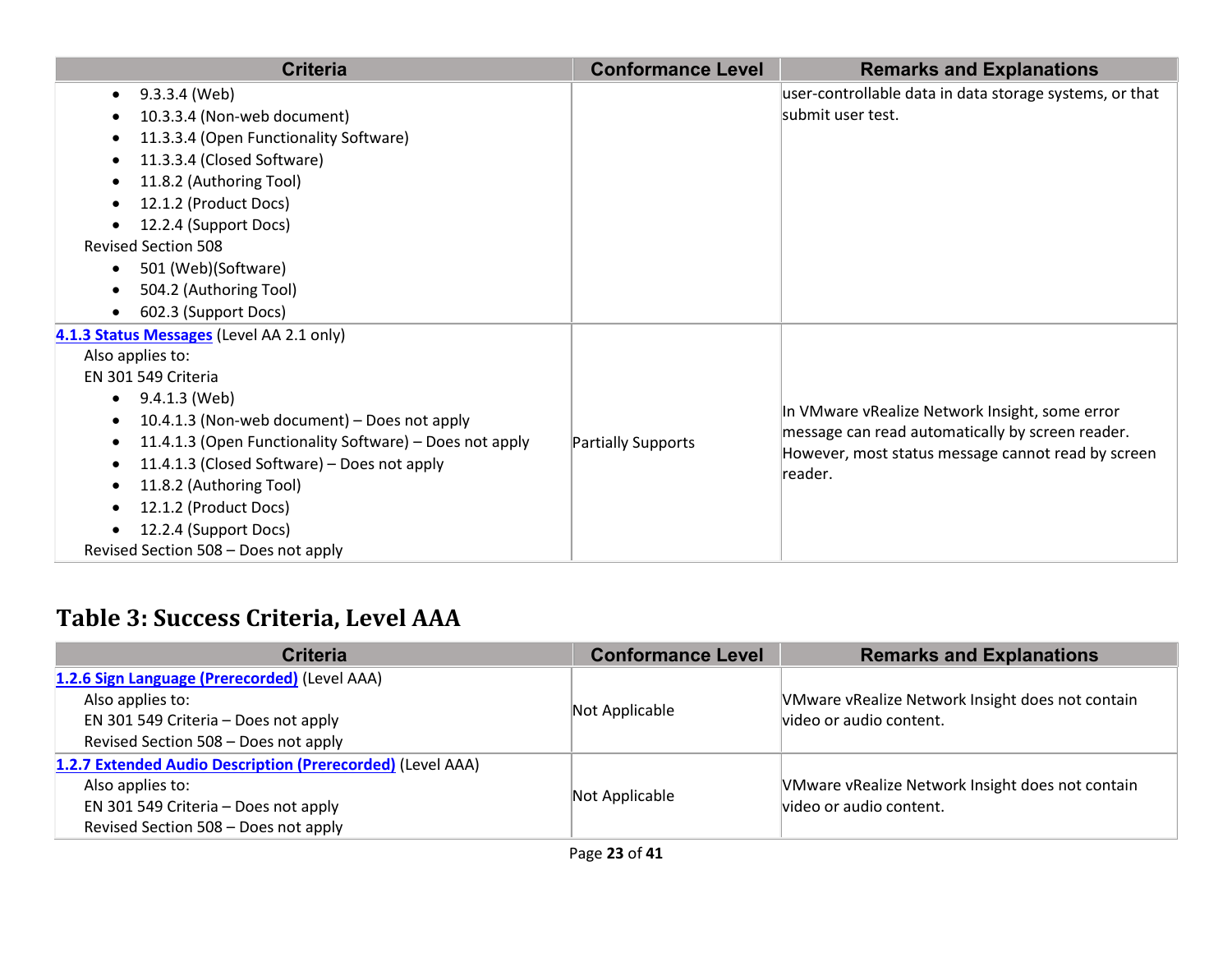| <b>Criteria</b>                                         | <b>Conformance Level</b> | <b>Remarks and Explanations</b>                                       |
|---------------------------------------------------------|--------------------------|-----------------------------------------------------------------------|
| 1.2.8 Media Alternative (Prerecorded) (Level AAA)       |                          |                                                                       |
| Also applies to:                                        | Not Applicable           | VMware vRealize Network Insight does not contain                      |
| EN 301 549 Criteria - Does not apply                    |                          | video or audio content.                                               |
| Revised Section 508 - Does not apply                    |                          |                                                                       |
| 1.2.9 Audio-only (Live) (Level AAA)                     |                          |                                                                       |
| Also applies to:                                        | Not Applicable           | VMware vRealize Network Insight does not contain                      |
| EN 301 549 Criteria- Does not apply                     |                          | video or audio content.                                               |
| Revised Section 508 - Does not apply                    |                          |                                                                       |
| 1.3.6 Identify Purpose (Level AAA 2.1 only)             |                          |                                                                       |
| Also applies to:                                        |                          | The purpose of user interface components, icons and                   |
| EN 301 549 Criteria- Does not apply                     | Does Not Support         | regions cannot be programmatically determined in                      |
| Revised Section 508 - Does not apply                    |                          | VMware vRealize Network Insight.                                      |
| 1.4.6 Contrast Enhanced (Level AAA)                     |                          | Most text and Images of text in VMware vRealize                       |
| Also applies to:                                        |                          | Network Insight have a contrast ratio greater than 7:1.               |
| EN 301 549 Criteria - Does not apply                    | Partially Supports       | However, some text in Settings page, the color contrast               |
| Revised Section 508 - Does not apply                    |                          | ratio is less than 7:1.                                               |
| 1.4.7 Low or No Background Audio (Level AAA)            |                          | VMware vRealize Network Insight does not contain<br>background audio. |
| Also applies to:                                        |                          |                                                                       |
| EN 301 549 Criteria - Does not apply                    | Not Applicable           |                                                                       |
| Revised Section 508 - Does not apply                    |                          |                                                                       |
| 1.4.8 Visual Presentation (Level AAA)                   |                          | Most blocks of text have a good visual presentation in                |
| Also applies to:                                        |                          | VMware vRealize Network Insight 4.0. However, some                    |
| EN 301 549 Criteria - Does not apply                    | Partially Supports       | specifying texts do not meet the criterion, such as the               |
| Revised Section 508 - Does not apply                    |                          | line space is not space-and-a-half within paragraphs                  |
| 1.4.9 Images of Text (No Exception) Control (Level AAA) |                          |                                                                       |
| Also applies to:                                        |                          | No images of text are used in VMware vRealize Network<br>Insight.     |
| EN 301 549 Criteria - Does not apply                    | Supports                 |                                                                       |
| Revised Section 508 - Does not apply                    |                          |                                                                       |
| 2.1.3 Keyboard (No Exception) (Level AAA)               |                          | Most content in VMware vRealize Network Insight                       |
| Also applies to:                                        |                          | supports keyboard operate. However, some user                         |
| EN 301 549 Criteria - Does not apply                    | Partially Supports       | interface component, such as the enable/disable switch                |
| Revised Section 508 - Does not apply                    |                          | in settings page, cannot be operated via keyboard.                    |
| 2.2.3 No Timing (Level AAA)                             |                          |                                                                       |
| Also applies to:                                        | Does Not Support         | The user session time in VMware vRealize Network                      |
| EN 301 549 Criteria - Does not apply                    |                          | Insight can be set to 24 hours at most.                               |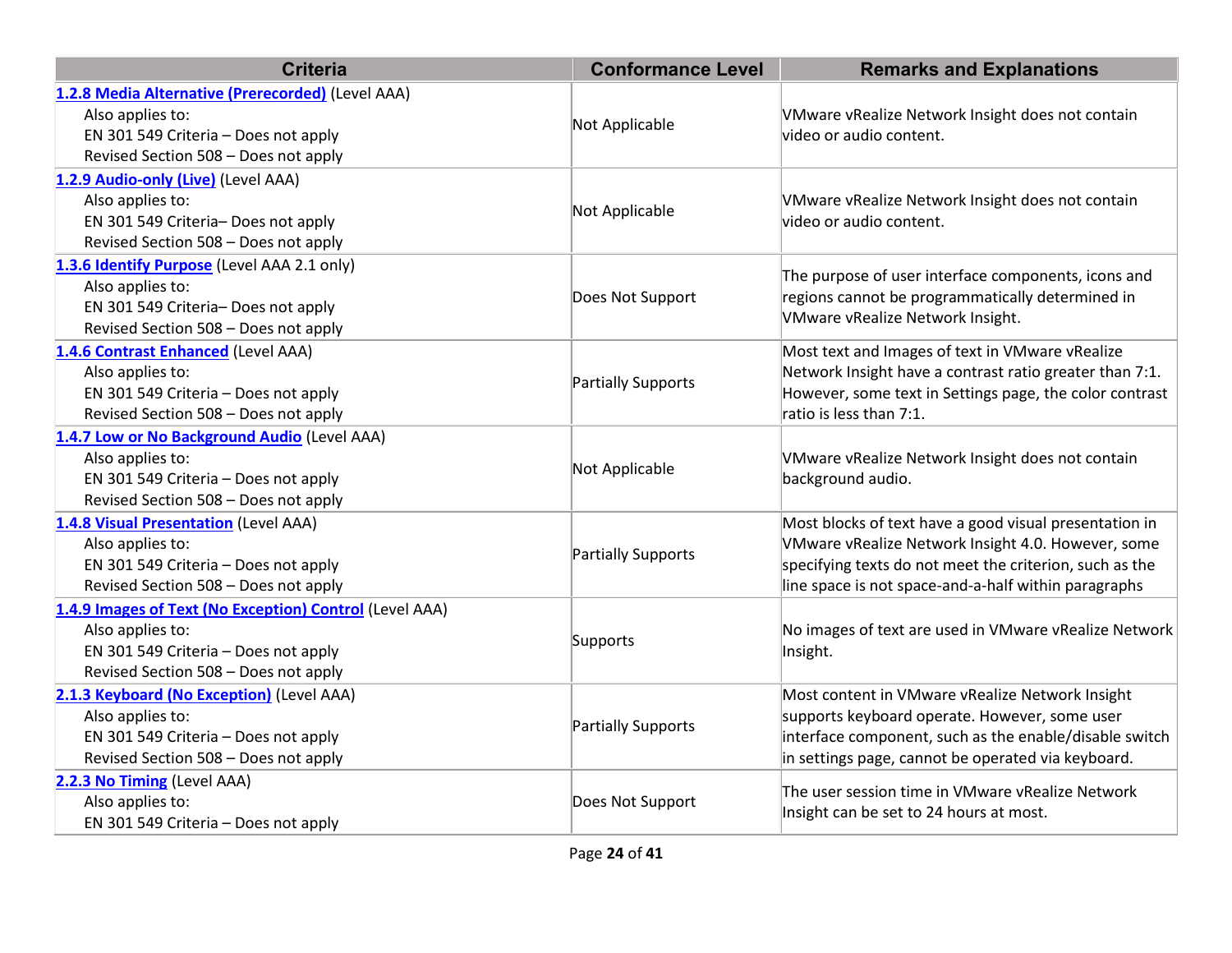| <b>Criteria</b>                                                                                                                                            | <b>Conformance Level</b> | <b>Remarks and Explanations</b>                                                                                                                                                                                                                                                      |
|------------------------------------------------------------------------------------------------------------------------------------------------------------|--------------------------|--------------------------------------------------------------------------------------------------------------------------------------------------------------------------------------------------------------------------------------------------------------------------------------|
| Revised Section 508 - Does not apply                                                                                                                       |                          |                                                                                                                                                                                                                                                                                      |
| 2.2.4 Interruptions (Level AAA)<br>Also applies to:<br>EN 301 549 Criteria - Does not apply<br>Revised Section 508 - Does not apply                        | Supports                 | User can disable auto refresh in VMware vRealize<br>Network Insight.                                                                                                                                                                                                                 |
| 2.2.5 Re-authenticating (Level AAA)<br>Also applies to:<br>EN 301 549 Criteria - Does not apply<br>Revised Section 508 - Does not apply                    | Does Not Support         | User goes back to home page after re-authenticating in<br>vRealize Network Insight 4.0. The data user input before<br>re-authentication is lost.                                                                                                                                     |
| 2.2.6 Timeouts (Level AAA 2.1 only)<br>Also applies to:<br>EN 301 549 Criteria - Does not apply<br>Revised Section 508 - Does not apply                    | Supports                 | The user session can be set to more than 20 hours in<br>VMware vRealize Network Insight.                                                                                                                                                                                             |
| 2.3.2 Three Flashes (Level AAA)<br>Also applies to:<br>EN 301 549 Criteria - Does not apply<br>Revised Section 508 - Does not apply                        | Supports                 | VMware vRealize Network Insight does not contain<br>anything that flashes more than 3 times in 1 second.                                                                                                                                                                             |
| 2.3.3 Animation from Interactions (Level AAA 2.1 only)<br>Also applies to:<br>EN 301 549 Criteria - Does not apply<br>Revised Section 508 - Does not apply | Partially Supports       | Most content in VMware vRealize Network Insight does<br>not contain animation.<br>However, some non-essential animation, such as the<br>animation when display the micro-segments chart<br>cannot be disabled.                                                                       |
| 2.4.8 Location (Level AAA)<br>Also applies to:<br>EN 301 549 Criteria - Does not apply<br>Revised Section 508 - Does not apply                             | Supports                 | VMware vRealize Network has navigation bar to indicate<br>the current location within a set of web pages in<br>settings page and in search result page, the user can<br>find the location info within the web page.                                                                  |
| 2.4.9 Link Purpose (Link Only) (Level AAA)<br>Also applies to:<br>EN 301 549 Criteria - Does not apply<br>Revised Section 508 - Does not apply             | Partially Supports       | For most links in VMware vRealize Network Insight, the<br>purpose can be determined by the link itself.<br>However, for some links in settings page, such as the<br>"View Details", "Learn More" link in settings page, the<br>link purpose can only be determined with its context. |
| 2.4.10 Section Headings (Level AAA)<br>Also applies to:<br>EN 301 549 Criteria - Does not apply<br>Revised Section 508 - Does not apply                    | Partially Supports       | VMware vRealize Network Insight contains heading in<br>most pages, but some sections in settings page does not<br>have section headings.                                                                                                                                             |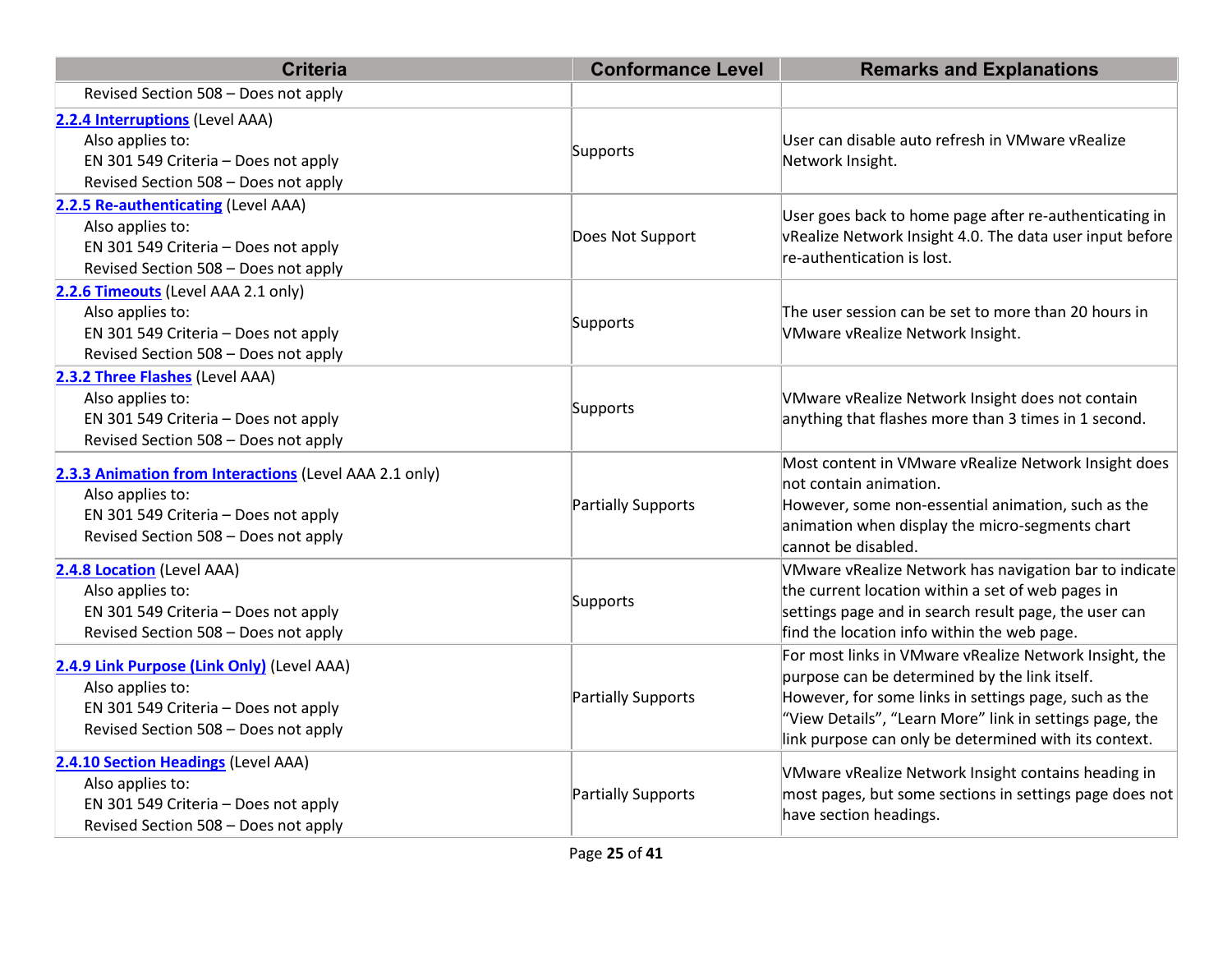| <b>Criteria</b>                                                                                                                                            | <b>Conformance Level</b> | <b>Remarks and Explanations</b>                                                                                                                                                                                   |
|------------------------------------------------------------------------------------------------------------------------------------------------------------|--------------------------|-------------------------------------------------------------------------------------------------------------------------------------------------------------------------------------------------------------------|
| 2.5.5 Target Size (Level AAA 2.1 only)<br>Also applies to:<br>EN 301 549 Criteria - Does not apply<br>Revised Section 508 - Does not apply                 | Partially Supports       | The size of most target for pointer inputs in VMware<br>vRealize Network Insight is larger than 44 by 44 CSS<br>pixels. However, some element, such as the more<br>options button, does not meet the requirement. |
| 2.5.6 Concurrent Input Mechanisms (Level AAA 2.1 only)<br>Also applies to:<br>EN 301 549 Criteria - Does not apply<br>Revised Section 508 - Does not apply | Supports                 | VMware vRealize Network Insight does not restrict use<br>of input modalities.                                                                                                                                     |
| 3.1.3 Unusual Words (Level AAA)<br>Also applies to:<br>EN 301 549 Criteria - Does not apply<br>Revised Section 508 - Does not apply                        | Not Applicable           | No unusual Words used in VMware vRealize Network<br>Insight.                                                                                                                                                      |
| <b>3.1.4 Abbreviations (Level AAA)</b><br>Also applies to:<br>EN 301 549 Criteria - Does not apply<br>Revised Section 508 - Does not apply                 | Partially Supports       | Most abbreviations in VMware vRealize Network Insight<br>have the expanded form displayed. However, some<br>abbreviations do not have the expanded form given.                                                    |
| 3.1.5 Reading Level (Level AAA)<br>Also applies to:<br>EN 301 549 Criteria - Does not apply<br>Revised Section 508 - Does not apply                        | Supports                 | No text in VMware vRealize Network Insight requires<br>reading ability more advanced than the lower secondary<br>education level after removal of proper names and<br>titles.                                     |
| <b>3.1.6 Pronunciation (Level AAA)</b><br>Also applies to:<br>EN 301 549 Criteria - Does not apply<br>Revised Section 508 - Does not apply                 | Not Applicable           | In VMware vRealize Network Insight, no words cause<br>ambiguous meaning without knowing the pronunciation                                                                                                         |
| 3.2.5 Change on Request (Level AAA)<br>Also applies to:<br>EN 301 549 Criteria - Does not apply<br>Revised Section 508 - Does not apply                    | Supports                 | The auto-refresh function in VMware vRealize Network<br>Insight can be disabled by user.                                                                                                                          |
| 3.3.5 Help (Level AAA)<br>Also applies to:<br>EN 301 549 Criteria - Does not apply<br>Revised Section 508 - Does not apply                                 | Supports                 | The help can be accessed on every web page in VMware<br>vRealize Network Insight and when use search function,<br>the suggestion function is available to help user input<br>data.                                |
| <b>3.3.6 Error Prevention (All)</b> (Level AAA)<br>Also applies to:<br>EN 301 549 Criteria - Does not apply                                                | Supports                 | VMware vRealize Network Insight supports data input<br>check and information confirmation.                                                                                                                        |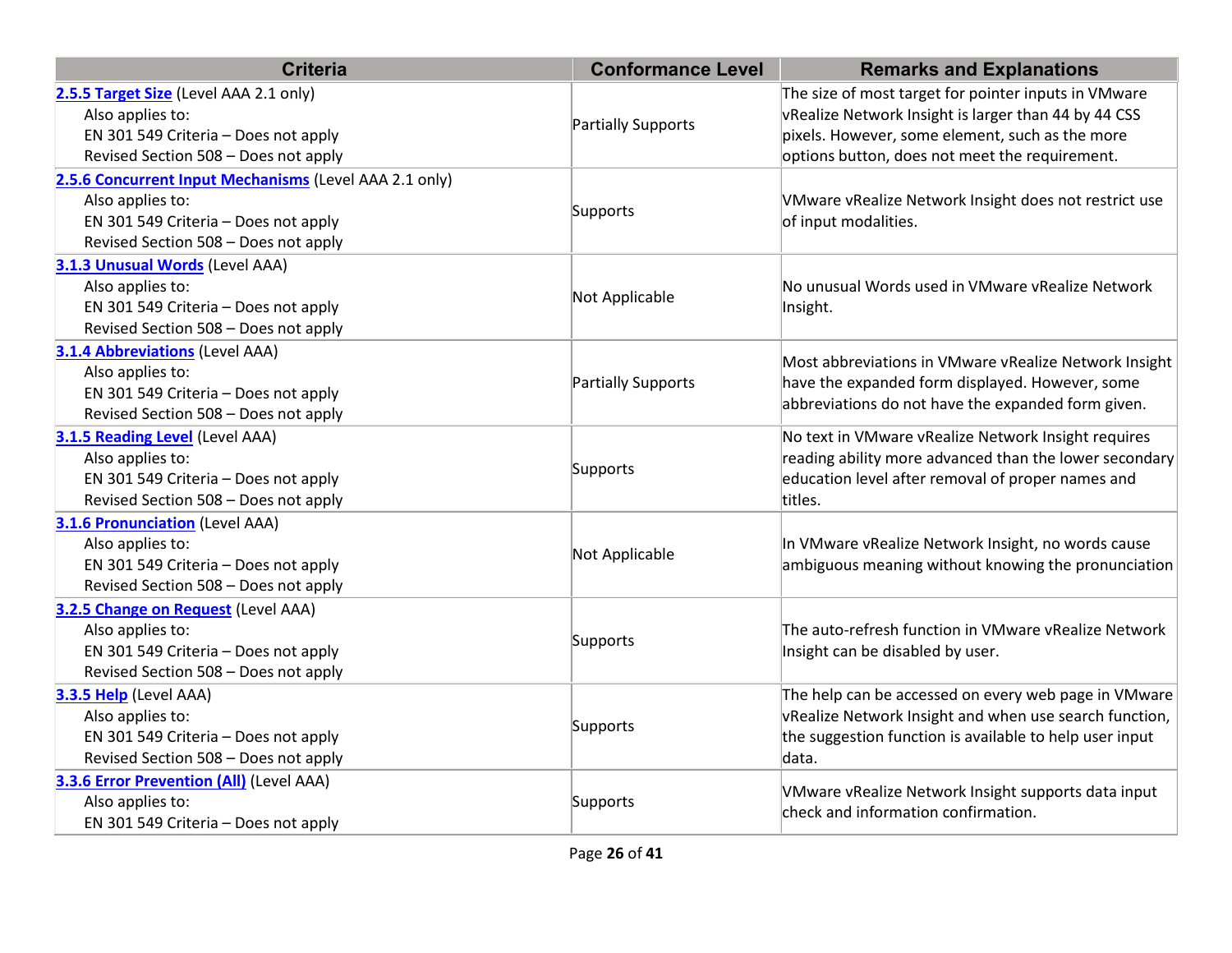| Criteria                             | <b>Conformance Level</b> | <b>Remarks and Explanations</b> |
|--------------------------------------|--------------------------|---------------------------------|
| Revised Section 508 - Does not apply |                          |                                 |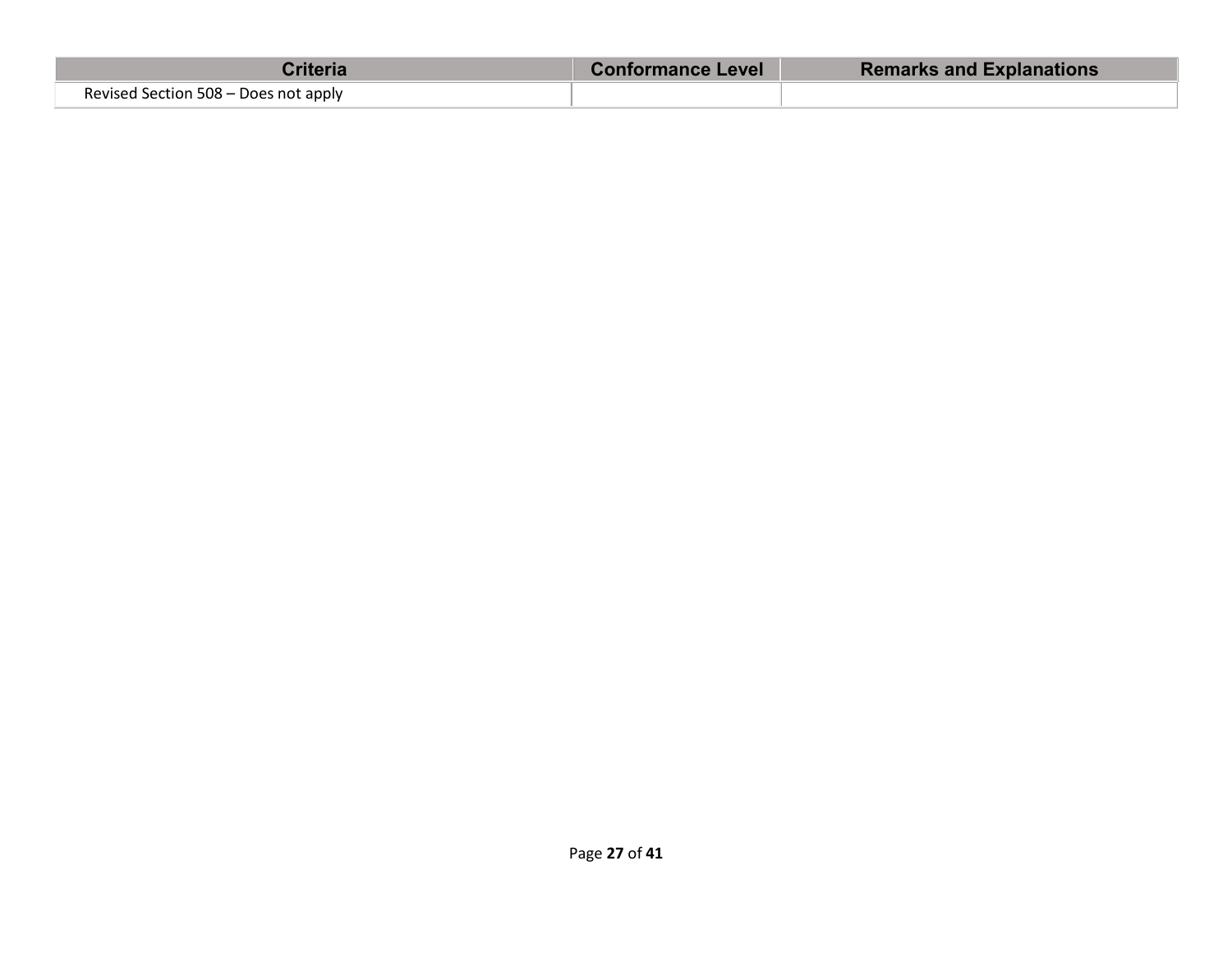# **Revised Section 508 Report**

### **Chapter 3: Functional Performance Criteria (FPC)**

| <b>Criteria</b>                                                | <b>Conformance Level</b> | <b>Remarks and Explanations</b>                                                                                                                                                                                                                                                                        |
|----------------------------------------------------------------|--------------------------|--------------------------------------------------------------------------------------------------------------------------------------------------------------------------------------------------------------------------------------------------------------------------------------------------------|
| 302.1 Without Vision                                           | Partially Supports       | Most features in VMware vRealize Network Insight<br>allow vision-impaired users to use screen readers to<br>interact with user interface elements.<br>However, some features have accessibility issues, such<br>as redundant "clickable" is read by screen reader that<br>affect vision-impaired users |
| 302.2 With Limited Vision                                      | Partially Supports       | Most features allow low vision users to use tools such<br>as screen readers/Magnifier to interact with user<br>interface elements.<br>However, some user interface does not have enough<br>color contrast ratio to allow low-vision user to<br>distinguish.                                            |
| 302.3 Without Perception of Color                              | Supports                 | No information in VMware vRealize Network Insight<br>uses color as the only way to convey information.                                                                                                                                                                                                 |
| 302.4 Without Hearing                                          | Supports                 | VMware vRealize Network Insight has no operation that<br>requires user to hear.                                                                                                                                                                                                                        |
| 302.5 With Limited Hearing                                     | Supports                 | VMware vRealize Network Insight has no operation that<br>requires user to hear.                                                                                                                                                                                                                        |
| 302.6 Without Speech                                           | Supports                 | VMware vRealize Network Insight does not require<br>speech input control or operation.                                                                                                                                                                                                                 |
| 302.7 With Limited Manipulation                                | Supports                 | VMware vRealize Network does not require<br>simultaneous manual operations or fine motor control.                                                                                                                                                                                                      |
| 302.8 With Limited Reach and Strength                          | Supports                 | People with limited reach and limited strength can<br>operate VMware vRealize Network. There is no<br>operation requires user with reach and strength.                                                                                                                                                 |
| 302.9 With Limited Language, Cognitive, and Learning Abilities | Partially Supports       | Most features in VMware vRealize Network Insight<br>provide instruction when requires user input.<br>However, the line space issue, page location is not<br>displayed within a set of web pages issue may affect<br>user with limited cognitive.                                                       |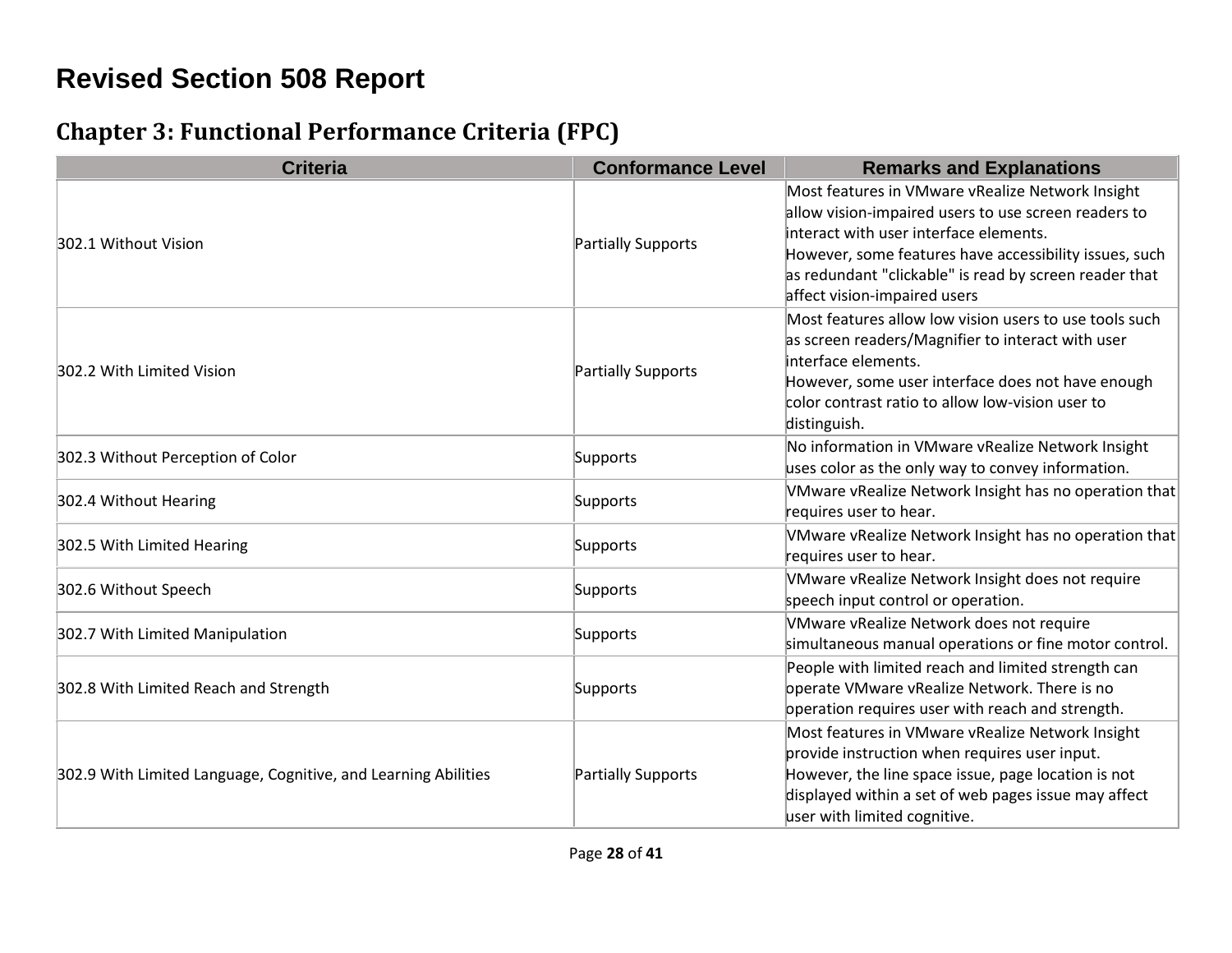#### **Chapter 4: Hardware**

All criteria of chapter 4 are Not Applicable for VMware vRealize Network Insight.

#### **Chapter 5: Software**

| <b>Criteria</b>                                 | <b>Conformance Level</b>            | <b>Remarks and Explanations</b>                                                                                                                                                                                                                                                       |
|-------------------------------------------------|-------------------------------------|---------------------------------------------------------------------------------------------------------------------------------------------------------------------------------------------------------------------------------------------------------------------------------------|
| 501.1 Scope - Incorporation of WCAG 2.0 AA      | See WCAG 2.x section                | See information in WCAG section                                                                                                                                                                                                                                                       |
| 502 Interoperability with Assistive Technology  | Heading cell - no response required | Heading cell - no response required                                                                                                                                                                                                                                                   |
| 502.2.1 User Control of Accessibility Features  | Not Applicable                      | VMware vRealize Network Insight is not a<br>platform software.                                                                                                                                                                                                                        |
| 502.2.2 No Disruption of Accessibility Features | Supports                            | VMware vRealize Network Insight does not<br>disrupt platform accessibility features.                                                                                                                                                                                                  |
| <b>502.3 Accessibility Services</b>             | Heading cell - no response required | Heading cell - no response required                                                                                                                                                                                                                                                   |
| 502.3.1 Object Information                      | Partially Supports                  | For most objects in VMware vRealize<br>Network Insight, the object role, states,<br>properties, boundary, name and<br>description can be programmatically<br>determined.<br>However, screen reader cannot identify<br>the role of some element, such as some<br>buttons in web pages. |
| 502.3.2 Modification of Object Information      | Supports                            | For elements in VMware vRealize Network<br>Insight, states and properties can be set by<br>user can also be set when using screen<br>reader.                                                                                                                                          |
| 502.3.3 Row, Column, and Headers                | Supports                            | For data tables in VMware vRealize<br>Network Insight, the table headers can be<br>programmatically determined.                                                                                                                                                                       |
| 502.3.4 Values                                  | Supports                            | The values and set of allowable values of<br>an object can be identified by screen<br>reader in VMware vRealize Network<br>Insight.                                                                                                                                                   |
| 502.3.5 Modification of Values                  | Partially Supports                  | For most elements in VMware vRealize                                                                                                                                                                                                                                                  |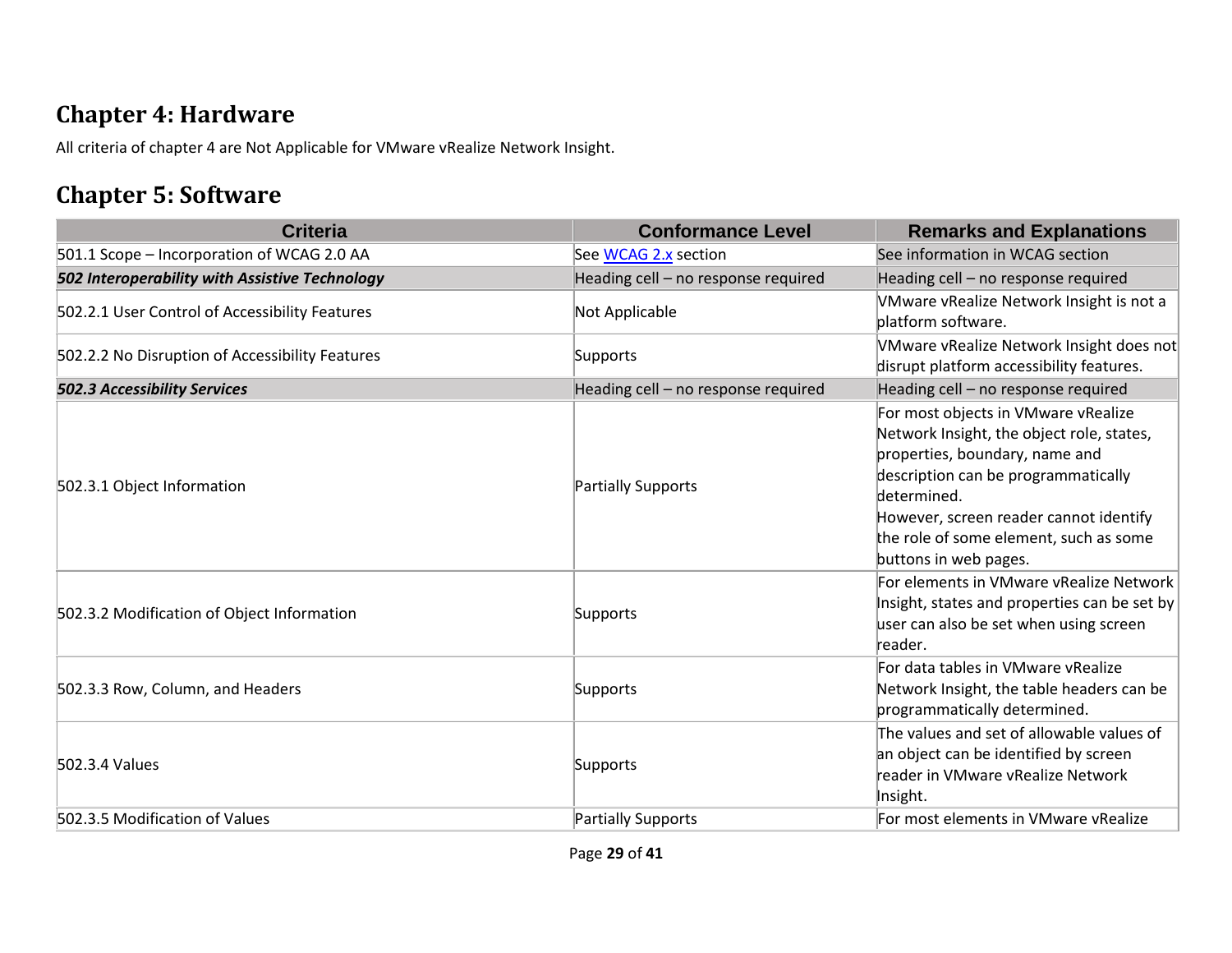| <b>Criteria</b>                    | <b>Conformance Level</b> | <b>Remarks and Explanations</b>                                                                                                                                                                 |
|------------------------------------|--------------------------|-------------------------------------------------------------------------------------------------------------------------------------------------------------------------------------------------|
|                                    |                          | Network Insight, the states and properties<br>can be set through assistive technology.<br>But for some element, such as the date<br>time selector, the state cannot be set<br>through keyboard. |
| 502.3.6 Label Relationships        | Partially Supports       | For most components in VMware vRealize<br>Network Insight, the label can be identified<br>by screen reader.<br>However, in some pages, the label of some<br>element cannot be identified.       |
| 502.3.7 Hierarchical Relationships | Partially Supports       | For some components in VMware vRealize<br>Network Insight, the hierarchical<br>relationship between components cannot<br>be identified by screen reader.                                        |
| 502.3.8 Text                       | Supports                 | For text objects in VMware vRealize<br>Network Insight, their attributes and<br>boundary of text can be programmatically<br>determinable.                                                       |
| 502.3.9 Modification of Text       | Supports                 | Text that set by the user is capable of<br>being set programmatically.                                                                                                                          |
| 502.3.10 List of Actions           | Partially Supports       | VMware vRealize Network Insight allows<br>assistive technology to execute actions on<br>objects.<br>However, some clickable components<br>cannot be focused and operated through<br>keyboard.   |
| 502.3.11 Actions on Objects        | Partially Supports       | VMware vRealize Network Insight allows<br>assistive technology to execute actions on<br>objects.<br>However, some clickable components<br>cannot be focused and operated through<br>keyboard.   |
| 502.3.12 Focus Cursor              | Partially Supports       | VMware vRealize Network Insight shows<br>text insertion point when requires user<br>input and have visible focus.                                                                               |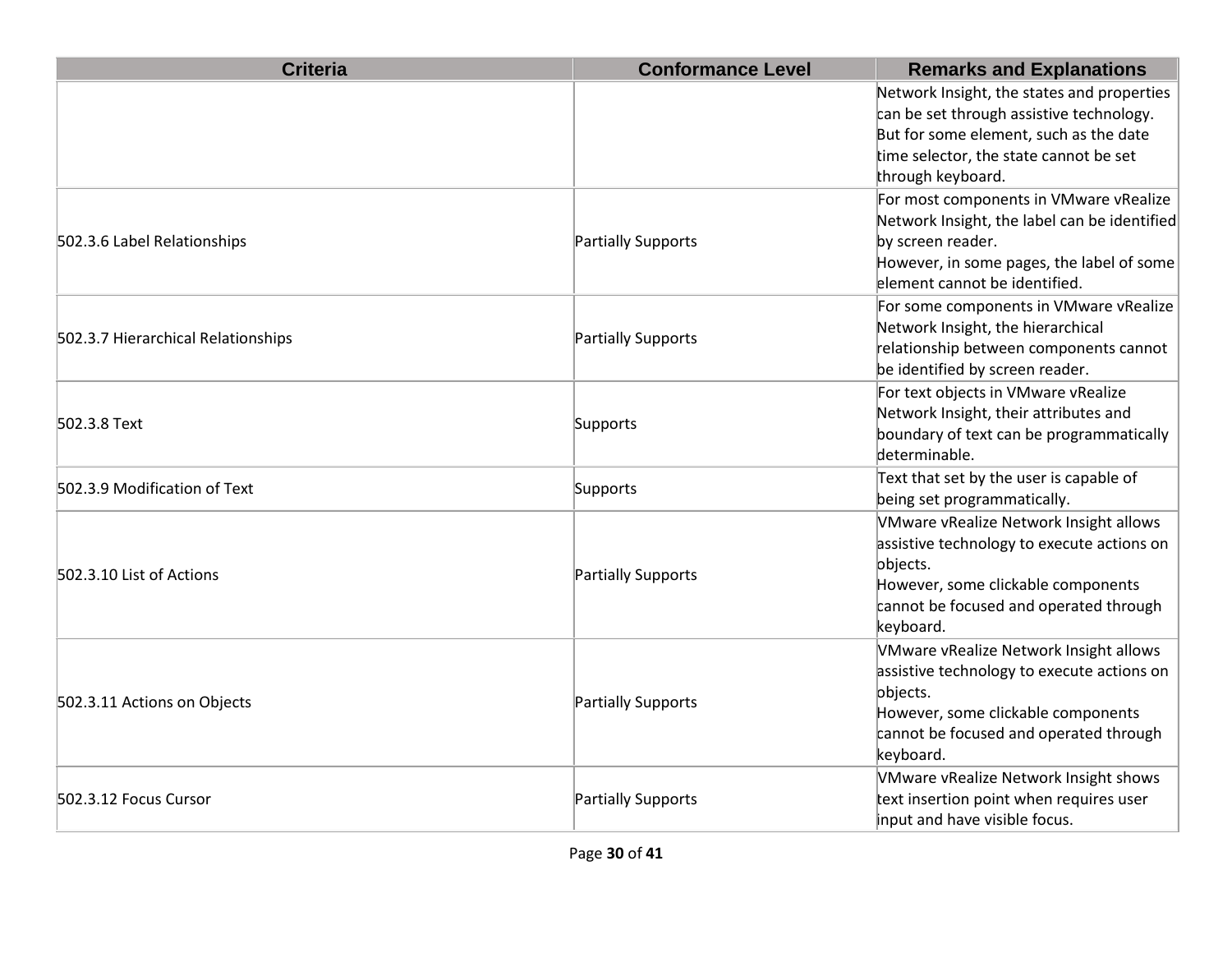| <b>Criteria</b>                                                                        | <b>Conformance Level</b>            | <b>Remarks and Explanations</b>                                                                                                                                        |
|----------------------------------------------------------------------------------------|-------------------------------------|------------------------------------------------------------------------------------------------------------------------------------------------------------------------|
|                                                                                        |                                     | However, some clickable components<br>cannot be focused.                                                                                                               |
| 502.3.13 Modification of Focus Cursor                                                  | Supports                            | The focus cursor can be tracked and<br>moved among interactive interface<br>elements as the input focus changes.                                                       |
| 502.3.14 Event Notification                                                            | Partially Supports                  | Most notification of events is available to<br>assistive technology.<br>However, some page changes and<br>alert/warning message are not available to<br>screen reader. |
| 502.4 Platform Accessibility Features                                                  | Not Applicable                      | VMware vRealize Network Insight is not a<br>Platform software.                                                                                                         |
| <b>503 Applications</b>                                                                | Heading cell - no response required | Heading cell - no response required                                                                                                                                    |
| 503.2 User Preferences                                                                 | Supports                            | <b>VMware vRealize Network Insight permits</b><br>user preferences from platform settings.                                                                             |
| 503.3 Alternative User Interfaces                                                      | Not Applicable                      | VMware vRealize Network Insight does not<br>provide any alternative user interface that<br>functions as assistive technology.                                          |
| 503.4 User Controls for Captions and Audio Description                                 | Heading cell - no response required | Heading cell - no response required                                                                                                                                    |
| 503.4.1 Caption Controls                                                               | Not Applicable                      | The VMware vRealize Network Insight<br>does not contain<br>synchronized media.                                                                                         |
| 503.4.2 Audio Description Controls                                                     | Not Applicable                      | The VMware vRealize Network Insight<br>does not contain<br>synchronized media.                                                                                         |
| <b>504 Authoring Tools</b>                                                             | Heading cell - no response required | Heading cell - no response required                                                                                                                                    |
| 504.2 Content Creation or Editing (if not authoring tool, enter "not<br>applicable")   | See WCAG 2.x section                | See information in WCAG section                                                                                                                                        |
| 504.2.1 Preservation of Information Provided for Accessibility in Format<br>Conversion | Not Applicable                      | The VMware vRealize Network Insight is<br>not an authoring tool.                                                                                                       |
| 504.2.2 PDF Export                                                                     | Not Applicable                      | The VMware vRealize Network Insight is<br>not an authoring tool.                                                                                                       |
| 504.3 Prompts                                                                          | Not Applicable                      | The VMware vRealize Network Insight is<br>not an authoring tool.                                                                                                       |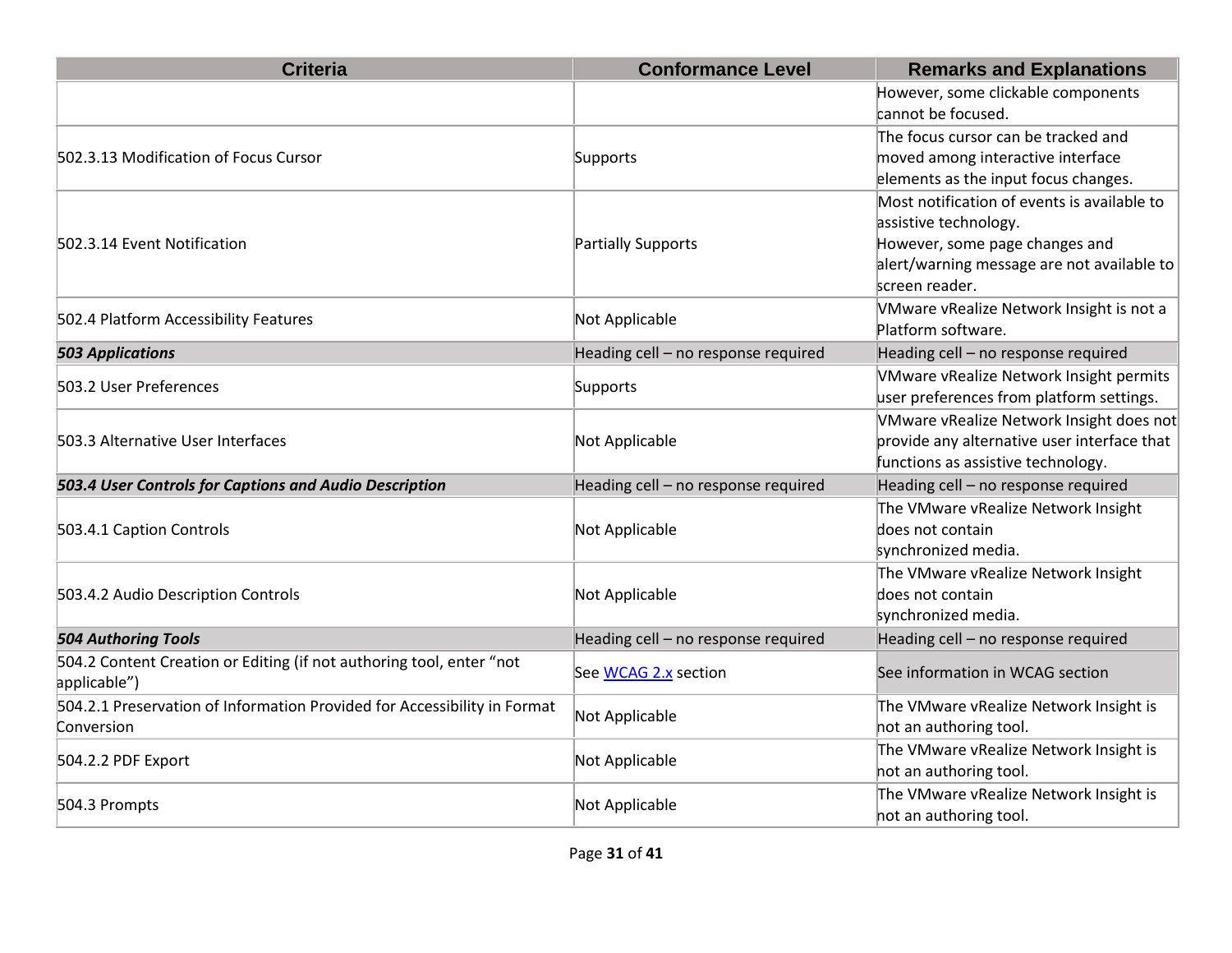| Criteria                          | <b>Conformance Level</b>               | <b>Remarks and Explanations</b> |
|-----------------------------------|----------------------------------------|---------------------------------|
| Not Applicable<br>504.4 Templates | The VMware vRealize Network Insight is |                                 |
|                                   |                                        | hot an authoring tool.          |

## **Chapter 6: Support Documentation and Services**

| <b>Criteria</b>                                                  | <b>Conformance Level</b>            | <b>Remarks and Explanations</b>              |
|------------------------------------------------------------------|-------------------------------------|----------------------------------------------|
| 601.1 Scope                                                      | Heading cell - no response required | Heading cell - no response required          |
| <b>602 Support Documentation</b>                                 | Heading cell - no response required | Heading cell - no response required          |
|                                                                  |                                     | VMware vRealize Network Insight has no       |
| 602.2 Accessibility and Compatibility Features                   | Not Applicable                      | accessibility and compatibility features, so |
|                                                                  |                                     | ho documentation is required.                |
| 602.3 Electronic Support Documentation                           | See WCAG 2.x section                | See information in WCAG section              |
|                                                                  |                                     | The VMware Network Insight provides          |
| 602.4 Alternate Formats for Non-Electronic Support Documentation | Not Applicable                      | electronic support documentation             |
|                                                                  |                                     | including built-in help and online support.  |
| <b>603 Support Services</b>                                      | Heading cell - no response required | Heading cell - no response required          |
|                                                                  |                                     | VMware vRealize Network Insight has no       |
| 603.2 Information on Accessibility and Compatibility Features    | Not Applicable                      | build-in accessibility features, so no       |
|                                                                  |                                     | corresponding support services is required.  |
|                                                                  |                                     | VMware vRealize Network Insight provides     |
| 603.3 Accommodation of Communication Needs                       |                                     | build-in and online help document as well    |
|                                                                  | Supports                            | as online support services. User can         |
|                                                                  |                                     | contact support service via telephone or     |
|                                                                  |                                     | through the VMware official website.         |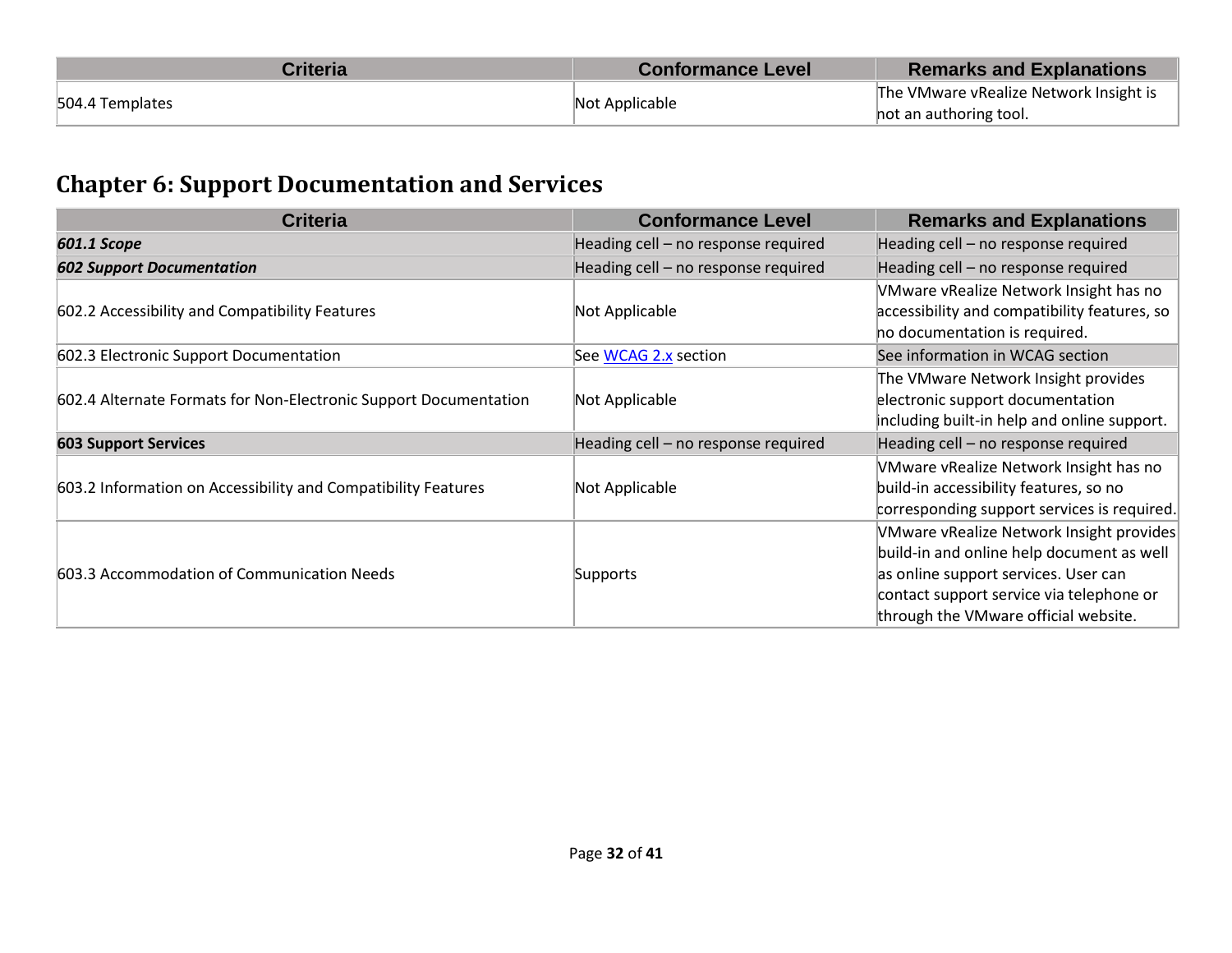# **EN 301 549 Report**

## **Chapter 4: [4.2 Functional Performance Statements](http://www.etsi.org/deliver/etsi_en/301500_301599/301549/01.01.02_60/en_301549v010102p.pdf#page=22) (FPS)**

| <b>Criteria</b>                                   | <b>Conformance Level</b> | <b>Remarks and Explanations</b>              |
|---------------------------------------------------|--------------------------|----------------------------------------------|
|                                                   |                          | Most features in VMware vRealize             |
|                                                   |                          | Network Insight allow vision-impaired        |
|                                                   |                          | users to use screen readers to interact with |
| 4.2.1 Usage without vision                        | Partially Supports       | user interface elements.                     |
|                                                   |                          | However, some features have accessibility    |
|                                                   |                          | issues, such as redundant "clickable" is     |
|                                                   |                          | read by screen reader that affect vision-    |
|                                                   |                          | impaired users                               |
|                                                   |                          | Most features allow low vision users to use  |
|                                                   |                          | tools such as screen readers/Magnifier to    |
| 4.2.2 Usage with limited vision                   | Partially Supports       | interact with user interface elements.       |
|                                                   |                          | However, some user interface does not        |
|                                                   |                          | have enough color contrast ratio to          |
|                                                   |                          | allow low-vision user to distinguish.        |
|                                                   |                          | No information in VMware vRealize            |
| 4.2.3 Usage without perception of colour          | Supports                 | Network Insight uses color as the only way   |
|                                                   |                          | to convey information.                       |
|                                                   |                          | VMware vRealize Network Insight has no       |
| 4.2.4 Usage without hearing                       | Supports                 | operate that requires user to hear.          |
|                                                   |                          | VMware vRealize Network Insight has no       |
| 4.2.5 Usage with limited hearing                  | Supports                 | operate that requires user to hear.          |
|                                                   |                          | VMware vRealize Network Insight does not     |
| 4.2.6 Usage without vocal capability              | Supports                 | require speech input control or operation.   |
|                                                   |                          | VMware vRealize Network does not             |
| 4.2.7 Usage with limited manipulation or strength | Supports                 | require simultaneous manual operations or    |
|                                                   |                          | fine motor control.                          |
| 4.2.8 Usage with limited reach                    |                          | People with limited reach and limited        |
|                                                   |                          | strength can operate VMware vRealize         |
|                                                   | Supports                 | Network. There is no operation requires      |
|                                                   |                          | user with reach and strength.                |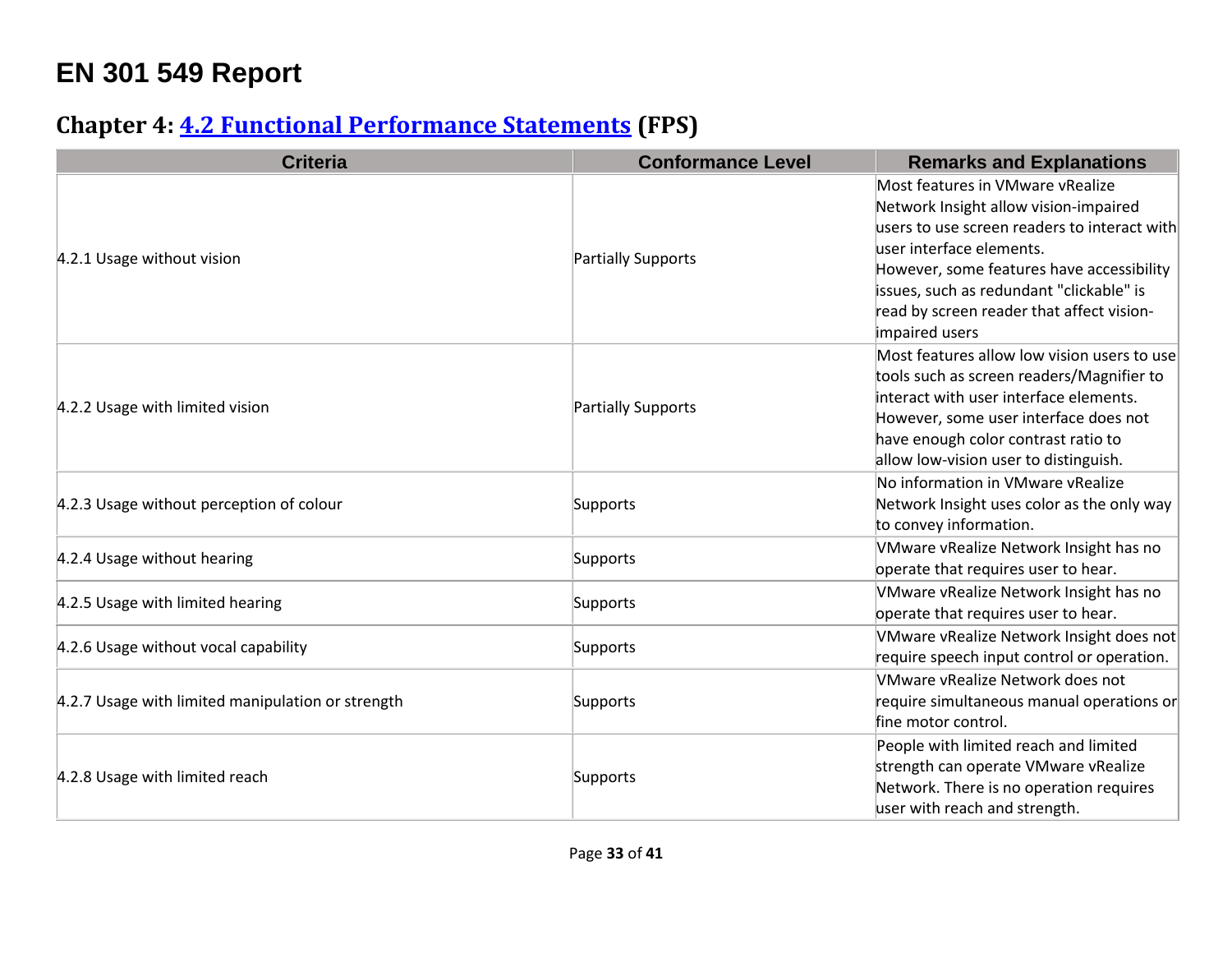| <b>Criteria</b>                                | <b>Conformance Level</b> | <b>Remarks and Explanations</b>           |
|------------------------------------------------|--------------------------|-------------------------------------------|
|                                                |                          | In VMware vRealize Network Insight, no    |
| 4.2.9 Minimize photosensitive seizure triggers | Supports                 | content flashes more than 3 times per     |
|                                                |                          | second.                                   |
|                                                |                          | Most features in VMware vRealize          |
|                                                |                          | Network Insight provides instruction when |
|                                                | Partially Supports       | requires user input.                      |
| 4.2.10 Usage with limited cognition            |                          | However, the line space issue, page       |
|                                                |                          | location is not displayed within a set of |
|                                                |                          | web pages issue may affect user with      |
|                                                |                          | limited cognitive.                        |
| $4.2.11$ Privacy                               |                          | There is no privacy related feature       |
|                                                | Not Applicable           | provided for accessibility in VMware      |
|                                                |                          | vRealize Network Insight.                 |

## **Chapter [5: Generic Requirements](http://www.etsi.org/deliver/etsi_en/301500_301599/301549/01.01.02_60/en_301549v010102p.pdf#page=23)**

| <b>Criteria</b>                                   | <b>Conformance Level</b>            | <b>Remarks and Explanations</b>                                                                                                                                                                                  |
|---------------------------------------------------|-------------------------------------|------------------------------------------------------------------------------------------------------------------------------------------------------------------------------------------------------------------|
| <b>5.1 Closed functionality</b>                   | Heading cell - no response required | Heading cell - no response required                                                                                                                                                                              |
| 5.1.2 General                                     | Heading cell - no response required | Heading cell - no response required                                                                                                                                                                              |
| 5.1.2.1 Closed functionality                      | See 5.2 through 13                  | See information in 5.2 through 13                                                                                                                                                                                |
| 5.1.2.2 Assistive technology                      | See 5.1.3 through 5.1.6             | See information in 5.1.3 through 5.1.6                                                                                                                                                                           |
| 5.1.3 Non-visual access                           | Heading cell - no response required | Heading cell - no response required                                                                                                                                                                              |
| 5.1.3.1 General                                   | Does not support                    | Most contents in VMware vRealize<br>Network Insight are available to assistive<br>technology for screen reading, but some<br>content is closed to screen reader and<br>does not provide non-visual access to it. |
| 5.1.3.2 Auditory output delivery including speech | Not Applicable                      | VMware vRealize Network Insight does<br>not contain auditory output provide as<br>hon-visual access mothed.                                                                                                      |
| 5.1.3.3 Auditory output correlation               | Not Applicable                      | VMware vRealize Network Insight does<br>not contain audio output provide as non-<br>visual access mothed.                                                                                                        |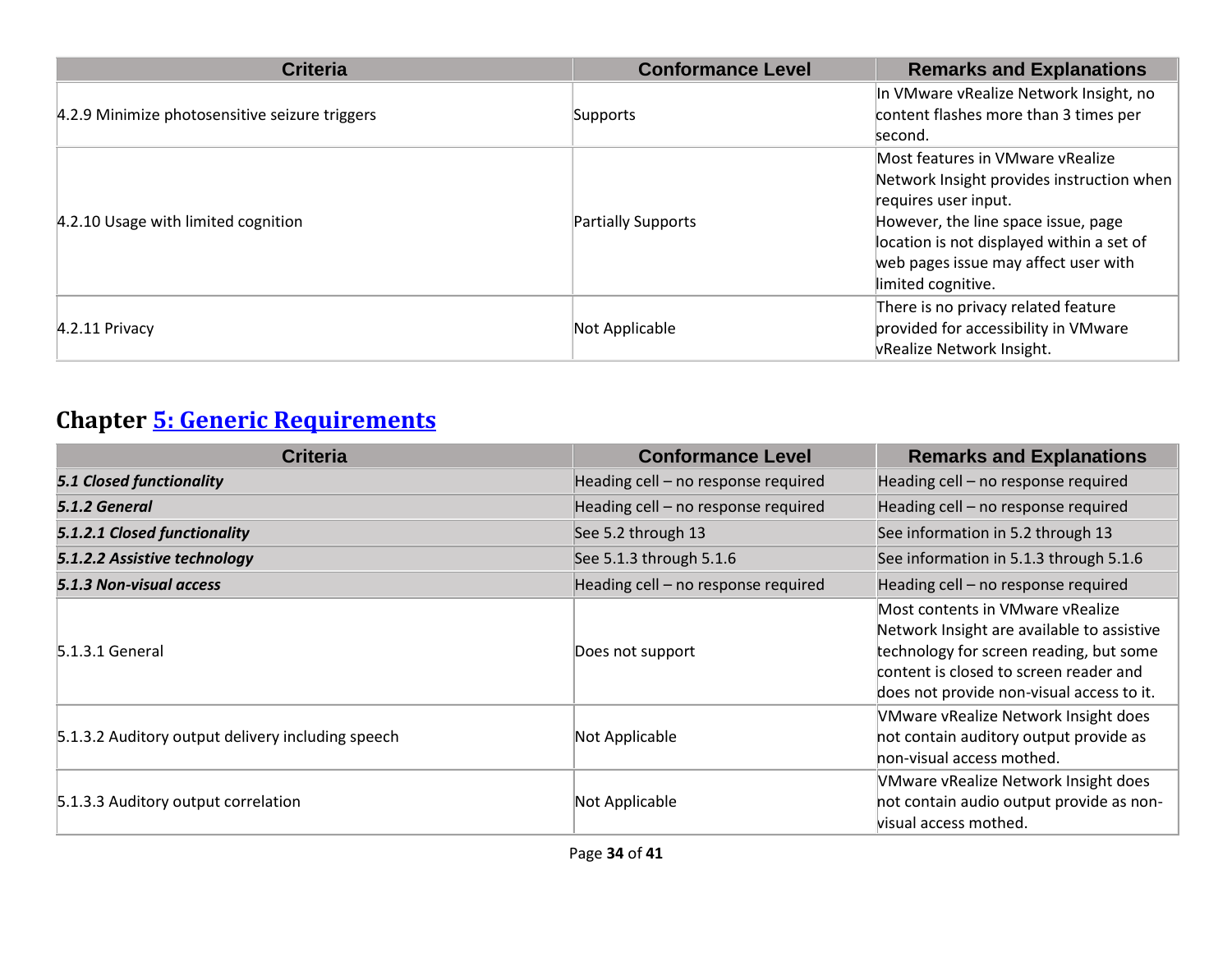| <b>Criteria</b>                              | <b>Conformance Level</b>  | <b>Remarks and Explanations</b>                                                                                                                                                                          |
|----------------------------------------------|---------------------------|----------------------------------------------------------------------------------------------------------------------------------------------------------------------------------------------------------|
| 5.1.3.4 Speech output user control           | Not Applicable            | VMware vRealize Network Insight does<br>not contain speech output provide as non-<br>visual access mothed.                                                                                               |
| 5.1.3.5 Speech output automatic interruption | Not Applicable            | VMware vRealize Network Insight does<br>not contain speech output provide as non-<br>visual access mothed.                                                                                               |
| 5.1.3.6 Speech output for non-text content   | <b>Partially Supports</b> | Most non-text content in VMware vRealize<br>Network Insight, alternative text is<br>provided.<br>However, some images in VMware<br>vRealize Network Insight does not provide<br>proper alternative text. |
| 5.1.3.7 Speech output for video information  | Not Applicable            | VMware vRealize Network Insight does<br>not contain pre-recorded video content<br>provide as non-visual access mothed.                                                                                   |
| 5.1.3.8 Masked entry                         | Not Applicable            | VMware vRealize Network Insight does<br>not contain auditory output provide as<br>non-visual access mothed.                                                                                              |
| 5.1.3.9 Private access to personal data      | Not Applicable            | VMware vRealize Network Insight does<br>not contain auditory output provide as<br>non-visual access mothed.                                                                                              |
| 5.1.3.10 Non-interfering audio output        | Not Applicable            | VMware vRealize Network Insight does<br>not contain auditory output provide as<br>non-visual access mothed.                                                                                              |
| 5.1.3.11 Private listening                   | Not Applicable            | VMware vRealize Network Insight does<br>not contain auditory output provide as<br>non-visual access mothed.                                                                                              |
| 5.1.3.12 Speaker volume                      | Not Applicable            | VMware vRealize Network Insight does<br>not contain auditory output provide as<br>non-visual access mothed.                                                                                              |
| 5.1.3.13 Volume reset                        | Not Applicable            | VMware vRealize Network Insight does<br>not contain auditory output provide as<br>non-visual access mothed.                                                                                              |
| 5.1.3.14 Spoken languages                    | Not Applicable            | VMware vRealize Network Insight does<br>not contain speech output provide as non-                                                                                                                        |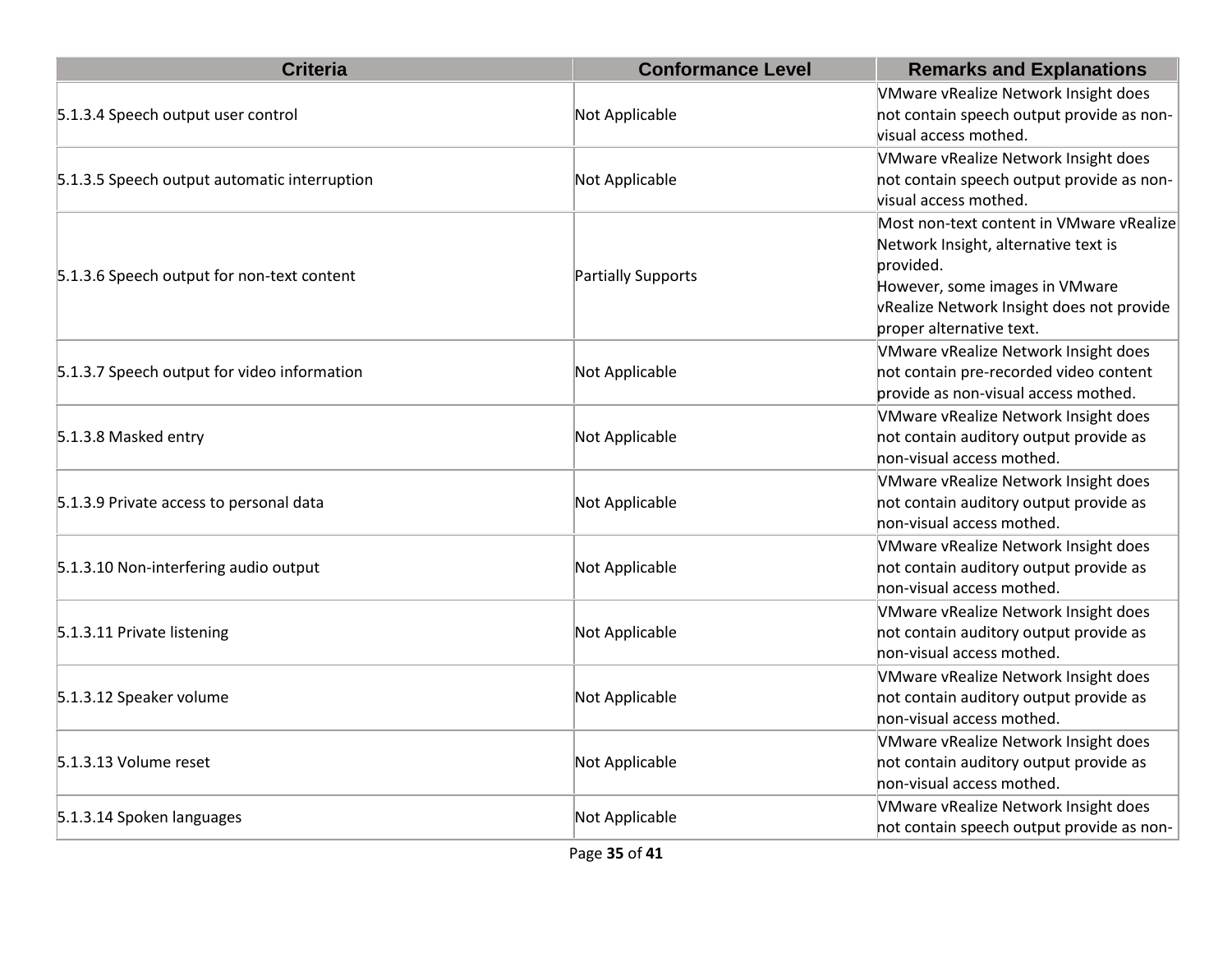| <b>Criteria</b>                                                 | <b>Conformance Level</b>            | <b>Remarks and Explanations</b>                                                                                                             |
|-----------------------------------------------------------------|-------------------------------------|---------------------------------------------------------------------------------------------------------------------------------------------|
|                                                                 |                                     | visual access mothed.                                                                                                                       |
| 5.1.3.15 Non-visual error identification                        | Not Applicable                      | VMware vRealize Network Insight does<br>not contain speech output provide as non-<br>visual access mothed.                                  |
| 5.1.3.16 Receipts, tickets, and transactional outputs           | Not Applicable                      | VMware vRealize Network Insight does<br>not provide self-services transaction.                                                              |
| 5.1.4 Functionality closed to text enlargement                  | Not Applicable                      | No function in VMware vRealize Network<br>Insight is closed to text enlargement<br>feature of platform or assistive technology.             |
| 5.1.5 Visual output for auditory information                    | Not Applicable                      | No function in VMware vRealize Network<br>Insight needs pre-recorded auditory<br>information to use.                                        |
| 5.1.6 Operation without keyboard interface                      | Heading cell - no response required | Heading cell - no response required                                                                                                         |
| 5.1.6.1 Closed functionality                                    | See 5.1.3.1 through 5.1.3.16        | See information in 5.1.3.1 through<br>5.1.3.16                                                                                              |
| 5.1.6.2 Input focus                                             | Not Applicable                      | Each user interface that can receive input<br>focus in VMware vRealize Network Insight<br>supports keyboard input.                          |
| 5.2 Activation of accessibility features                        | Not Applicable                      | VMware vRealize Network Insight does<br>not support closed to keyboards or<br>keyboard interfaces.                                          |
| 5.3 Biometrics                                                  | Not Applicable                      | VMware vRealize Network Insight does<br>not use biological characteristics.                                                                 |
| 5.4 Preservation of accessibility information during conversion | Not Applicable                      | VMware vRealize Network Insight does<br>not have documented accessibility<br>features.                                                      |
| 5.5 Operable parts                                              | Heading cell - no response required | Heading cell - no response required                                                                                                         |
| 5.5.1 Means of operation                                        | Not Applicable                      | VMware vRealize Network Insight does<br>not have operable parts that require<br>grasping, pinching, or twisting of the wrist<br>to operate. |
| 5.5.2 Operable parts discernibility                             | Not Applicable                      | VMware vRealize Network Insight does<br>not have operable parts.                                                                            |
| 5.6 Locking or toggle controls                                  | Heading cell - no response required | Heading cell - no response required                                                                                                         |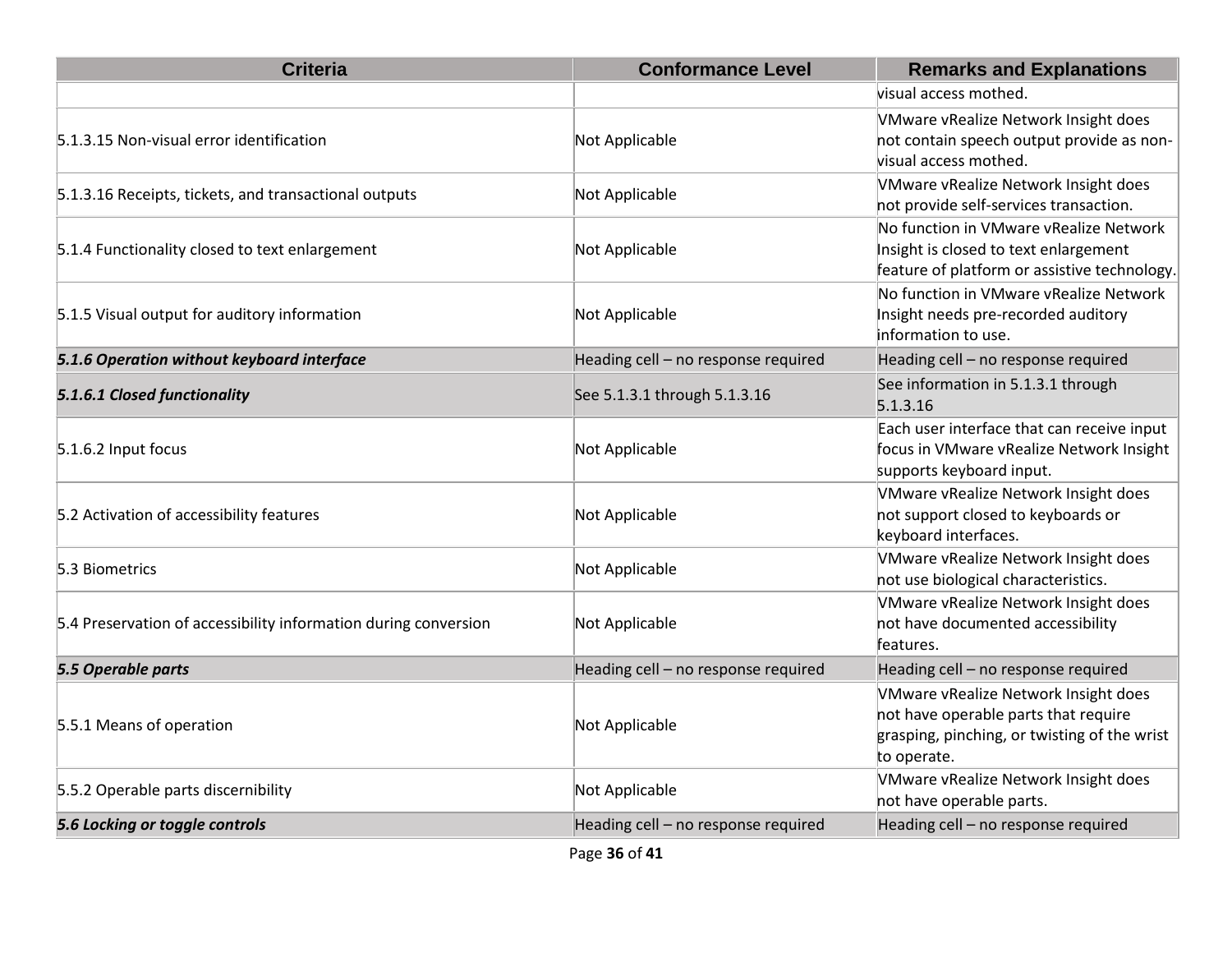| <b>Criteria</b>                       | <b>Conformance Level</b> | <b>Remarks and Explanations</b>          |
|---------------------------------------|--------------------------|------------------------------------------|
| 5.6.1 Tactile or auditory status      | Not Applicable           | VMware vRealize Network Insight does     |
|                                       |                          | not have locking or toggle control.      |
| 5.6.2 Visual status<br>Not Applicable |                          | VMware vRealize Network Insight does     |
|                                       |                          | not have locking or toggle control.      |
| 5.7 Key repeat                        | Not Applicable           | VMware vRealize Network Insight does     |
|                                       |                          | not have key repeat function.            |
| 5.8 Double-strike key acceptance      | Not Applicable           | VMware vRealize Network Insight does     |
|                                       |                          | not have keyboard or keypad provided.    |
| 5.9 Simultaneous user actions         | Supports                 | VMware vRealize Network Insight provides |
|                                       |                          | key mapping function, user can customize |
|                                       |                          | keyboard shortcut.                       |

#### **Chapter [6: ICT with Two-Way Voice Communication](http://www.etsi.org/deliver/etsi_en/301500_301599/301549/01.01.02_60/en_301549v010102p.pdf#page=28)**

All criteria of chapter 6 are Not Applicable for VMware vRealize Network Insight.

#### **Chapter 7: [ICT with Video Capabilities](http://www.etsi.org/deliver/etsi_en/301500_301599/301549/01.01.02_60/en_301549v010102p.pdf#page=31)**

All criteria of chapter 7 are Not Applicable for VMware vRealize Network Insight.

#### **Chapter [8: Hardware](http://www.etsi.org/deliver/etsi_en/301500_301599/301549/01.01.02_60/en_301549v010102p.pdf#page=32)**

All criteria of chapter 8 are Not Applicable for VMware vRealize Network Insight.

#### **Chapter [9: Web](http://www.etsi.org/deliver/etsi_en/301500_301599/301549/01.01.02_60/en_301549v010102p.pdf#page=39)** *(see WCAG 2.x section)*

Notes: See WCAG 2.1 section

#### **Chapter [10: Non-web Documents](http://www.etsi.org/deliver/etsi_en/301500_301599/301549/01.01.02_60/en_301549v010102p.pdf#page=43)**

| <b>Criteria</b>             | <b>Conformance Level</b>            | <b>Remarks and Explanations</b>             |
|-----------------------------|-------------------------------------|---------------------------------------------|
| 10.0 General                | Heading cell – no response required | Heading cell – no response required         |
| $10.1.1.1$ through 10.4.1.3 | See WCAG 2.x section                | See information in WCAG section             |
| 10.5 Caption positioning    | Not Applicable                      | <b>NMware vRealize Network Insight does</b> |

Page **37** of **41**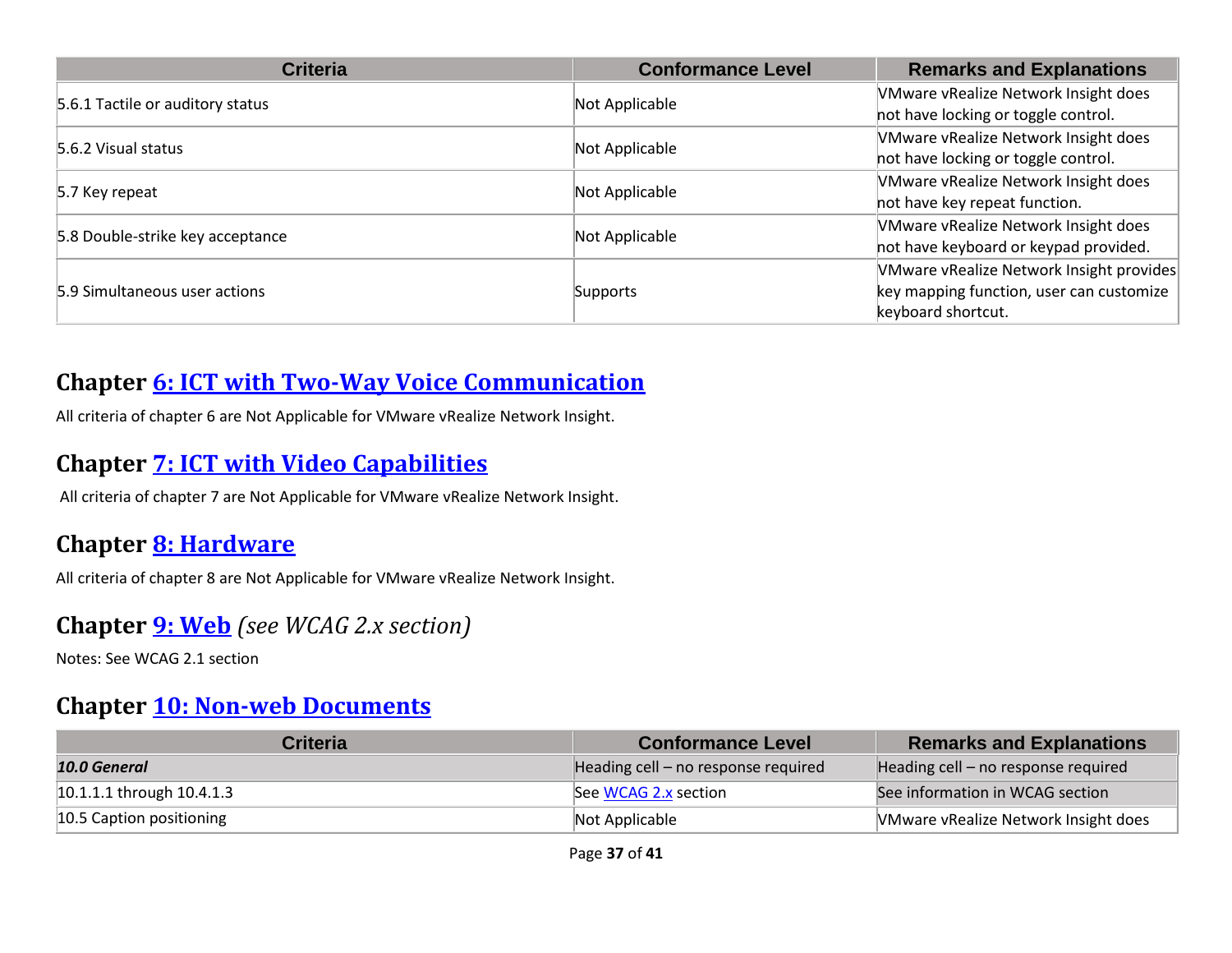| <b>Criteria</b>               | <b>Conformance Level</b> | <b>Remarks and Explanations</b>             |
|-------------------------------|--------------------------|---------------------------------------------|
|                               |                          | not contain synchronized media.             |
| 10.6 Audio description timing | Not Applicable           | <b>VMware vRealize Network Insight does</b> |
|                               |                          | not contain synchronized media.             |

## **Chapter [11: Software](http://www.etsi.org/deliver/etsi_en/301500_301599/301549/01.01.02_60/en_301549v010102p.pdf#page=53)**

| <b>Criteria</b>                                                                                | <b>Conformance Level</b>            | <b>Remarks and Explanations</b>                                                                                                                                                                                                                                                       |
|------------------------------------------------------------------------------------------------|-------------------------------------|---------------------------------------------------------------------------------------------------------------------------------------------------------------------------------------------------------------------------------------------------------------------------------------|
| 11.0 General                                                                                   | Heading cell - no response required | Heading cell - no response required                                                                                                                                                                                                                                                   |
| 11.1.1.1 through 11.4.1.3                                                                      | See WCAG 2.x section                | See information in WCAG section                                                                                                                                                                                                                                                       |
| 11.5 Interoperability with assistive technology                                                | Heading cell - no response required | Heading cell - no response required                                                                                                                                                                                                                                                   |
| 11.5.1 Closed functionality (informative)                                                      | Heading cell - no response required | Heading cell - no response required                                                                                                                                                                                                                                                   |
| 11.5.2 Accessibility services                                                                  | Heading cell - no response required | Heading cell - no response required                                                                                                                                                                                                                                                   |
| 11.5.2.1 Platform accessibility service support for software that provides<br>a user interface | See 11.3.2.5 through 11.3.2.17      | See information in 11.3.2.5 through<br>11.3.2.17                                                                                                                                                                                                                                      |
| 11.5.2.2 Platform accessibility service support for assistive technologies                     | See 11.3.2.5 through 11.3.2.17      | See information in 11.3.2.5 through<br>11.3.2.17                                                                                                                                                                                                                                      |
| 11.5.2.3 Use of accessibility services                                                         | Supports                            | VMware Workstation does not disrupt<br>platform accessibility features.                                                                                                                                                                                                               |
| 11.5.2.4 Assistive technology                                                                  | Not Applicable                      | VMware vRealize Network Insight is not<br>assistive technology.                                                                                                                                                                                                                       |
| 11.5.2.5 Object information                                                                    | <b>Partially Supports</b>           | For most objects in VMware vRealize<br>Network Insight, the object role, states,<br>properties, boundary, name and<br>description can be programmatically<br>determined.<br>However, screen reader cannot identify<br>the role of some element, such as some<br>buttons in web pages. |
| 11.5.2.6 Row, column, and headers                                                              | Supports                            | For data tables in VMware vRealize<br>Network Insight, the table headers can be<br>programmatically determined.                                                                                                                                                                       |
| 11.5.2.7 Values                                                                                | Supports                            | The values and set of allowable values of<br>an object can be identified by screen                                                                                                                                                                                                    |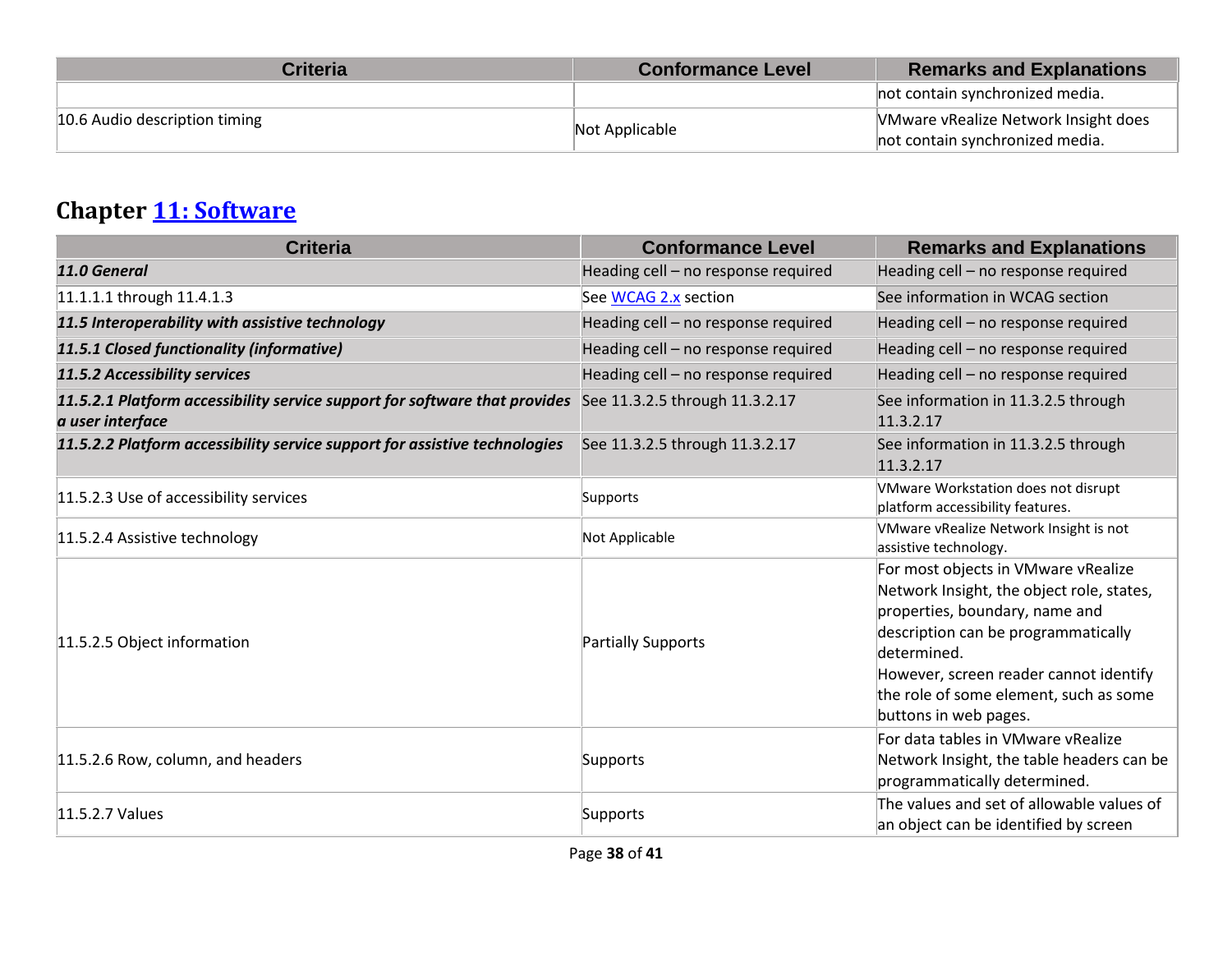| <b>Criteria</b>                                          | <b>Conformance Level</b> | <b>Remarks and Explanations</b>                                                                                                                                                                 |
|----------------------------------------------------------|--------------------------|-------------------------------------------------------------------------------------------------------------------------------------------------------------------------------------------------|
|                                                          |                          | reader in VMware vRealize Network<br>Insight.                                                                                                                                                   |
| 11.5.2.8 Label relationships                             | Partially Supports       | For most components in VMware vRealize<br>Network Insight, screen reader can<br>identify the label automatically.<br>However, in some pages, the label of some<br>element cannot be identified. |
| 11.5.2.9 Parent-child relationships                      | Partially Supports       | For some components in VMware vRealize<br>Network Insight, the hierarchical<br>relationship between components cannot<br>be identified by screen reader.                                        |
| 11.5.2.10 Text                                           | Supports                 | For text objects in VMware vRealize<br>Network Insight, its attributes and<br>boundary of text can be programmatically<br>determinable.                                                         |
| 11.5.2.11 List of available actions                      | Partially Supports       | VMware vRealize Network Insight allows<br>assistive technology to execute actions on<br>objects.<br>However, some clickable components<br>cannot be focused and operated through<br>keyboard.   |
| 11.5.2.12 Execution of available actions                 | Partially Supports       | VMware vRealize Network Insight allows<br>assistive technology to execute actions on<br>objects.<br>However, some clickable components<br>cannot be focused and operated through<br>keyboard.   |
| 11.5.2.13 Tracking of focus and selection attributes     | Partially Supports       | <b>VMware vRealize Network Insight shows</b><br>text insertion point when requires user<br>input and have visible focus.<br>However, some clickable components<br>cannot be focused.            |
| 11.5.2.14 Modification of focus and selection attributes | Supports                 | The focus cursor can be tracked and<br>moved among interactive interface<br>elements as the input focus changes.                                                                                |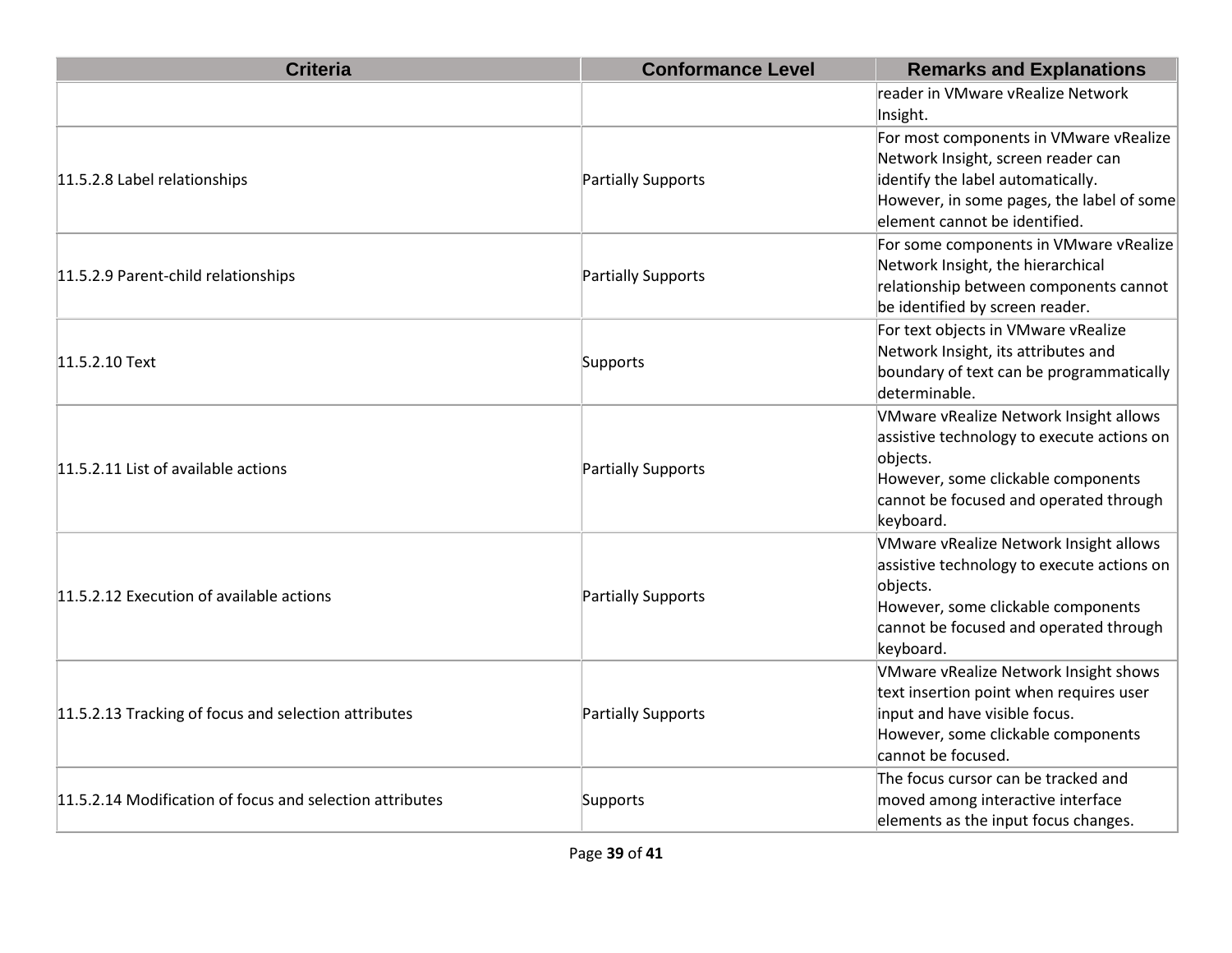| <b>Criteria</b>                                                                       | <b>Conformance Level</b>            | <b>Remarks and Explanations</b>                                                                                                                                                                                                               |
|---------------------------------------------------------------------------------------|-------------------------------------|-----------------------------------------------------------------------------------------------------------------------------------------------------------------------------------------------------------------------------------------------|
| 11.5.2.15 Change notification                                                         | Partially Supports                  | Most notification of events is available to<br>assistive technology.<br>However, some page changes and<br>alert/warning message is not available to<br>screen reader.                                                                         |
| 11.5.2.16 Modifications of states and properties                                      | Supports                            | For elements in VMware vRealize Network<br>Insight, states and properties can be set by<br>user can also be set when using screen<br>reader.                                                                                                  |
| 11.5.2.17 Modifications of values and text                                            | Partially Supports                  | For most elements in VMware vRealize<br>Network Insight, the states and properties<br>can be set through assistive technology.<br>However, for some elements, such as the<br>date time selector, the state cannot be set<br>through keyboard. |
| 11.6 Documented accessibility usage                                                   | Heading cell - no response required | Heading cell - no response required                                                                                                                                                                                                           |
| 11.6.1 User control of accessibility features                                         | Not Applicable                      | VMware vRealize Network Insight is not<br>platform.                                                                                                                                                                                           |
| 11.6.2 No disruption of accessibility features                                        | Supports                            | VMware vRealize Network Insight does not<br>disrupt the accessibility features provided by<br>platform.                                                                                                                                       |
| 11.7 User preferences                                                                 | Supports                            | VMware vRealize Network Insight permits<br>user preferences from platform settings.                                                                                                                                                           |
| 11.8 Authoring tools                                                                  | Heading cell - no response required |                                                                                                                                                                                                                                               |
| 11.8.1 Content technology                                                             | Heading cell - no response required | Heading cell - no response required                                                                                                                                                                                                           |
| 11.8.2 Accessible content creation (if not authoring tool, enter "not<br>applicable") | See WCAG 2.1 section                | See information in WCAG section                                                                                                                                                                                                               |
| 11.8.3 Preservation of accessibility information in transformations                   | Not Applicable                      | The VMware vRealize Network Insight is<br>not an authoring tool.                                                                                                                                                                              |
| 11.8.4 Repair assistance                                                              | Not Applicable                      | The VMware vRealize Network Insight is<br>not an authoring tool.                                                                                                                                                                              |
| 11.8.5 Templates                                                                      | Not Applicable                      | The VMware vRealize Network Insight is<br>not an authoring tool.                                                                                                                                                                              |